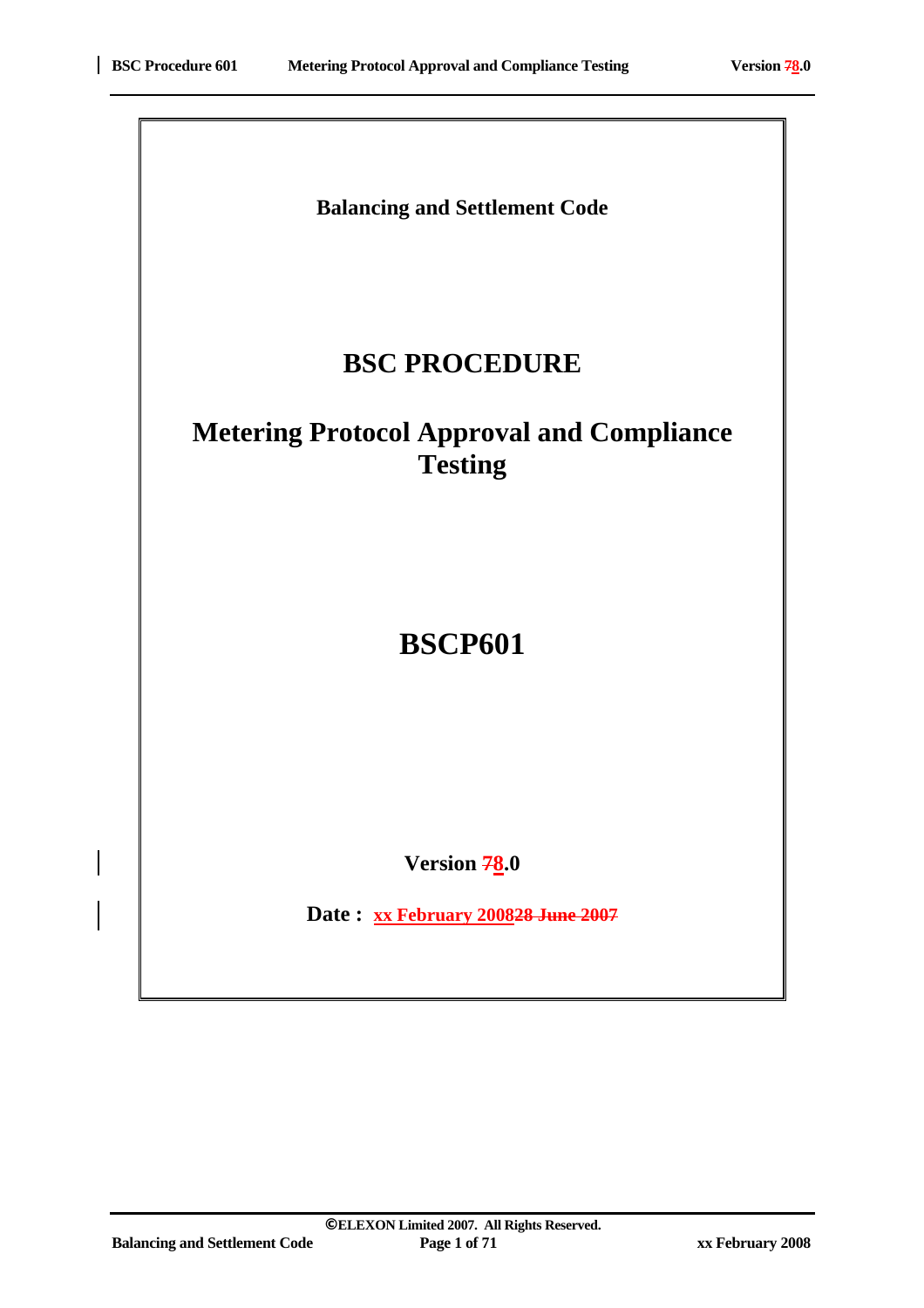#### **BSC PROCEDURE BSCP601**

#### **relating to**

#### **Metering Protocol Approval and Compliance Testing**

- 1. Reference is made to the Balancing and Settlement Code (the Code) for the Electricity Industry in Great Britain, and in particular, to the definitions of "BSC Procedure".
- 2. This is BSC Procedure BSCP601, Version 78.0 relating to Metering Protocol Approval and Compliance Testing.
- 3. This BSC Procedure is effective from the xx February 200828 June 2007
- 4. This BSC Procedure has been approved by the Panel.

For and on behalf of the Panel

 $\frac{1}{\sqrt{2}}$  ,  $\frac{1}{\sqrt{2}}$  ,  $\frac{1}{\sqrt{2}}$  ,  $\frac{1}{\sqrt{2}}$  ,  $\frac{1}{\sqrt{2}}$  ,  $\frac{1}{\sqrt{2}}$  ,  $\frac{1}{\sqrt{2}}$  ,  $\frac{1}{\sqrt{2}}$  ,  $\frac{1}{\sqrt{2}}$  ,  $\frac{1}{\sqrt{2}}$  ,  $\frac{1}{\sqrt{2}}$  ,  $\frac{1}{\sqrt{2}}$  ,  $\frac{1}{\sqrt{2}}$  ,  $\frac{1}{\sqrt{2}}$  ,  $\frac{1}{\sqrt{2}}$ 

**Intellectual Property Rights and Copyright** – This document contains materials the copyright and other intellectual property rights in which are vested in ELEXON Limited or which appear with the consent of the copyright owner. These materials are made available for you to review and to copy for the purposes of your establishment or operation of or participation in electricity trading arrangements under the Balancing and Settlement Code ("BSC"). All other commercial use is prohibited. Unless you are a person having such an interest in electricity trading under the BSC you are not permitted to view, download, modify, copy, distribute, transmit, store, reproduce or otherwise use, publish, licence, transfer, sell or create derivative works (in whatever format) from this document or any information obtained from this document otherwise than for personal academic or other non-commercial purposes. All copyright and other proprietary notices contained in the original material must be retained on any copy that you make. All other rights of the copyright owner not expressly dealt with above are reserved.

Disclaimer – No representation, warranty or guarantee is made that the information provided is accurate, current or complete. Whilst care is taken in the collection and provision of this information, ELEXON Limited will not be liable for any errors, omissions, misstatements or mistakes in any information or damages resulting from the use of this information or any decision made or action taken in reliance on this information.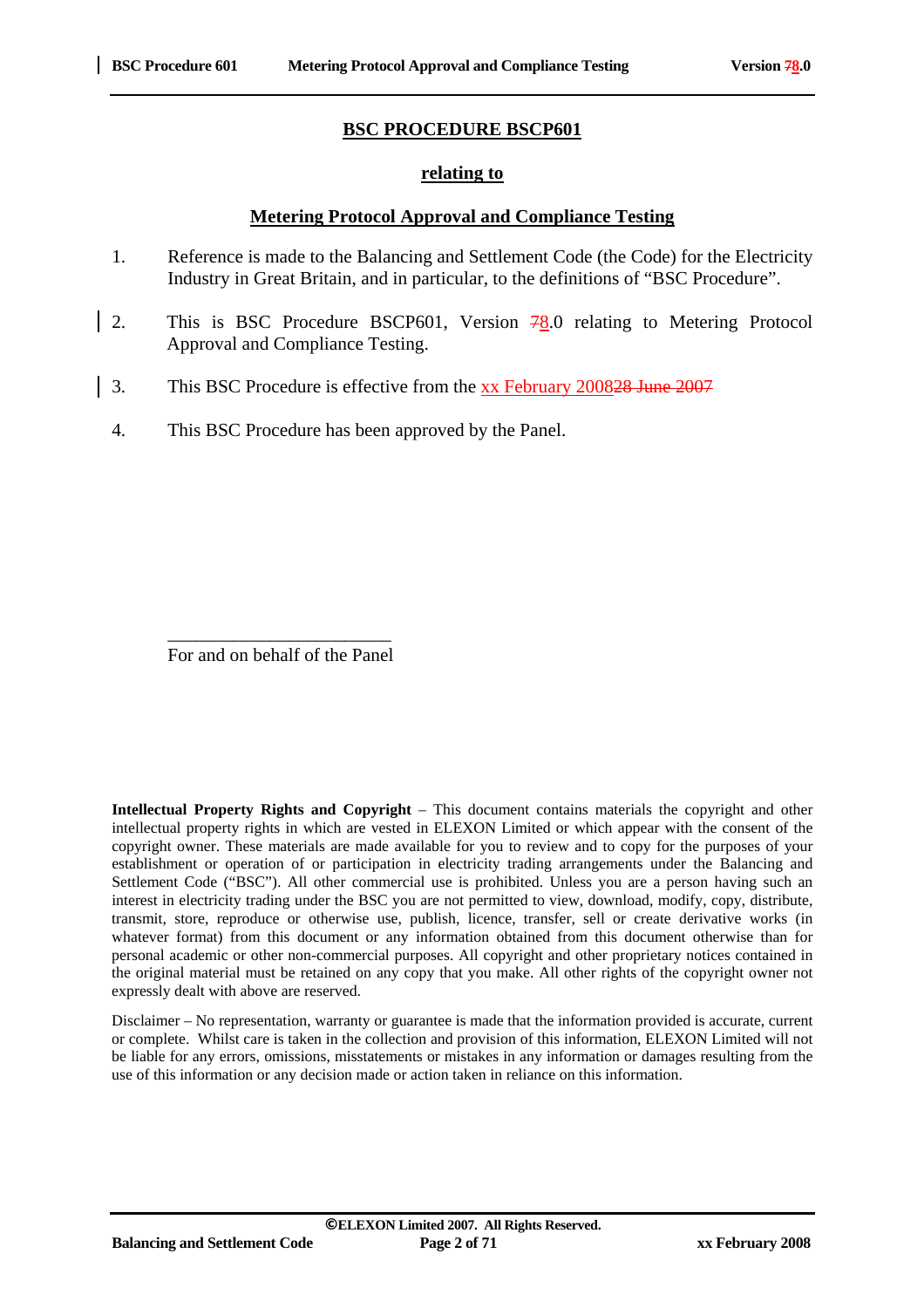$\overline{\phantom{a}}$ 

# **AMENDMENT RECORD**

#### **BSC Procedure**

| <b>Version</b> | <b>Date</b>     | <b>Description of Changes</b>        | <b>CRs Included</b> | <b>Mods Panel Ref</b> |
|----------------|-----------------|--------------------------------------|---------------------|-----------------------|
| 0.1            | 20/01/01        | Re-Badged for NETA                   | <b>NCR313</b>       |                       |
| 1.0            | 27/03/01        | Approved by Panel 22/02/01           | P/13/008            |                       |
| 2.0            | 05/08/02        | Changes to incorporate CP764         | CP764               | SVG/18/226            |
|                |                 |                                      |                     | ISG/18/187            |
| 3.0            | 01/08/03        | Updated for Modification P62         | P <sub>62</sub>     | SVG/29/390            |
| 4.0            | 29/06/04        | Updated for CP983                    | CP983               | SVG/39/003            |
|                |                 |                                      |                     | ISG/40/002            |
| 5.0            | 23/02/05        | SVA February 2005 Release and        | P159, CP993, CP1091 | SVG/47/004            |
|                |                 | BETTA 6.3                            | and BETTA 6.3 and   |                       |
|                |                 |                                      | CP1067              |                       |
| 6.0            | 03/11/2005      | SVA November 2005 Release            | CP1099 and CP1139   | SVG/56/004            |
| 7.0            | 28/06/07        | June 2007 Release                    | CP1174 (v2.0)       | ISG/72/04             |
|                |                 | Updated terminology in preparation   | P <sub>197</sub>    | SVG/72/04             |
|                |                 | for P197 Release                     |                     |                       |
| 8.0            | <b>XX/02/08</b> | Update of protocol and incorporation | <b>CP</b> xxxx      |                       |
|                |                 | of appendices                        |                     |                       |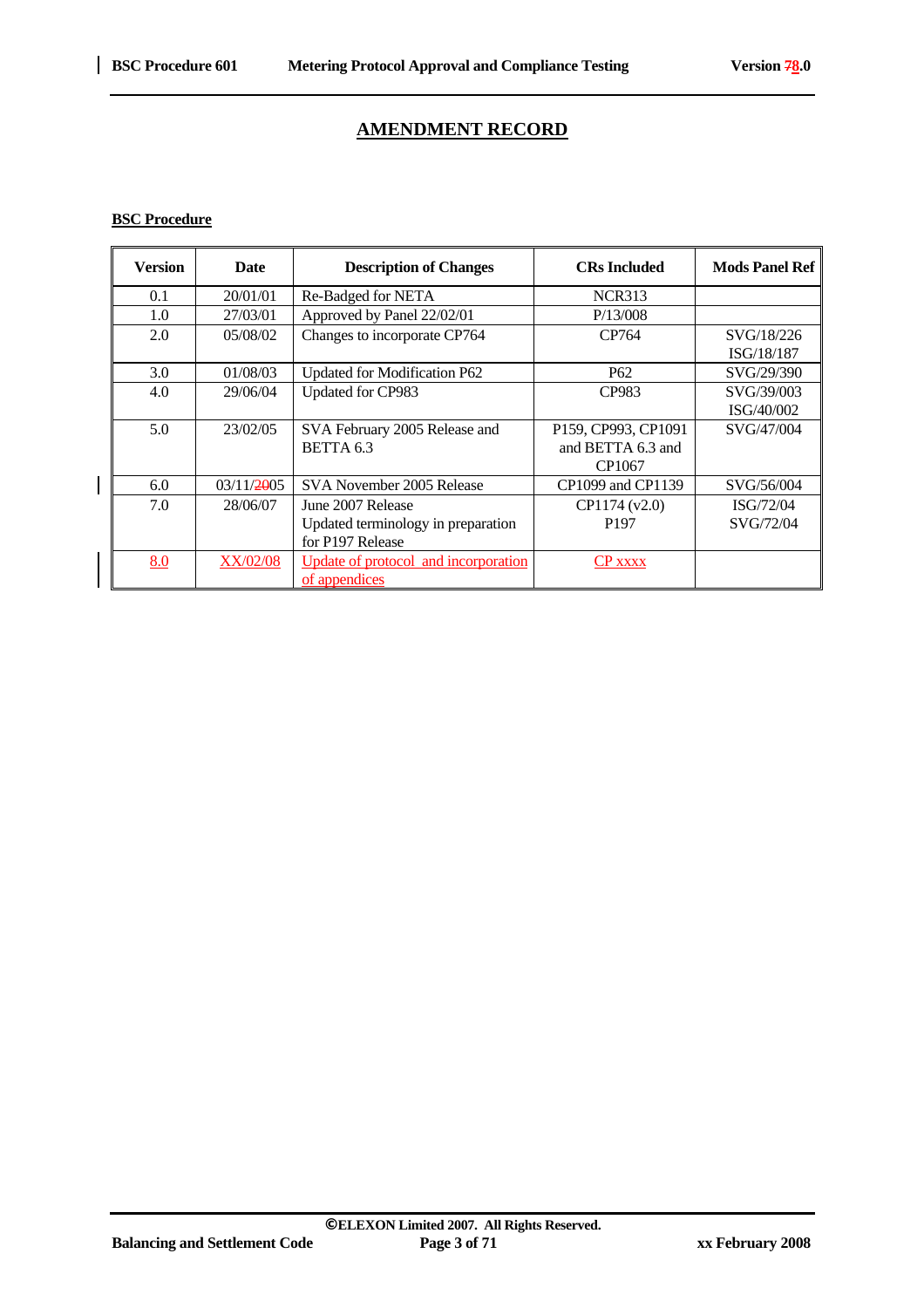# **CONTENTS**

### **Page Number**

|                  | <b>INTRODUCTION</b>                                                                                                                                                                                                                                                                                                          | 7        |
|------------------|------------------------------------------------------------------------------------------------------------------------------------------------------------------------------------------------------------------------------------------------------------------------------------------------------------------------------|----------|
| 1.1              | <b>Scope and Purpose of the Procedure</b><br><u> 1989 - John Stein, Amerikaansk politiker (</u>                                                                                                                                                                                                                              | 8        |
| 1.2              | <b>Main Users of Procedure and their Responsibilities</b>                                                                                                                                                                                                                                                                    | 8        |
| <b>1.3</b>       | Use of the <u>Procedure and the contract of the Procedure</u>                                                                                                                                                                                                                                                                | 9        |
| 1.4              | <b>Balancing and Settlement Code Provision Settlement Code Provision</b>                                                                                                                                                                                                                                                     | 9        |
| 1.5              | <b>Associated BSC Procedures</b>                                                                                                                                                                                                                                                                                             | 9        |
|                  | <b>1.6</b> •• Acronyms and Definitions<br><u> 1980 - Johann Barn, mars ar breithinn ar breithinn an t-Alban ann an t-Alban ann an t-Alban ann an t-Alban a</u>                                                                                                                                                               | 11       |
| 1.6.1<br>1.6.2   | Acronyms experience and the contract of the contract of the contract of the contract of the contract of the contract of the contract of the contract of the contract of the contract of the contract of the contract of the co<br>Definitions <b>Definitions Definitions Definitions Definitions Definitions Definitions</b> | 11<br>11 |
|                  | <b>INTERFACE AND TIMETABLE INFORMATION</b>                                                                                                                                                                                                                                                                                   | 15       |
| 2.1              | <b>APPLICATION FOR PROTOCOL APPROVAL</b>                                                                                                                                                                                                                                                                                     | 15       |
| $2.2^{\circ}$    | <b>APPLICATION FOR COMPLIANCE APPROVAL</b>                                                                                                                                                                                                                                                                                   | 17       |
| 2.3              | <b>AMENDMENT TO METERING EQUIPMENT</b>                                                                                                                                                                                                                                                                                       | 19       |
| $2.4\phantom{0}$ | <b>NOTIFICATION OF APPROVED PROTOCOL/COMPLIANCE ISSUES</b>                                                                                                                                                                                                                                                                   | 20       |
| 3.               | <b>APPENDICES</b>                                                                                                                                                                                                                                                                                                            | 21       |
| 3.1 Forms        |                                                                                                                                                                                                                                                                                                                              | 22       |
|                  | 3.1.1 Form F601/01 – Certificate of Compliance                                                                                                                                                                                                                                                                               | 22       |
|                  | 3.1.2 Form F601/02 – Certificate of Protocol Approval                                                                                                                                                                                                                                                                        | 23       |
|                  | 3.1.3 Form F601/03 – Protocol Approval and Compliance Testing                                                                                                                                                                                                                                                                | 24       |
| 3.2              | <b>Compliant Metering Equipment and Approved Protocols List</b>                                                                                                                                                                                                                                                              | 27       |
| 3.3 <sub>1</sub> | <b>Specification for the Testing of Metering Equipment Protocols</b>                                                                                                                                                                                                                                                         | 28       |
| 3.3.1            | Scope                                                                                                                                                                                                                                                                                                                        | 28       |
| 3.3.2            | <b>Test Procedure</b>                                                                                                                                                                                                                                                                                                        | 30       |
| 3.3.3            | Test Schedule - Example                                                                                                                                                                                                                                                                                                      | 30       |
| 3.4              | <b>Compliance Testing of Metering Equipment for Codes of Practice One, Two, Three and Five34</b>                                                                                                                                                                                                                             |          |
| 3.4.1            | Scope                                                                                                                                                                                                                                                                                                                        | 34       |
| 3.4.2            | References                                                                                                                                                                                                                                                                                                                   | 35       |
| 3.4.3            | <b>Test Constraints</b>                                                                                                                                                                                                                                                                                                      | 37       |
| 3.4.4<br>3.4.5   | <b>Testing</b><br><b>General Test Conditions</b>                                                                                                                                                                                                                                                                             | 38<br>38 |
|                  | Measured Quantities {4.1.1}                                                                                                                                                                                                                                                                                                  | 39       |
| 3.4.6<br>3.4.7   | Demand Values {4.1.2}                                                                                                                                                                                                                                                                                                        | 39       |
| 3.4.8            | <b>Accuracy Requirements {4.2}</b>                                                                                                                                                                                                                                                                                           | 40       |
| 3.4.9            | Measurement Compensation for Measurement Transformer Error(s) {4.2.2}                                                                                                                                                                                                                                                        | 42       |
| 3.4.10           | Compensation for Power Transformer and Line Losses {4.2.3}                                                                                                                                                                                                                                                                   | 42       |
|                  |                                                                                                                                                                                                                                                                                                                              |          |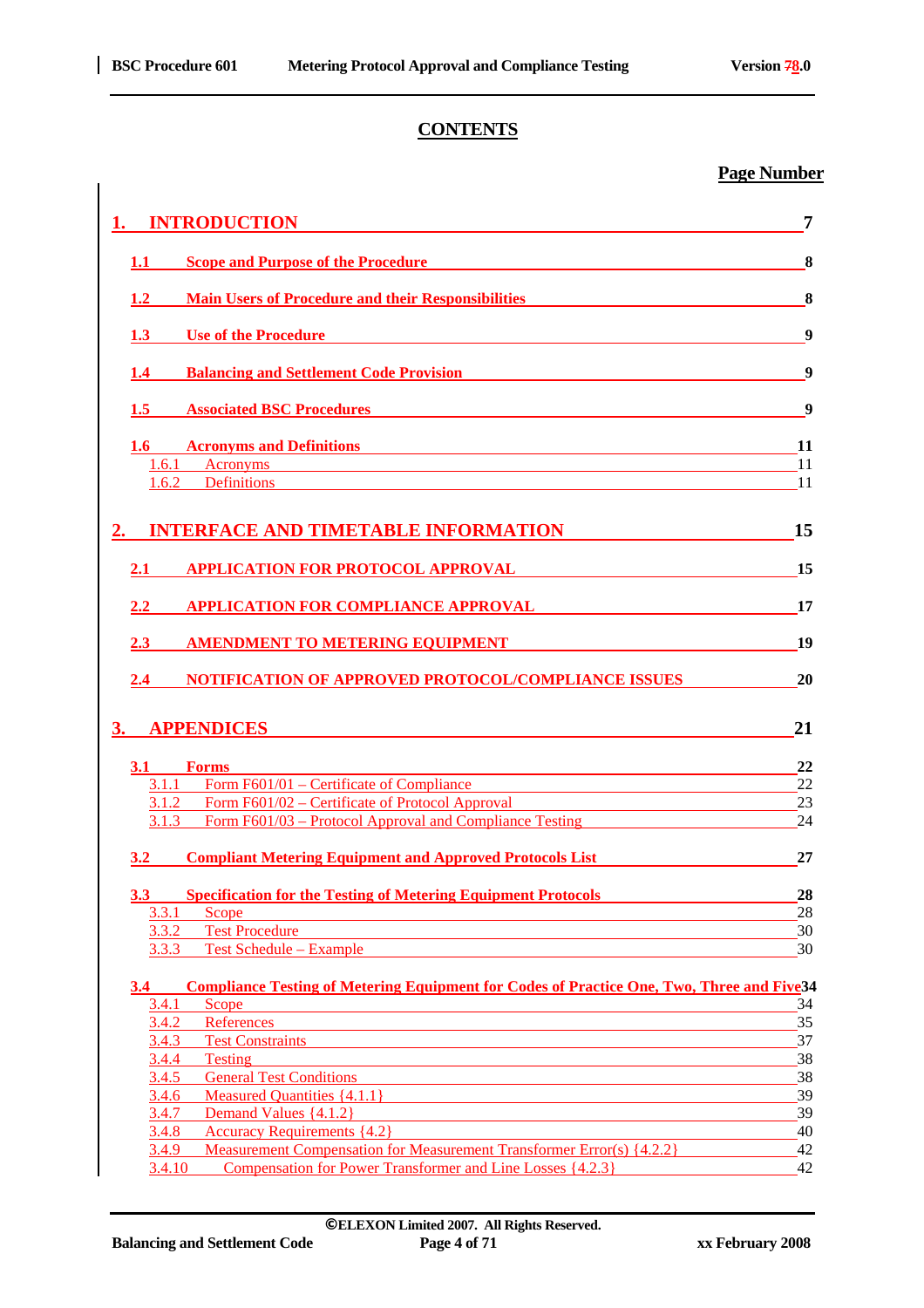| 3.4.11  | Meter $\{5.3\}$                                                                                                                                                                                                                     | 43       |
|---------|-------------------------------------------------------------------------------------------------------------------------------------------------------------------------------------------------------------------------------------|----------|
| 3.4.12  | Displays $\{5.4\}$                                                                                                                                                                                                                  | 44       |
| 3.4.13  | Facilities $\{5.4.2\}$                                                                                                                                                                                                              | 45       |
| 3.4.14  | Outstation $\{5.5\}$                                                                                                                                                                                                                | 46       |
| 3.4.15  | Data Storage $\{5.5.1\}$                                                                                                                                                                                                            | 46       |
| 3.4.16  | Time Keeping $\{5.5.2\}$                                                                                                                                                                                                            | 48       |
| 3.4.17  | Monitoring Facilities {5.5.3}                                                                                                                                                                                                       | 48       |
| 3.4.18  | Communications {5.6}                                                                                                                                                                                                                | 50       |
| 3.4.19  | <b>Local Port</b>                                                                                                                                                                                                                   | 50       |
| 3.4.20  | <b>Remote Port</b>                                                                                                                                                                                                                  | 50       |
| 3.4.21  | <b>Password Protection</b>                                                                                                                                                                                                          | 51       |
| 3.4.22  | Level 1 Passwords                                                                                                                                                                                                                   | 51       |
| 3.4.23  | <b>Level 2 Passwords</b>                                                                                                                                                                                                            | 53       |
| 3.4.24  | Level 3 Passwords                                                                                                                                                                                                                   | 53       |
| 3.4.25  | <b>Level 4 Passwords</b>                                                                                                                                                                                                            | 53       |
| 3.4.26  | Password Monitoring {Appendix D}                                                                                                                                                                                                    | 54       |
| 3.4.27  | <b>Additional Tests</b>                                                                                                                                                                                                             | 54       |
|         |                                                                                                                                                                                                                                     |          |
| 3.5     | <b>Specification for Compliance Testing of Metering Equipment for Code of Practice Six</b>                                                                                                                                          | 56       |
|         | $3.5.1$ Scope                                                                                                                                                                                                                       | 56       |
| 3.5.2   | References                                                                                                                                                                                                                          | 57       |
| 3.5.3   | <b>Test Procedure</b>                                                                                                                                                                                                               | 57       |
| 3.5.4   | <b>Samples for Testing</b>                                                                                                                                                                                                          | 57       |
|         | 3.5.5 Meters                                                                                                                                                                                                                        | 58       |
|         | 3.5.6 Displays and Facility Checks                                                                                                                                                                                                  | 58       |
|         | 3.5.7 Pulse Output Checks                                                                                                                                                                                                           | 59       |
| 3.5.8   | <b>Local Interrogation</b>                                                                                                                                                                                                          | 64       |
| 3.5.9   | <b>Remote Interrogation</b>                                                                                                                                                                                                         | 65       |
| 3.5.10  | <b>Data Transfers</b><br>3.5.11 Monitoring Facilities                                                                                                                                                                               | 66       |
| 3.5.12  | <b>Electromagnetic Compatibility Tests</b>                                                                                                                                                                                          | 67<br>70 |
| 3.5.13  | <b>Sealing</b>                                                                                                                                                                                                                      | 71       |
|         |                                                                                                                                                                                                                                     |          |
|         |                                                                                                                                                                                                                                     |          |
|         | <b>INTRODUCTION</b>                                                                                                                                                                                                                 |          |
|         |                                                                                                                                                                                                                                     |          |
|         | <b>Scope and Purpose of the Procedure</b>                                                                                                                                                                                           |          |
|         |                                                                                                                                                                                                                                     |          |
|         | Main Users of Procedure and their Responsibilities <b>Example 2016</b>                                                                                                                                                              |          |
|         |                                                                                                                                                                                                                                     |          |
|         | <u>Use of the Procedure</u>                                                                                                                                                                                                         | 그        |
|         |                                                                                                                                                                                                                                     |          |
| $\pm 4$ | <del>Balancing and Settlement Code Provision Financial Code Provision</del> Financial Code Provision                                                                                                                                |          |
|         | Associated BSC Procedures <b>Associated BSC Procedures</b>                                                                                                                                                                          |          |
| $1.5 -$ |                                                                                                                                                                                                                                     |          |
|         | 1.6 Acronyms and Definitions <b>Example 20</b> October 2014                                                                                                                                                                         |          |
|         | <u>1.6.1 Acronyms</u> and the acronomic contract of the set of the set of the set of the set of the set of the set of the set of the set of the set of the set of the set of the set of the set of the set of the set of the set of | م        |
|         | 1.6.2 Definitions                                                                                                                                                                                                                   | م        |
|         |                                                                                                                                                                                                                                     |          |
|         |                                                                                                                                                                                                                                     |          |
|         | 2. INTERFACE AND TIMETABLE INFORMATION 10                                                                                                                                                                                           |          |
|         |                                                                                                                                                                                                                                     |          |
| 21      | APPLICATION FOR PROTOCOL APPROVAL 11                                                                                                                                                                                                |          |
|         |                                                                                                                                                                                                                                     |          |
|         | APPLICATION FOR COMPLIANCE APPROVAL 13                                                                                                                                                                                              |          |
|         |                                                                                                                                                                                                                                     |          |
|         | 2.3 AMENDMENT TO METERING EQUIPMENT 2.3 AMENDMENT 15                                                                                                                                                                                |          |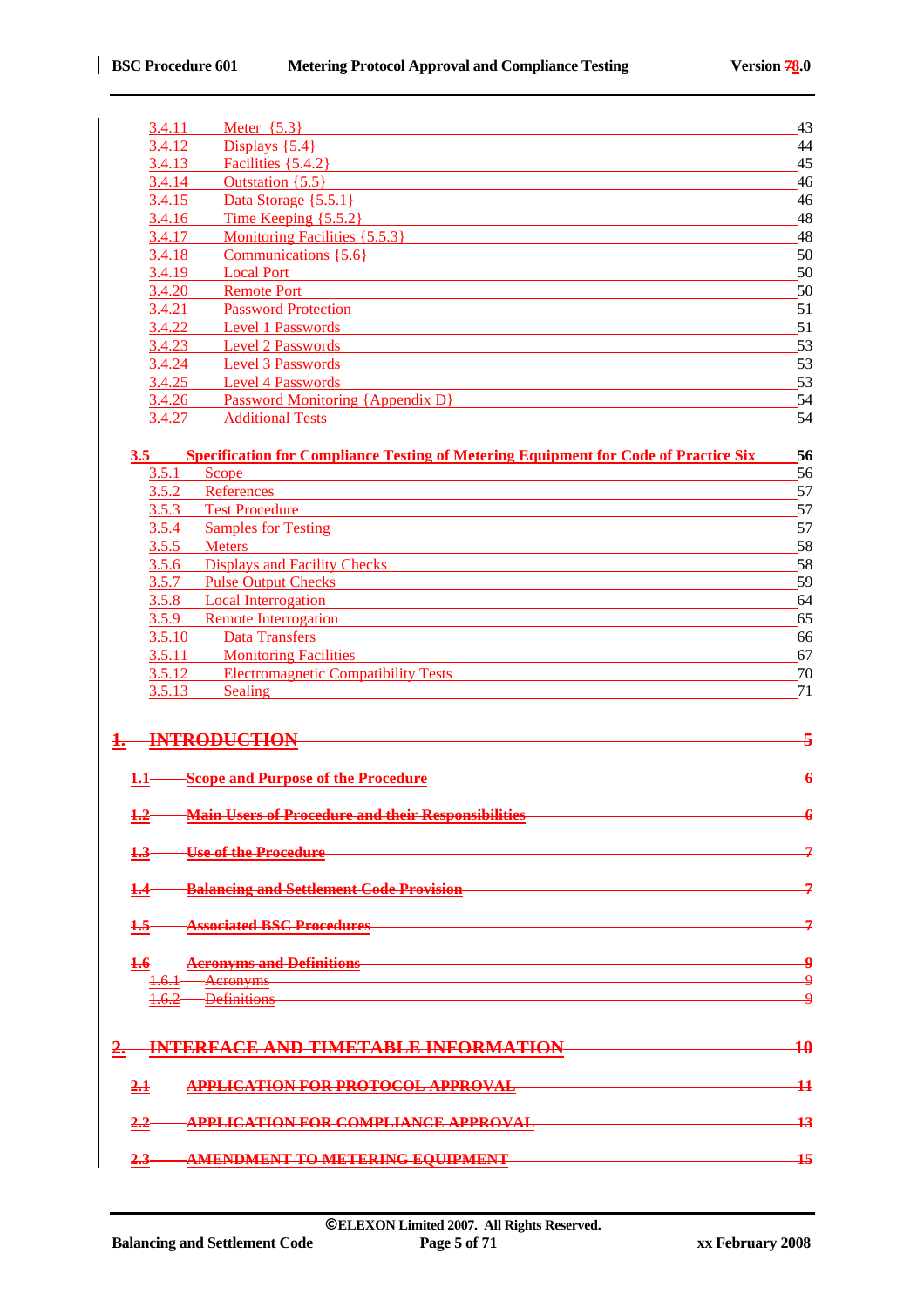| -no<br>--------------------------------                                                                    | MOTIFICATION OF ADDDOVED DDOTOCOL /COMDI LAMCE ISSUES<br><b>FIFA HANG BYAYAY FIRY JULIE TI THE TELT FE THUL AT A THE THE</b> |                 |
|------------------------------------------------------------------------------------------------------------|------------------------------------------------------------------------------------------------------------------------------|-----------------|
| <b>DDENNICES</b><br>З.<br>74 V W W W V I V I V V V V V                                                     |                                                                                                                              | 17              |
| <del>3.1</del><br><del>Forms</del>                                                                         |                                                                                                                              | $\overline{18}$ |
| $F_{\alpha r}$ $F_{\alpha}$ $\alpha$ $\beta$ $\beta$ $\beta$ $\beta$<br><del>roma roo i/o i</del><br>J.H.I | Certificate of Compliance                                                                                                    | $\overline{18}$ |
| $F_{\alpha r} = F601/02$<br>212<br><del>romn roo<i>noz</i></del><br><b>PARTICIPAL</b>                      | <b>Certificate of Protocol Approval</b>                                                                                      | 10<br>≖         |
| $F_{\alpha r} = F601/02$<br><del>.</del><br><del>romm roomos</del>                                         | <b>Drotocol</b> Approval and Compliance Tosting<br><u> Рююсог дрргоуаг ана сотприансе темпе</u>                              | <del>20</del>   |
| ರಾಗ                                                                                                        | <b>Compliant Metering Equipment and Approved Protocols List</b>                                                              | າາ              |
| <b>Protocol Test Specification</b><br>ರಗಾ                                                                  |                                                                                                                              | 23              |
| <b>Compliance Test Specification</b><br>$\sim$                                                             |                                                                                                                              | 23              |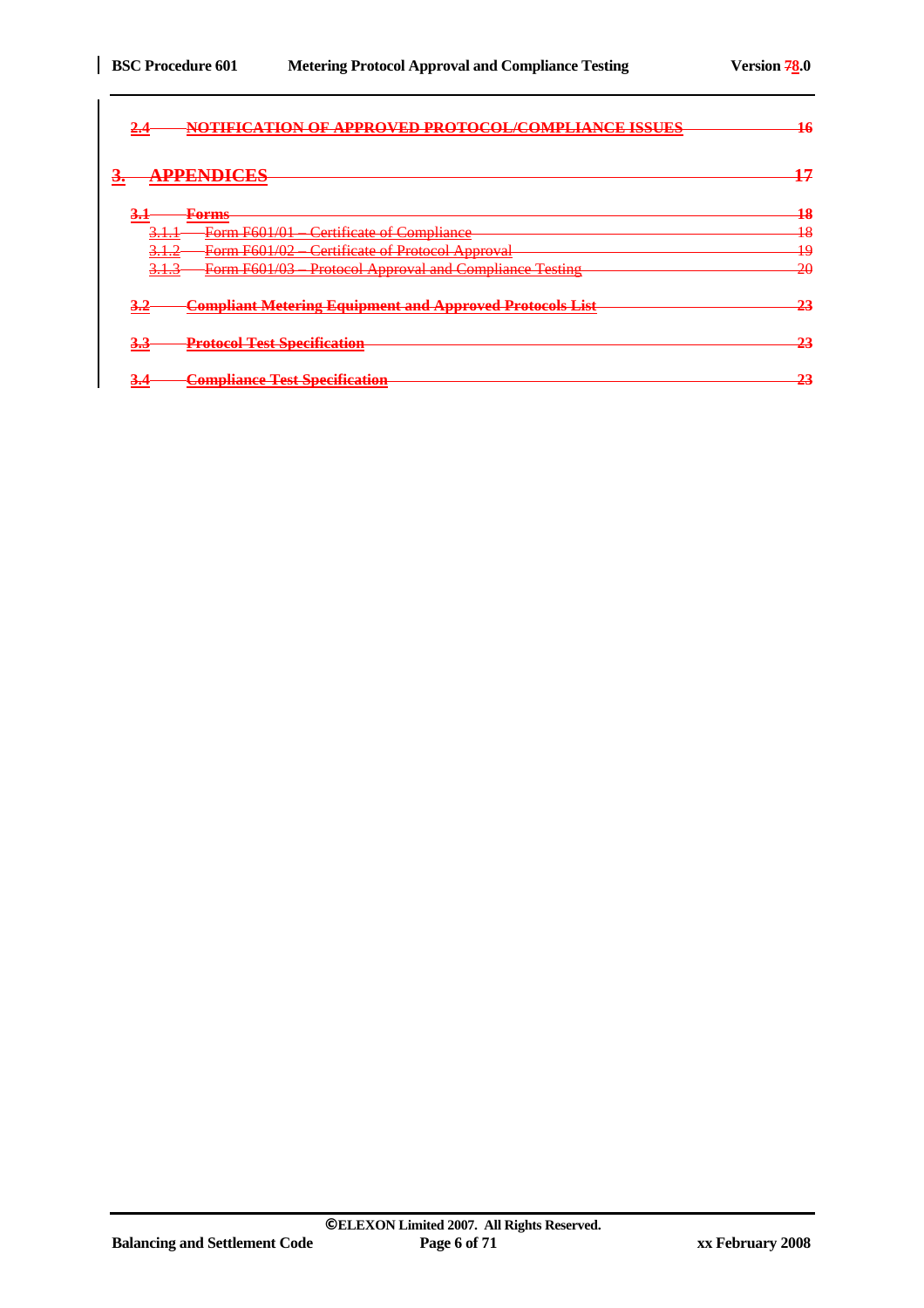# **1. Introduction**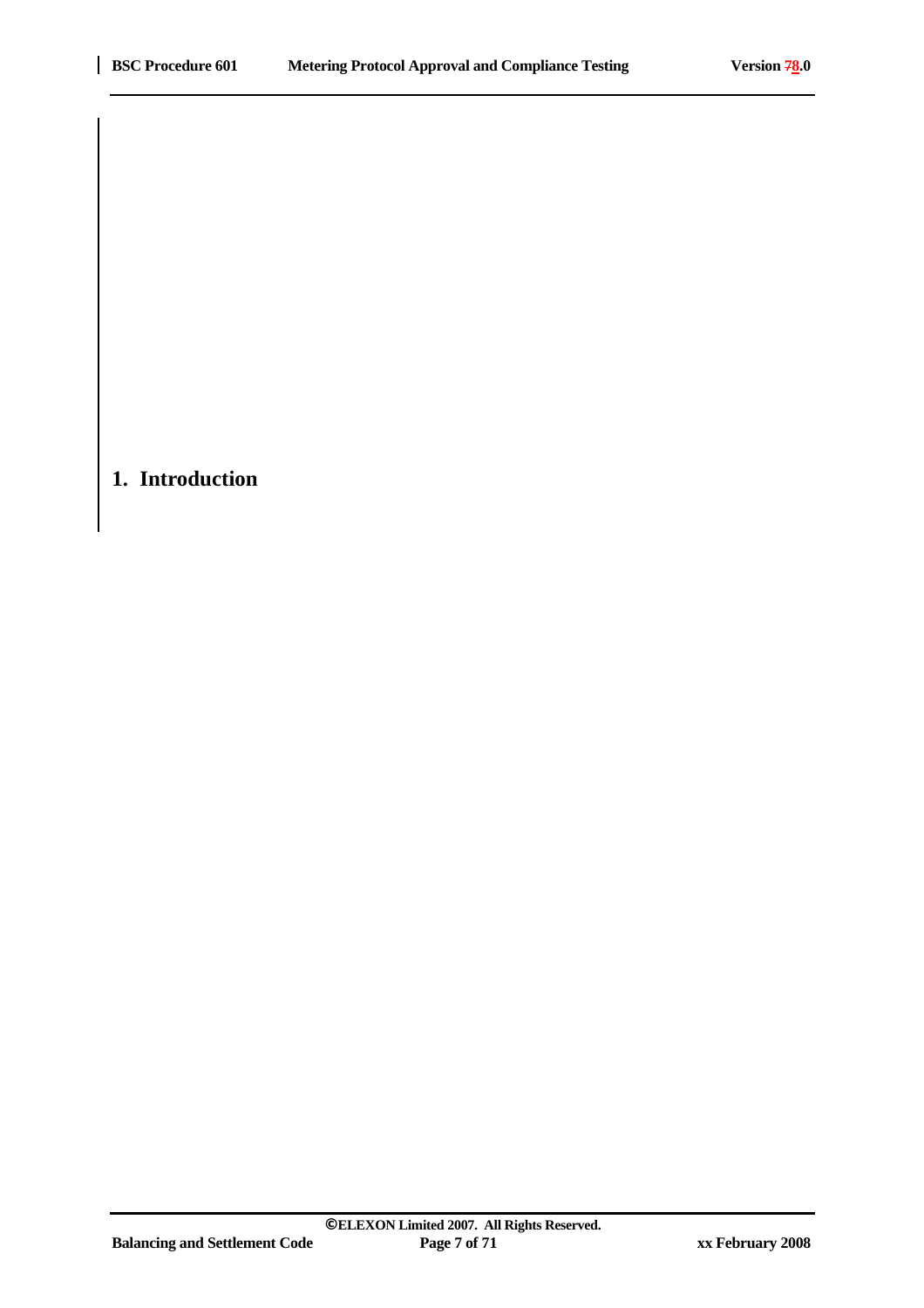#### **1. Introduction**

#### **1.1 Scope and Purpose of the Procedure**

This BSC Procedure defines the processes for Meter Manufacturers, Meter Operator Agents, Suppliers, Half Hourly Data Collectors and other Half Hourly Metering Equipment users to apply for Compliance Testing and Protocol Approval. This procedure covers the application process, submission of Metering Equipment, communications with the Compliance and Protocol Testing Agents, the issue and removal of certificates. For the avoidance of doubt, this procedure applies only to Half Hourly Metering Equipment.

#### **Protocol Approval**

This process is defined to:

**i)a**) Approve a Protocol for Settlement purposes; and

**ii**)**b**) ensure that an accredited Half Hour Data Collector is capable of appropriate communications with Metering Equipment.

#### **Metering Equipment Compliance**

This process is defined to ensure that Metering Equipment is designed and manufactured to the requirements of the relevant Code/s of Practice. Each Compliance Approval is specific to that Metering Equipment tested including type reference and any firmware and software versions. Metering Equipment firmware and software updates not affecting Compliance need not be reapproved. Notification of any such change is to be provided to BSCCo.

#### **1.2 Main Users of Procedure and their Responsibilities**

The main users are Meter Manufacturers, Half Hourly Data Collectors, Meter Operator Agents, Compliance and Protocol Testing Agents and BSCCo.

- The Applicant is responsible for submitting applications for the testing of Metering Equipment, arranging for testing to be conducted and any costs associated with testing.
- **The Applicant is responsible for submitting notification of any** amendment to Metering Equipment or Data Retrieval system for an existing Approval.
- The Compliance and Protocol Testing Agents are responsible for receiving Metering Equipment, undertaking the testing of that Metering Equipment and providing a written report to BSCCo of the findings of such tests.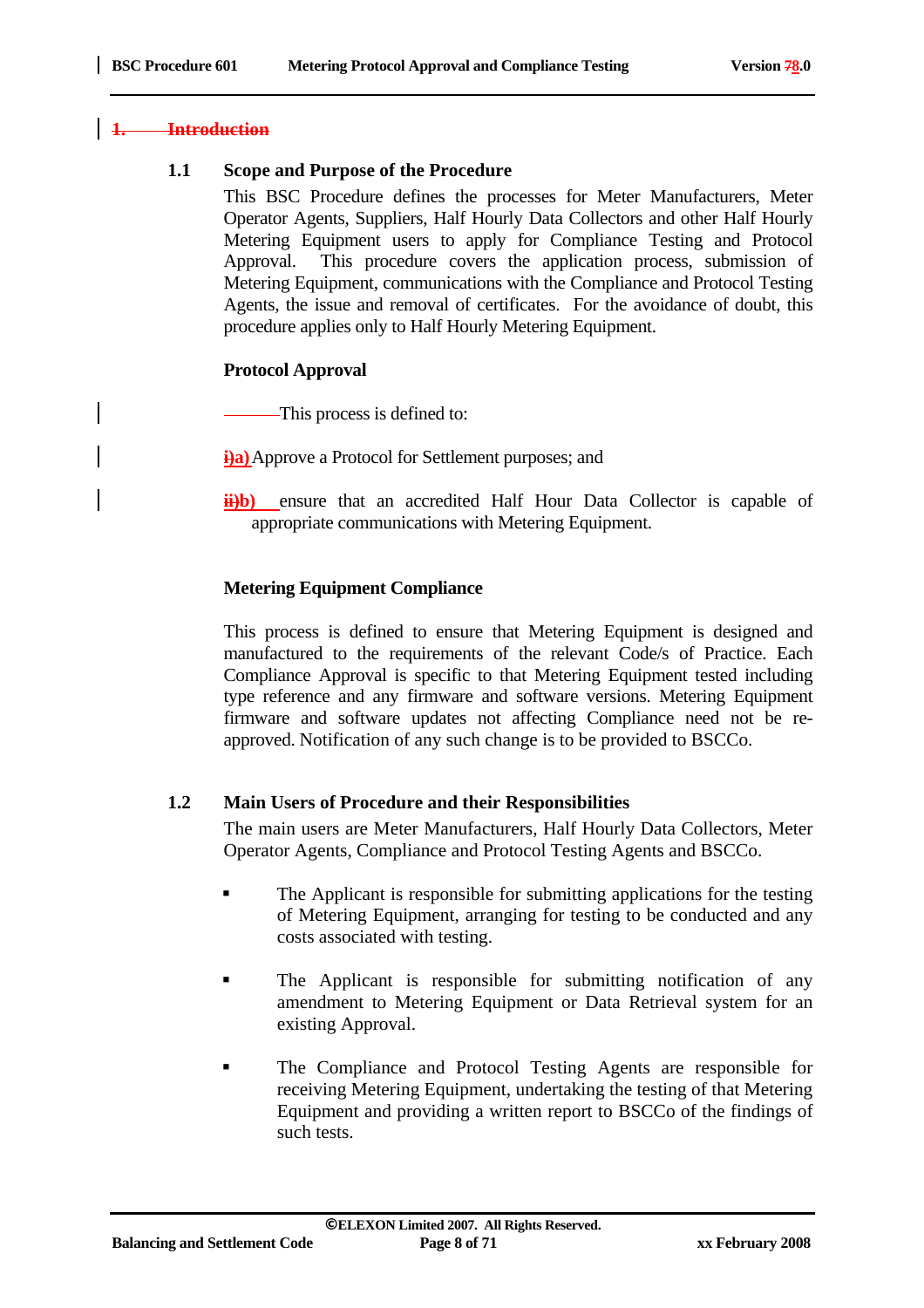- BSCCo is responsible for the selection of suitably accredited Compliance and Protocol Testing Agents, the scheduling of tests and the determination of successful tests together with the issue of certificates.
- Half Hour Data Collector Agents are required to ensure that approval is obtained for each type of Metering Equipment that it collects data for Settlement purposes.

#### **1.3 Use of the Procedure**

This procedure should be referred to by manufacturers, operators of Metering Equipment and Data Collectors, to understand the role and responsibilities of BSCCo and the Compliance and Protocol Testing Agents.

Following the completion of testing and the issue of the 'Test Report' and/or 'Compliance Certificate', the BSCCo shall make such test results contained in the 'Test Report' available to Parties, Half Hourly Data Collectors and Meter Operator Agents. Following the Approval of a Compliance Test or Protocol, a circular will be issued to communicate the details of the approval.

Throughout this procedure, timetables reflect the number of Working Days (WD) within which an activity should be completed.

The remaining sections in this document are:

Section 2 - Interface and Timetable Information: this section defines each business process in detail. Where the columns headed "Information Required" are also supported by a "Data Flow Reference", then only some of the key data fields are shown in the tables.

Section 3 - Appendices: this section contains supporting information.

The Compliant and Protocol Approved Metering Equipment list can be found on the BSC Website at http://www.elexon.co.uk/

#### **1.4 Balancing and Settlement Code Provision**

This BSC Procedure has been produced in accordance with the provisions of the Code. In the event of an inconsistency between the provisions of this BSC Procedure and the Code, the provisions of the Code shall prevail pursuant to H.5.1 of the Code.

#### **1.5 Associated BSC Procedures**

- BSCP502 Half Hourly Data Collection for SVA Metering Systems Registered in SMRS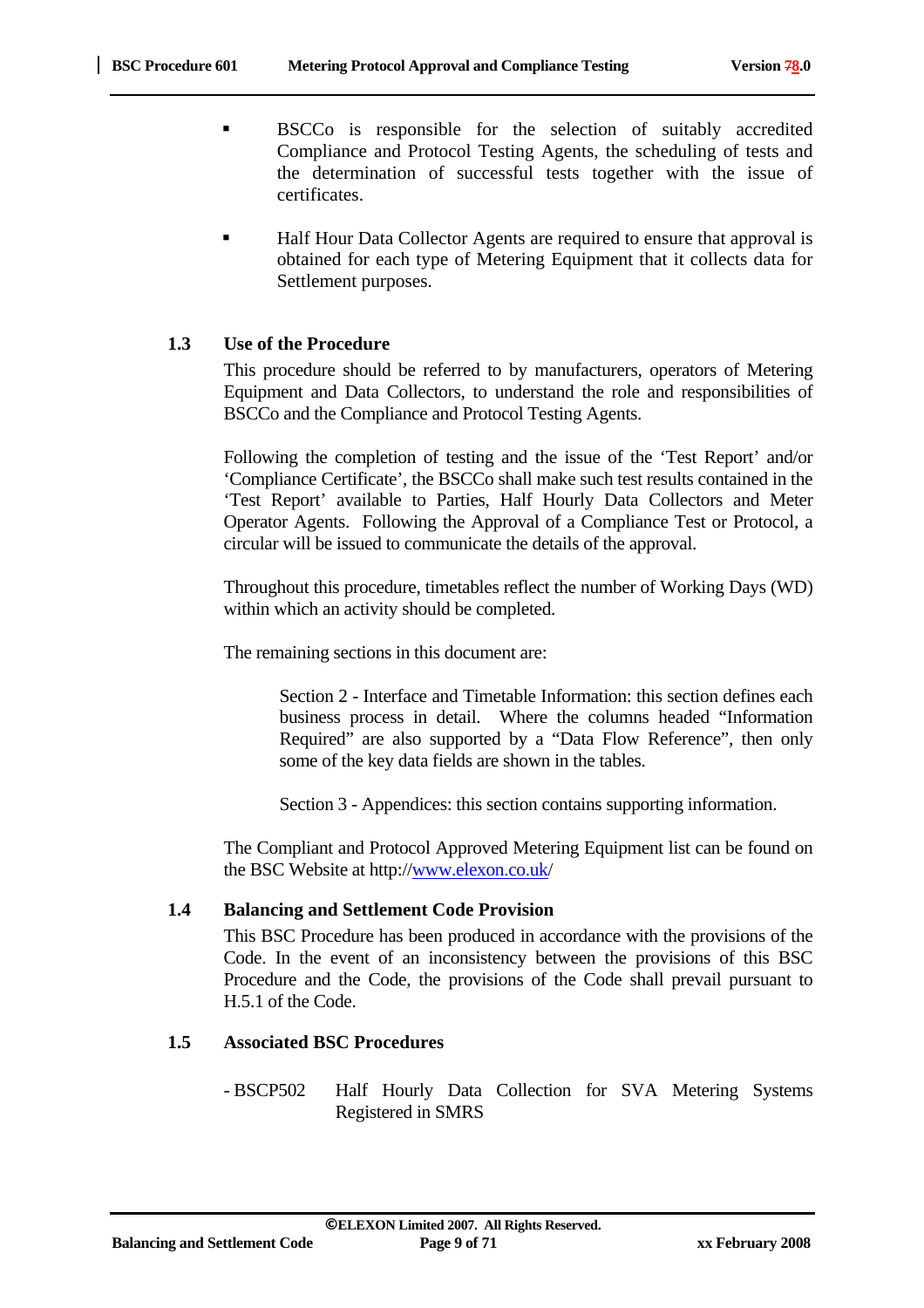- BSCP531  $\text{Accreditation}^1$
- BSCP537 Qualification Process for SVA Parties, SVA Party Agents and CVA MOAs<sup>2</sup>

<sup>&</sup>lt;sup>1</sup> On 23 May 2008, this BSCP will be withdrawn.<br><sup>2</sup> BSCP537 will be effective from 23 August 2007.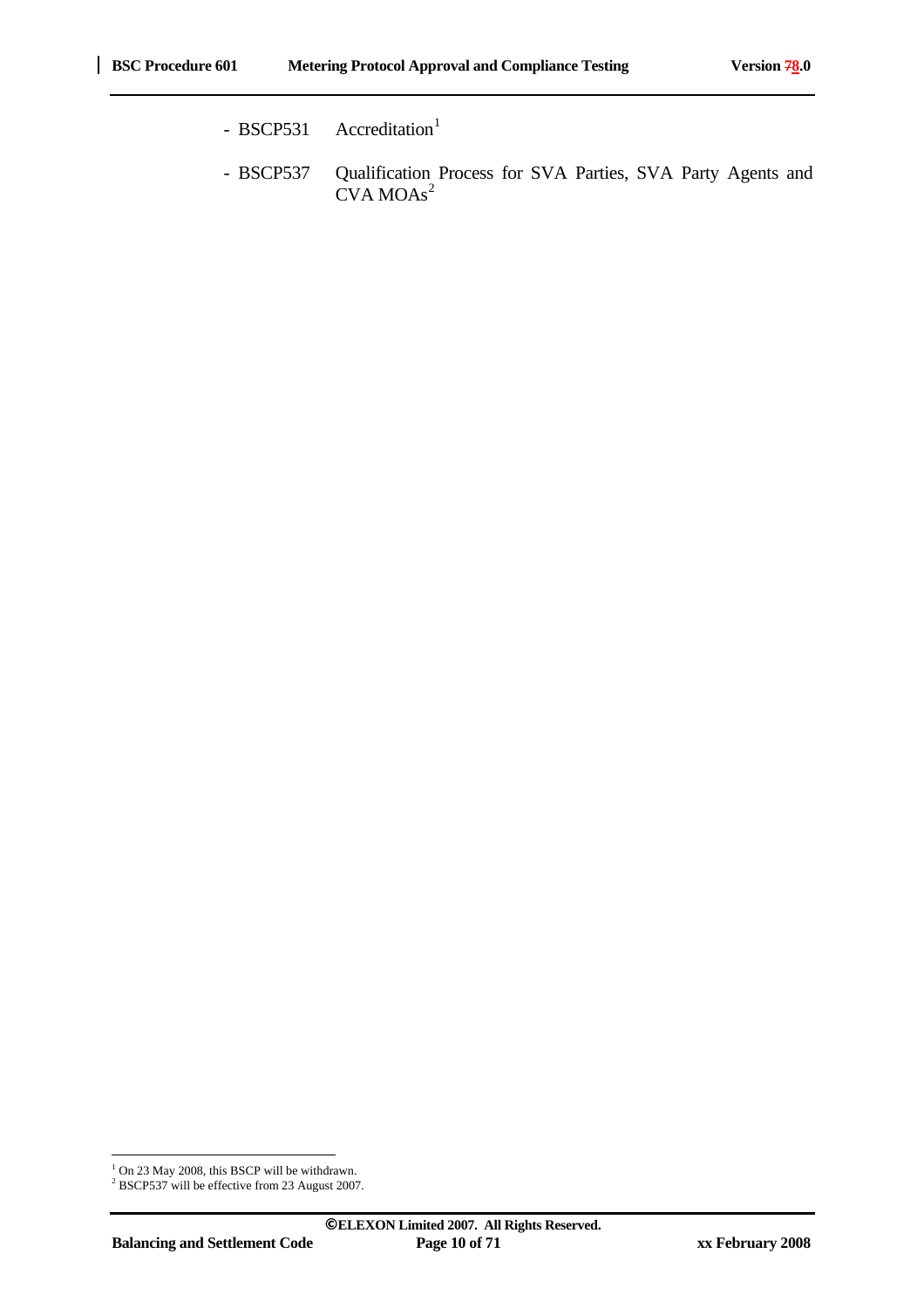#### **1.6 Acronyms and Definitions**

#### **1.6.1 Acronyms**

Full definitions of the acronyms are, where appropriate, are included in the Balancing and Settlement Code.

The terms used in this Agreed Procedure are defined as follows.

| <b>BSCCo</b> | <b>Balancing and Settlement Code Company</b> |
|--------------|----------------------------------------------|
| <b>CDCA</b>  | <b>Central Data Collection Agent</b>         |
| CoP          | Code of Practice                             |
| <b>CT</b>    | <b>Current Transformer</b>                   |
| <b>CTA</b>   | <b>Compliance Testing Agent</b>              |
| <b>HHDC</b>  | Half Hourly Data Collector (Accredited)      |
| MD           | <b>Maximum Demand</b>                        |
| ME           | Metering Equipment                           |
| <b>MOA</b>   | Meter Operator Agent                         |
| <b>SMRS</b>  | <b>Supplier Meter Registration Service</b>   |
| <b>WD</b>    | <b>Working Day</b>                           |
|              |                                              |

#### **1.6.2 Definitions**

| Applicant                   | Person applying for Compliance and/or Protocol<br>approval                                                                                                                                                                                                                   |
|-----------------------------|------------------------------------------------------------------------------------------------------------------------------------------------------------------------------------------------------------------------------------------------------------------------------|
| <b>BSCCo</b>                | The Balancing and Settlement Code Company                                                                                                                                                                                                                                    |
| <b>Compliance Testing</b>   | means the testing of Metering Equipment in<br>accordance with this BSCP601 to determine<br>whether it conforms with the relevant Code of<br><b>Practice to obtain approval from the Panel.</b>                                                                               |
| Compliance Testing Agent    | The agent responsible for the testing of Metering<br>Equipment, accredited against an appropriate (as<br>determined by BSCCo) body such as the UK<br>Accreditation Service (UKAS).                                                                                           |
| <b>Code of Practice One</b> | means Code of Practice One: Issue 2, version<br>3.0; dated 23 February 2006<br><b>CODE</b><br>OF<br><b>PRACTICE</b><br><b>FOR</b><br>THE<br><b>METERING</b><br>OF<br>WITH<br><b>RATED</b><br><b>CAPACITY</b><br>CIRCUITS<br>$\mathbf{A}$<br>EXCEEDING 100MVA FOR SETTLEMENT. |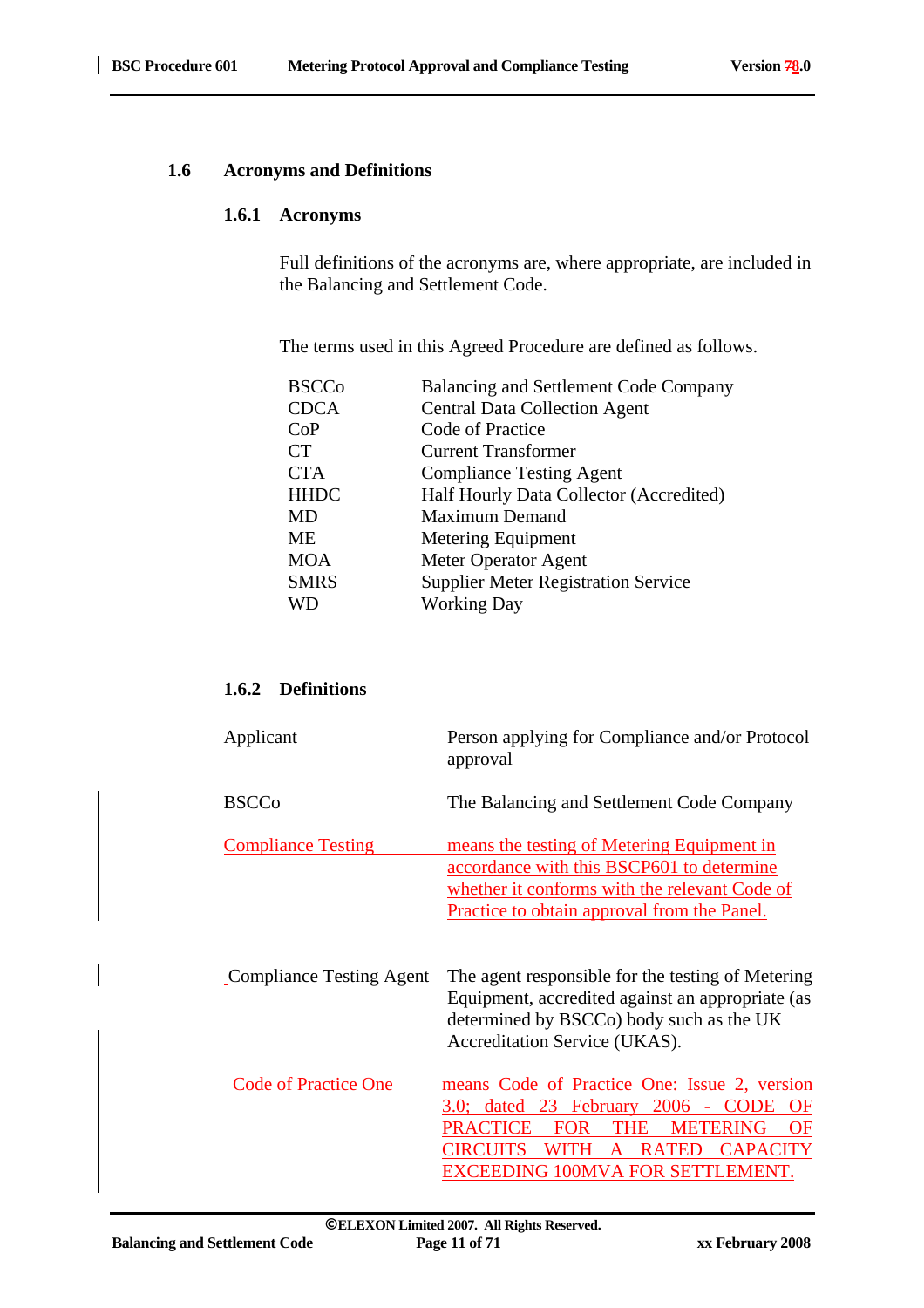| <b>Code of Practice Two</b>   | means Code of Practice Two: Issue 4, version<br>3.0; dated 23 February 2006 - CODE<br><b>OF</b><br><b>THE</b><br>PRACTICE FOR<br><b>METERING</b><br><b>OF</b><br>CIRCUITS WITH A RATED CAPACITY NOT<br>EXCEEDING 100MVA FOR SETTLEMENT<br>PURPOSES.                                            |
|-------------------------------|------------------------------------------------------------------------------------------------------------------------------------------------------------------------------------------------------------------------------------------------------------------------------------------------|
| <b>Code of Practice Three</b> | means Code of Practice Three: Issue 5, version<br>5.0; dated 3 November 2005 - CODE<br>OF<br>PRACTICE FOR THE<br><b>METERING</b><br><b>OF</b><br><b>CIRCUITS WITH A RATED CAPACITY NOT</b><br>10MVA FOR SETTLEMENT<br><b>EXCEEDING</b><br><b>PURPOSES</b>                                      |
| <b>Code of Practice Five</b>  | means Code of Practice Five: Issue 6, version<br>4.0; dated 3 November 2005 - CODE<br><b>OF</b><br><b>PRACTICE</b><br><b>THE</b><br><b>METERING</b><br><b>FOR</b><br><b>OF</b><br>ENERGY TRANSFERS WITH A MAXIMUM<br>DEMAND OF UP TO<br>(AND INCLUDING)<br><b>1MW FOR SETTLEMENT PURPOSES.</b> |
| <b>Code of Practice Six</b>   | means Code of Practice Six: Issue 4, version<br>4.20; dated Code Effective Date.                                                                                                                                                                                                               |
| Instation                     | means a computer based system which sends<br>data to, or receives data from Outstation Systems<br>on a routine basis.                                                                                                                                                                          |
| <b>Interrogation Unit</b>     | means a Hand Held Unit "HHU" (also known as<br>Local Interrogation Unit "LIU") or portable<br>computer which<br>program Metering<br>can<br><u>Equipment parameters and extract information</u><br>from the Metering Equipment and store this for<br>later retrieval.                           |
| <b>Metering Equipment</b>     | has, for the purposes of this BSCP601, the<br>meaning ascribed to that term in the Balancing<br>and Settlement Code, but excluding voltage and<br>current measurement transformers                                                                                                             |
| person                        | includes any individual, company, corporation,<br>firm, partnership, joint venture, association,<br>committee, organisation or trust (in each case,<br>whether or not having separate legal personality).                                                                                      |
| <b>Settlement</b>             | has the meaning ascribed to that term in the<br><b>Balancing and Settlement Code.</b>                                                                                                                                                                                                          |
| <b>Test Laboratory</b>        | means the testing body so agreed with BSCCo to<br>perform Compliance Testing to this BSCP601.                                                                                                                                                                                                  |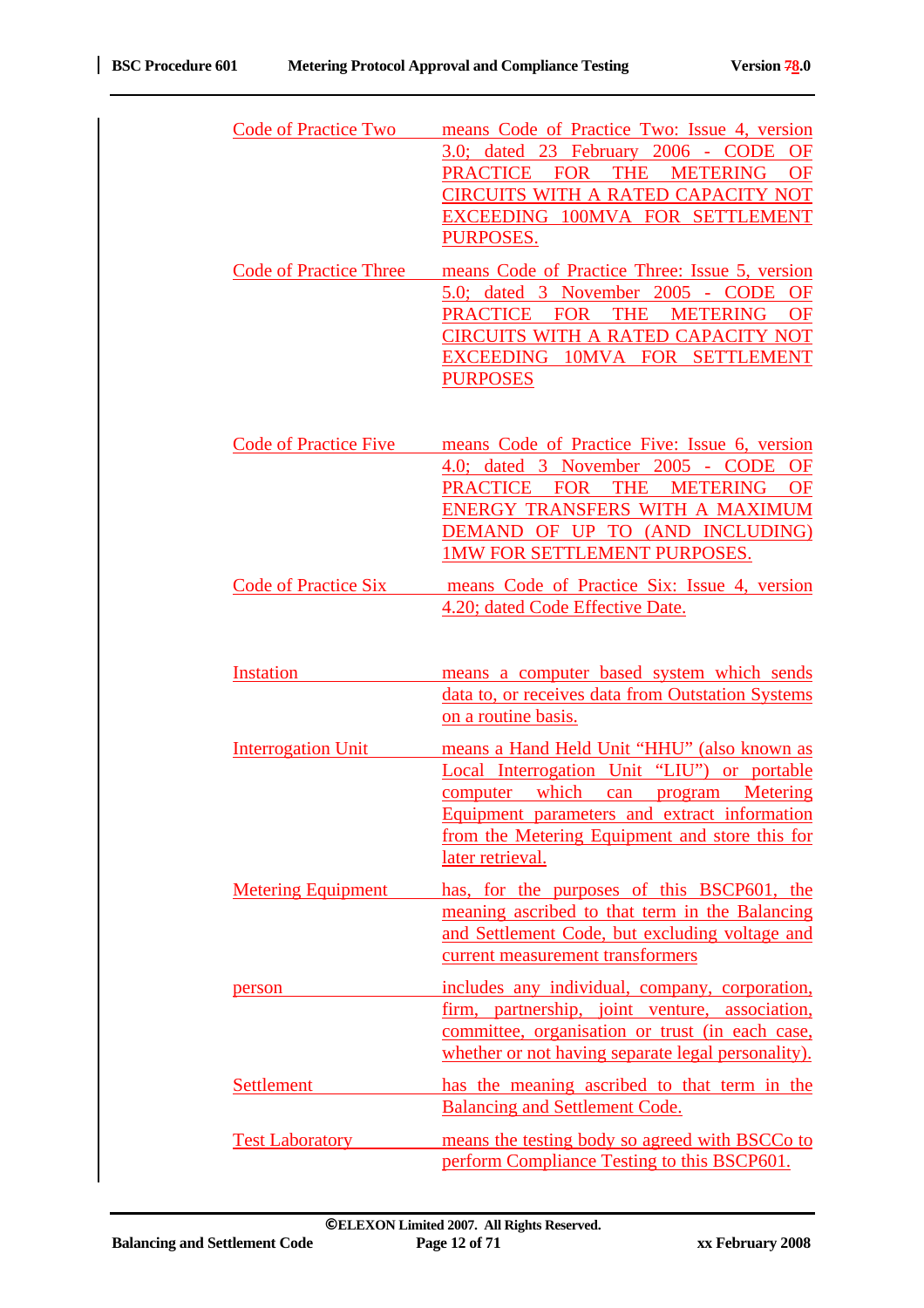| <b>Type Approval</b> | means the approval from the Electricity Meter<br>Examination Service of the Office of Gas and |
|----------------------|-----------------------------------------------------------------------------------------------|
| <b>UTC</b>           | <b>Electricity Markets.</b><br>means Co-ordinated Universal Time based on                     |
|                      | atomic clocks as distinct from Greenwich Mean<br>Time (GMT).                                  |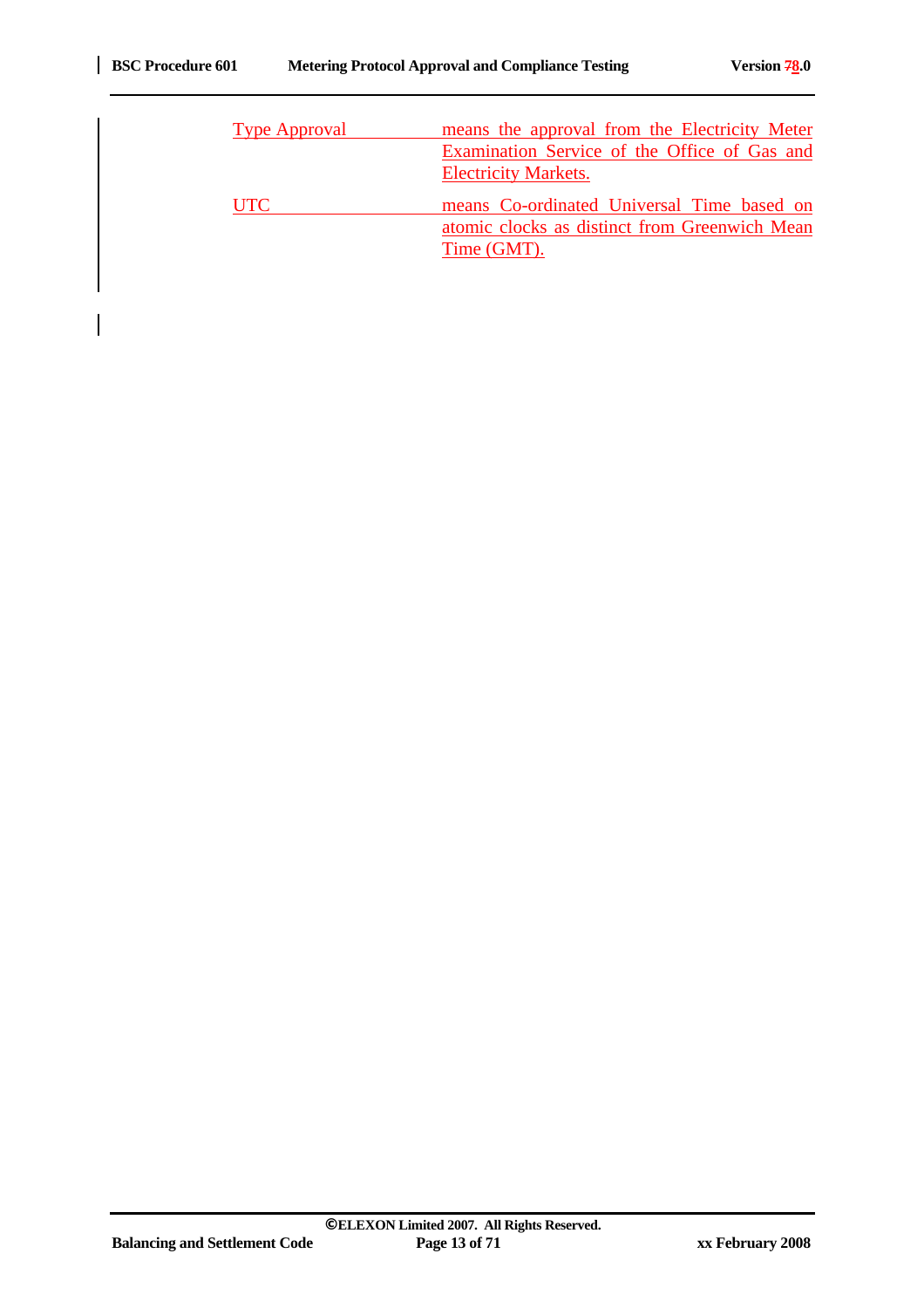# **2.Interface and Timetable Information**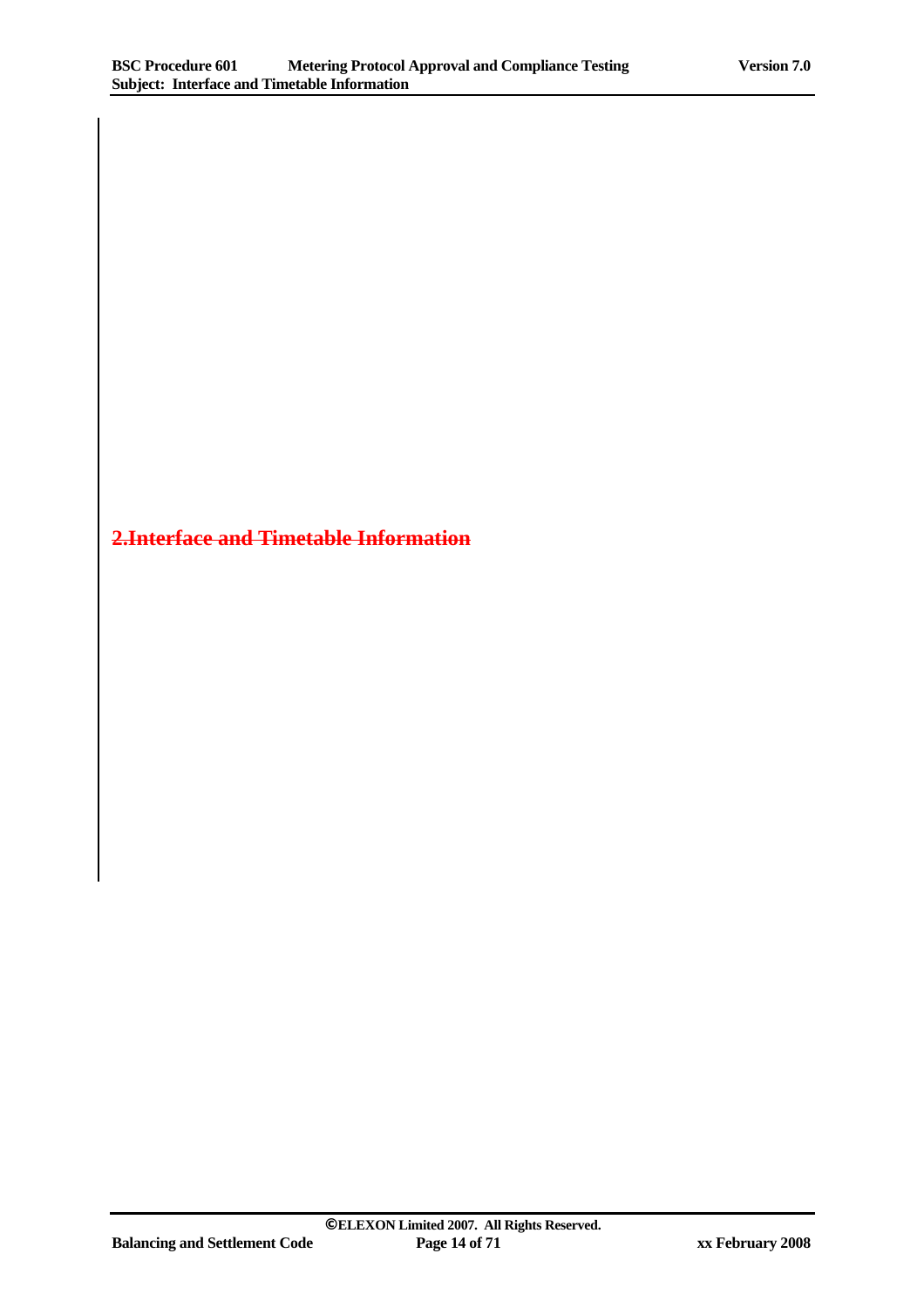# **2. Interface and Timetable Information**

## **2.1 APPLICATION FOR PROTOCOL APPROVAL**

| <b>REF</b> | <b>WHEN</b>                                   | <b>ACTION</b>                                                                                                                                                        | <b>FROM</b>  | <b>TO</b>                   | <b>INFORMATION REQUIRED</b>                                                             | <b>METHOD</b>      |
|------------|-----------------------------------------------|----------------------------------------------------------------------------------------------------------------------------------------------------------------------|--------------|-----------------------------|-----------------------------------------------------------------------------------------|--------------------|
| 2.1.1      | At any time.                                  | Submit Application for Protocol Approval and any<br>supporting documentation.                                                                                        | Applicant    | <b>BSCCo</b>                | Notification of Metering Equipment<br>and/or HHDC Agent to be approved.<br>Form F601/03 | Fax, Post.         |
| 2.1.2      | Within 2WD of<br>receipt of 2.1.1<br>above.   | Validate application.                                                                                                                                                | <b>BSCCo</b> |                             |                                                                                         | Internal Process.  |
| 2.1.3      | Within 5 WD of<br>2.1.1 above.                | Notify Applicant of acceptance or rejection of<br>Application.<br>If accepted, provide copy of testing schedule and<br>notification of Application reference number. | <b>BSCCo</b> | Applicant                   | Protocol Approval test schedule and<br>Application reference number.                    | E-mail, Fax, Post. |
| 2.1.4      | Within 10 WD<br>of receipt of<br>2.1.3 above. | Agree any re-drafting of test schedule.                                                                                                                              | Applicant    | <b>BSCCo</b>                | Re-drafted schedule (if required).                                                      | E-mail, Fax, Post. |
| 2.1.5      | Within 5 WD of<br>2.1.4 above.                | Arrange with nominated HHDC to conduct testing<br>and liaise with BSCCo to witness testing.                                                                          | Applicant    | <b>HHDC</b><br><b>BSCCo</b> |                                                                                         | As agreed.         |
| 2.1.6      | Within 10 WD<br>of $2.1.5$ above.             | Submit 2 Outstations and any software for testing to<br>the nominated HHDC.                                                                                          | Applicant    | <b>HHDC</b>                 |                                                                                         | As agreed.         |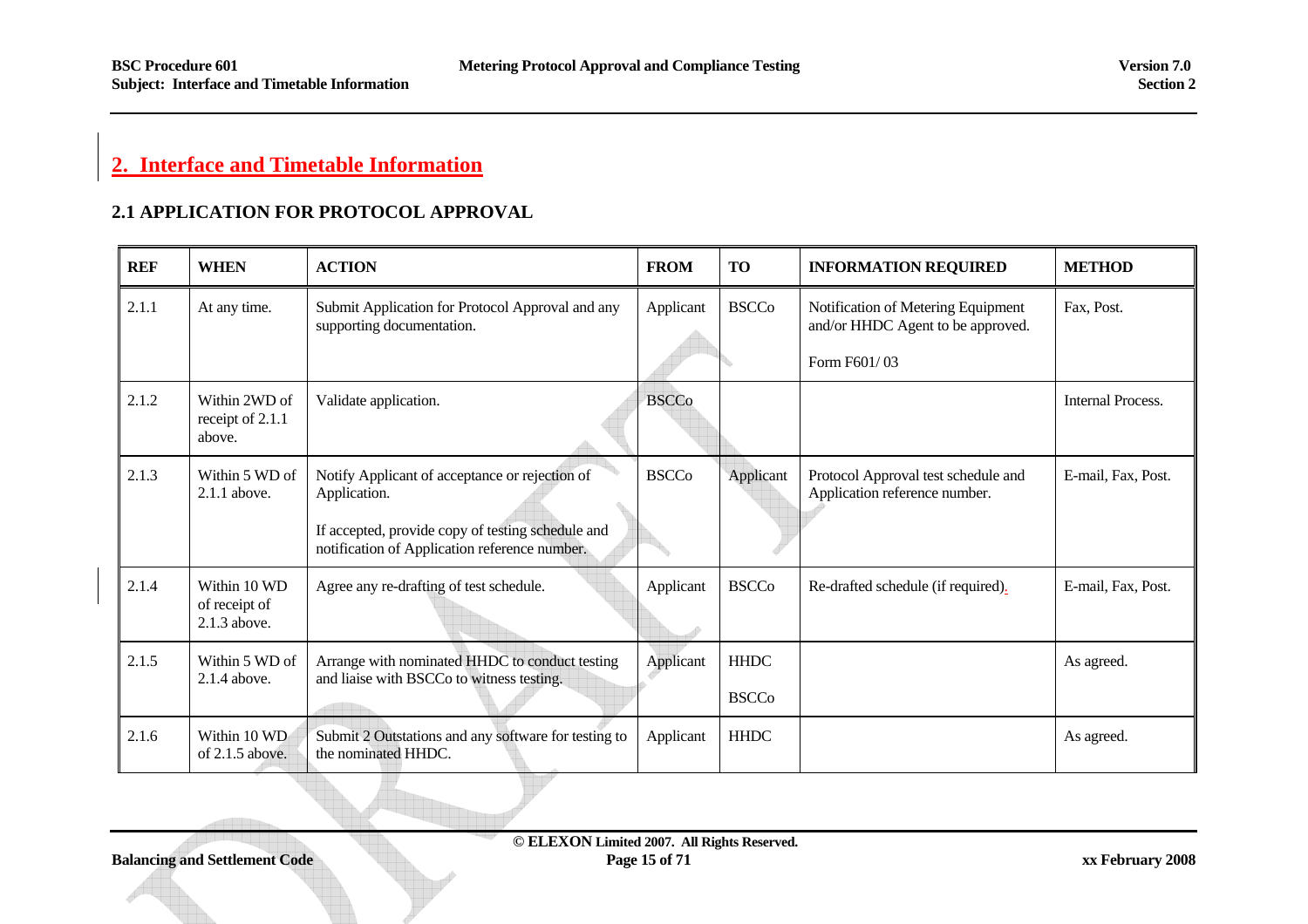# **Subject:** Interface and Timetable Information Section 2

| <b>REF</b> | <b>WHEN</b>                       | <b>ACTION</b>                                                                                              | <b>FROM</b>  | <b>TO</b>       | <b>INFORMATION REQUIRED</b> | <b>METHOD</b>                             |
|------------|-----------------------------------|------------------------------------------------------------------------------------------------------------|--------------|-----------------|-----------------------------|-------------------------------------------|
| 2.1.7      | Within 10 WD<br>of $2.1.5$ above. | Undertake testing of Protocol in accordance with<br>agreed Test Schedule.                                  | <b>HHDC</b>  | <b>BSCCo</b>    |                             |                                           |
|            |                                   | Prepare and submit report including test results.                                                          | <b>HHDC</b>  | <b>BSCCo</b>    | Test Report <sup>3</sup> .  | E-mail, Fax, Post.                        |
| 2.1.8      | Within 5 WD of<br>2.1.7 above.    | Notify Applicant of test result determination.                                                             | <b>BSCCo</b> | Applicant       | Form F601/02                | E-mail, Fax, Post.                        |
|            |                                   | If testing successful, update Protocol Approval list<br>(see section 3.2), notify Parties and Party Agents |              | Parties         | Approval details.           |                                           |
|            |                                   | and issue certificate to Applicant.                                                                        |              | Party<br>Agents | Approval details.           | E-mail, Fax, Post,<br><b>BSC</b> Website. |
| 2.1.9      | Next opportune<br>meeting.        | Notify Panel of certificates issued and updates to<br>Protocol Approval list (see section 3.2).            | <b>BSCCo</b> | Panel           | Panel report.               | Panel Paper.                              |

<sup>3</sup> Copies of the Test Report will be made available by BSCCo to Parties, Meter Operator Agents and Half Hourly Data Collectors on request to BSCCo.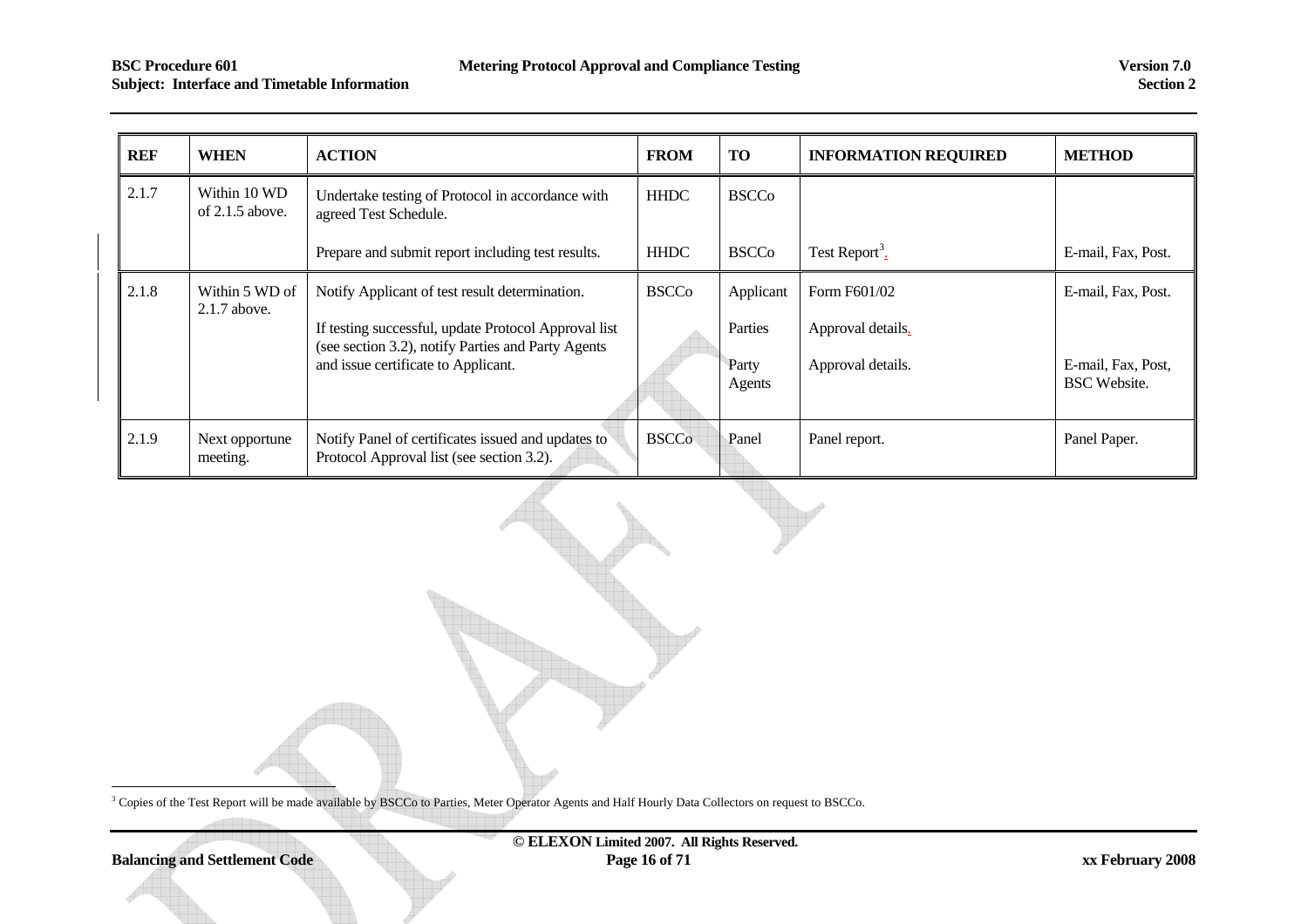#### **2.2 APPLICATION FOR COMPLIANCE APPROVAL**

| <b>REF</b> | <b>WHEN</b>                                  | <b>ACTION</b>                                                                                                                                                        | <b>FROM</b>  | <b>TO</b>                  | <b>INFORMATION REQUIRED</b>                                   | <b>METHOD</b>            |
|------------|----------------------------------------------|----------------------------------------------------------------------------------------------------------------------------------------------------------------------|--------------|----------------------------|---------------------------------------------------------------|--------------------------|
| 2.2.1      | At any time                                  | Submit Application for Compliance Testing.                                                                                                                           | Applicant    | <b>BSCCo</b>               | Form F601/03                                                  | E-mail, Fax, Post.       |
| 2.2.2      | Within 2WD of<br>receipt of 2.2.1<br>above.  | Validate Application.                                                                                                                                                | <b>BSCCo</b> |                            |                                                               | <b>Internal Process.</b> |
| 2.2.3      | Within 5 WD of<br>$2.2.1$ above.             | Notify Applicant of acceptance or rejection of<br>Application.<br>If accepted, provide copy of testing schedule and<br>notification of Application reference number. | <b>BSCCo</b> | Applicant                  | Compliance test schedule and<br>Application reference number. | E-mail, Fax, Post.       |
| 2.2.4      | Within 10WD<br>of receipt of<br>2.2.3 above. | Agree any re-drafting to test schedule.                                                                                                                              | Applicant    | <b>BSCCo</b>               | Re-drafted schedule (if required).                            | E-mail, Fax, Post.       |
| 2.2.5      | Within 10 WD<br>of 2.2.4 above.              | Agree Compliance Testing Agent with BSCCo.<br>Liaise with CTA to undertake Compliance testing.                                                                       | Applicant    | <b>BSCCo</b><br><b>CTA</b> | Notification of CTA.                                          | E-mail, Fax, Post.       |
| 2.2.6      | Within 3<br>Months of $2.2.5$<br>above.      | Undertake testing and submit report to BSCCo.                                                                                                                        | <b>CTA</b>   | <b>BSCCo</b>               | Compliance test report <sup>4</sup> .                         | E-mail, Fax, Post.       |

4 Copies of the compliance test report will be made available by BSCCo to Parties, Meter Operator Agents and Half Hourly Data Collectors on request to BSCCo.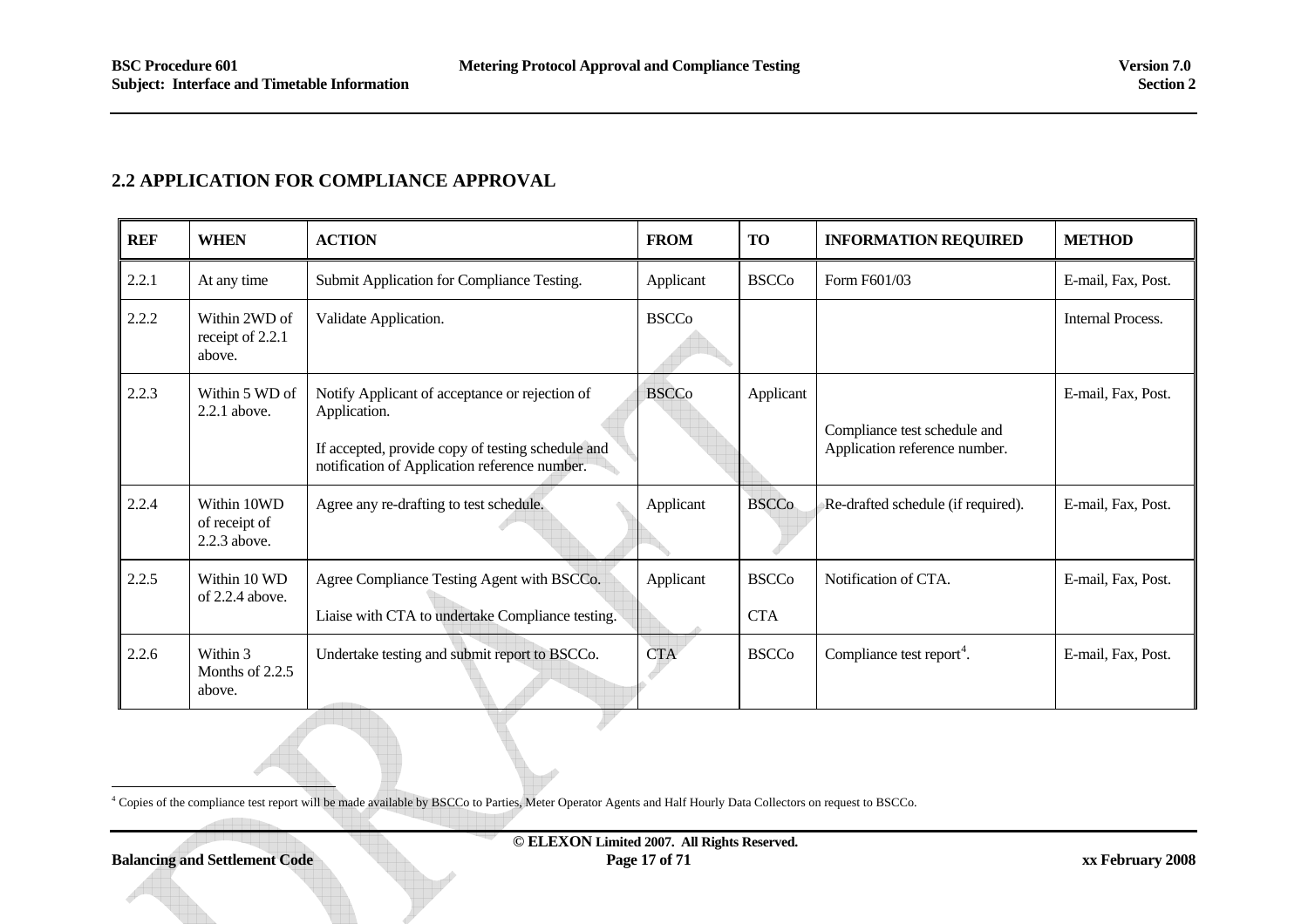| REF   | <b>WHEN</b>                      | <b>ACTION</b>                                                                                                                                                                                                                          | <b>FROM</b>  | <b>TO</b>                               | <b>INFORMATION REQUIRED</b>                             | <b>METHOD</b>                                                   |
|-------|----------------------------------|----------------------------------------------------------------------------------------------------------------------------------------------------------------------------------------------------------------------------------------|--------------|-----------------------------------------|---------------------------------------------------------|-----------------------------------------------------------------|
| 2.2.7 | Within 5 WD of<br>$2.2.6$ above. | Notify Applicant of test result determination.<br>If testing successful, update Compliance Approval<br>list (see section 3.2). Notify Parties and Party<br>Agents of new approval and issue certificate of<br>Compliance to Applicant. | <b>BSCCo</b> | Applicant<br>Parties<br>Party<br>Agents | Form F601/01.<br>Approval details.<br>Approval details. | E-mail, Fax, Post.<br>E-mail, Fax, Post,<br><b>BSC</b> Website. |
| 2.2.8 | Next opportune<br>meeting.       | Notify Panel of certificates issued and updates to<br>Compliance Approval list (see section 3.2).                                                                                                                                      | <b>BSCCo</b> | Panel                                   | Panel report.                                           | Panel Paper.                                                    |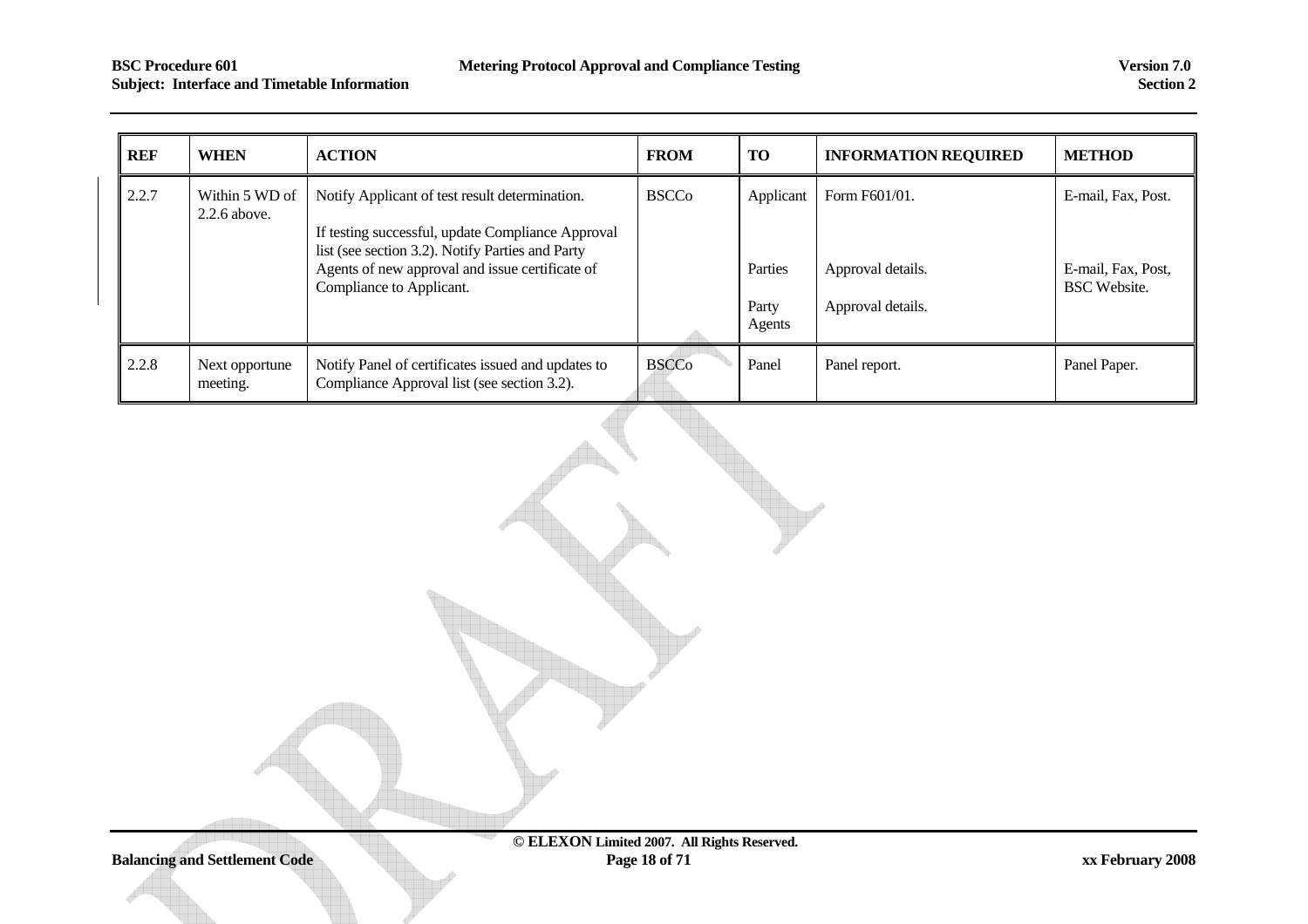#### **2.3 AMENDMENT TO METERING EQUIPMENT**

| <b>REF</b> | <b>WHEN</b>                       | <b>ACTION</b>                                                                                                                                                      | <b>FROM</b>  | <b>TO</b>                               | <b>INFORMATION REQUIRED</b>                                               | <b>METHOD</b>                             |
|------------|-----------------------------------|--------------------------------------------------------------------------------------------------------------------------------------------------------------------|--------------|-----------------------------------------|---------------------------------------------------------------------------|-------------------------------------------|
| 2.3.1      | At any time                       | Submit notification of amendment to Metering<br>Equipment or Data Retrieval system for an existing<br>Approval and agree impact of change.                         | Applicant    | <b>BSCCo</b>                            | Details and impact of change.                                             | E-mail, Fax, Post.                        |
| 2.3.2      | Within 30 WD<br>of $2.3.1$ above. | Consult with affected Parties (if required) and<br>determine whether Approval for the amendment to<br>Metering Equipment or Data Retrieval system can<br>be given. | <b>BSCCo</b> | Affected<br>Parties                     | Details and impact of change.                                             | As agreed.                                |
| 2.3.3      | Within 5 WD of<br>2.3.3 above.    | Notify Applicant of determination and if new<br>Approval given, update Approval list (see section<br>$3.2$ ).                                                      | <b>BSCCo</b> | Applicant<br>Parties<br>Party<br>Agents | BSCC <sub>o</sub> determination.<br>Approval details.<br>Approval details | E-mail, Fax, Post,<br><b>BSC</b> Website. |
| 2.3.4      | Next opportune<br>meeting         | Notify Panel of any updates to Approval list (see<br>section 3.2).                                                                                                 | <b>BSCCo</b> |                                         | Panel Report                                                              | <b>Internal Process</b>                   |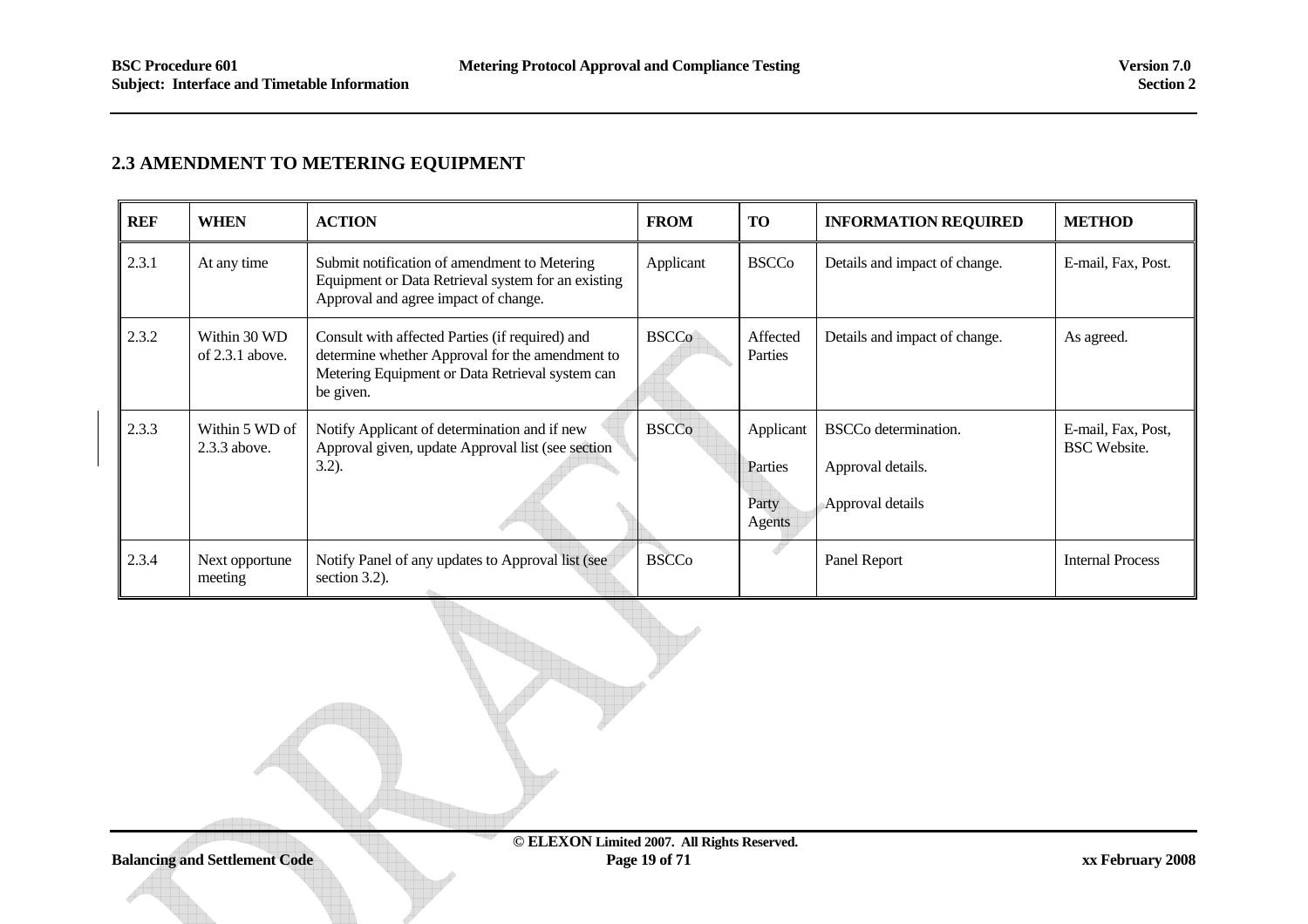#### **2.4 NOTIFICATION OF APPROVED PROTOCOL/COMPLIANCE ISSUES**

| <b>REF</b> | <b>WHEN</b>                      | <b>ACTION</b>                                                                                                              | <b>FROM</b>  | <b>TO</b>                  | <b>INFORMATION REQUIRED</b>  | <b>METHOD</b>      |
|------------|----------------------------------|----------------------------------------------------------------------------------------------------------------------------|--------------|----------------------------|------------------------------|--------------------|
| 2.4.1      | At any time                      | Submit notification of approval issue.                                                                                     | Any party    | <b>BSCCo</b>               | Details and impact of issue. | E-mail, Fax, Post. |
| 2.4.2      | Within 30 WD<br>of 2.4.1 above   | Clarify and substantiate issue. Consult with and<br>obtain additional information from affected parties<br>(if necessary). | <b>BSCCo</b> | Affected<br>parties        | Additional Information.      | As agreed.         |
| 2.4.3      | Within 10 WD<br>of $2.4.2$ above | Agree findings with notifying party.                                                                                       | <b>BSCCo</b> | Notifying<br>party         |                              | As agreed.         |
| 2.4.4      | Next opportune<br>meeting.       | If issue substantiated, prepare and submit report<br>with recommendations to the Panel.                                    | <b>BSCCo</b> | Panel                      | Report to the Panel.         | Internal Process.  |
| 2.4.5      | Within 5 WD of<br>$2.4.4$ above  | Notify Parties and Party Agents of Panel decision<br>and if necessary update Compliance and/or Protocol<br>Approval list.  | <b>BSCCo</b> | Parties<br>Party<br>Agents | Issue and Panel decision.    | Circular.          |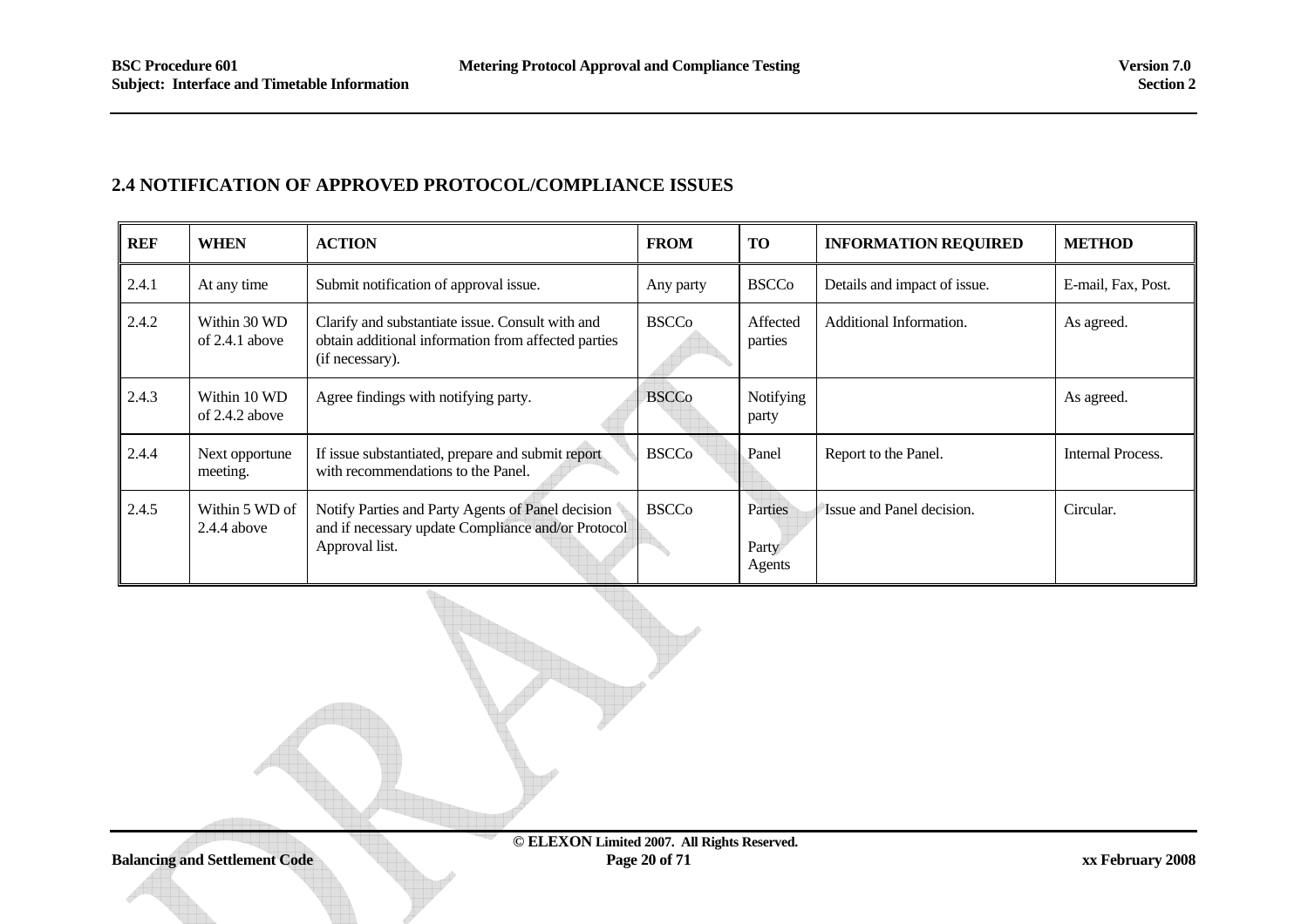# **3. Appendices**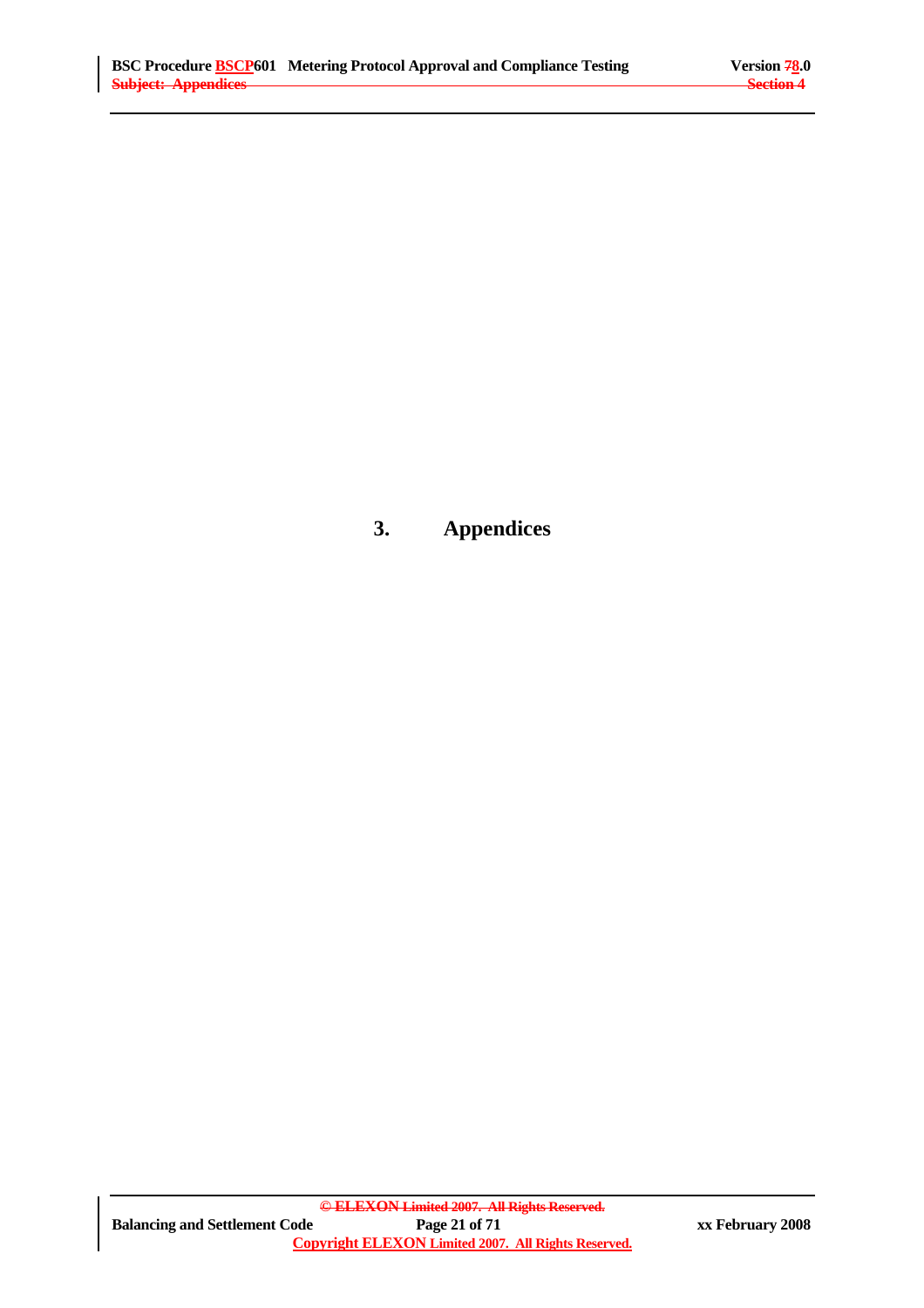## **3.1 Forms**

# **3.1.1 Form F601/01 – Certificate of Compliance**

|                                                                                                                                                                                                                                                                                                                        |               | F601/01           |  |  |
|------------------------------------------------------------------------------------------------------------------------------------------------------------------------------------------------------------------------------------------------------------------------------------------------------------------------|---------------|-------------------|--|--|
| <b>Certificate of Compliance</b>                                                                                                                                                                                                                                                                                       |               |                   |  |  |
| <b>Code of Practice [Five]</b>                                                                                                                                                                                                                                                                                         |               |                   |  |  |
| <b>CODE OF PRACTICE FOR THE METERING OF ENERGY</b><br><b>TRANSFERS [WITH A MAXIMUM DEMAND OF UP TO (AND</b><br><b>INCLUDING) 1MW FOR SETTLEMENT PURPOSES]</b>                                                                                                                                                          |               |                   |  |  |
| Application Reference No:                                                                                                                                                                                                                                                                                              |               |                   |  |  |
| <b>Issued To:</b>                                                                                                                                                                                                                                                                                                      |               |                   |  |  |
| Meter Description:                                                                                                                                                                                                                                                                                                     | Type:         | Firmware Version: |  |  |
| Test Reference No.                                                                                                                                                                                                                                                                                                     | Date of Test: | Software Version: |  |  |
| Test Laboratory:                                                                                                                                                                                                                                                                                                       |               |                   |  |  |
| <b>Test Environment:</b>                                                                                                                                                                                                                                                                                               |               |                   |  |  |
| [ABC Manufacturer's] Metering Equipment has undergone Compliance Testing in accordance with Code of<br>Practice [Five], Issue * (v *.**) dated n <sup>th</sup> Month Year, and the <b>Specification</b> for Type Testing Version [5.0]<br>dated n <sup>th</sup> Month Year (and subsequent revisions) and BS EN 61036. |               |                   |  |  |
| The Metering Equipment was tested in conjunction with the Manufacturer's "XXXX Software, version $V^*$ .**".                                                                                                                                                                                                           |               |                   |  |  |
| <b>Certificate of Compliance:</b>                                                                                                                                                                                                                                                                                      |               |                   |  |  |
| The review of the Compliance Testing results on n <sup>th</sup> Month Year confirmed that the Metering Equipment was<br>found to comply with the requirements of Code of Practice [Five] in all respects.                                                                                                              |               |                   |  |  |
| On Behalf of the Panel, ELEXON Limited (as the Balancing and Settlement Code Company<br>(BSCCo')                                                                                                                                                                                                                       |               |                   |  |  |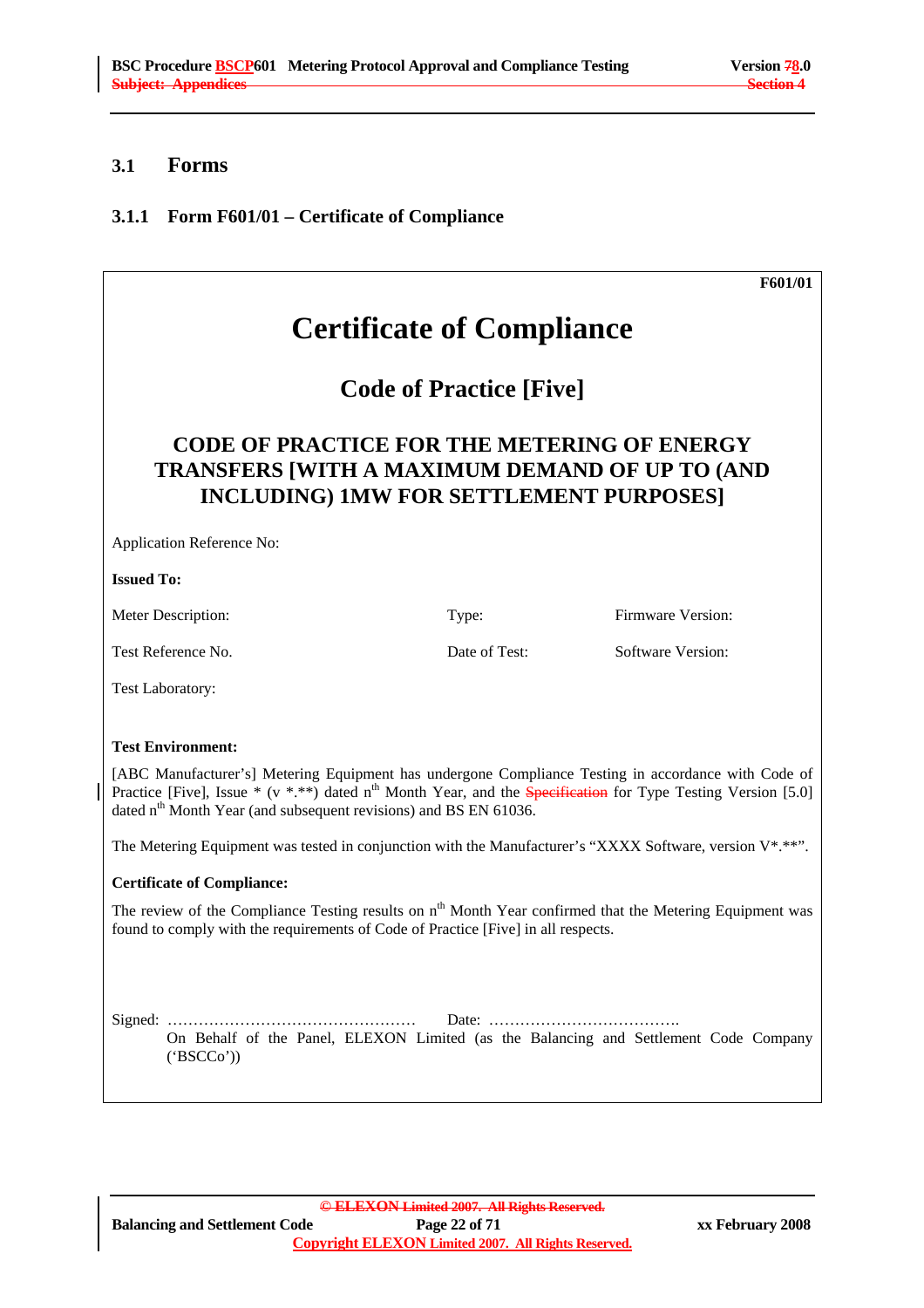#### **3.1.2 Form F601/02 – Certificate of Protocol Approval**

|                           |                                                           |                          | F601/02                                                                                                     |
|---------------------------|-----------------------------------------------------------|--------------------------|-------------------------------------------------------------------------------------------------------------|
|                           | <b>Certificate of Protocol Approval</b>                   |                          |                                                                                                             |
|                           | METERING EQUIPMENT PROTOCOL MEETING THE                   |                          | <b>REQUIREMENTS OF BSCP601 FOR SETTLEMENT PURPOSES</b>                                                      |
| Application Reference No: |                                                           |                          |                                                                                                             |
| <b>Issued To:</b>         |                                                           |                          |                                                                                                             |
| Meter Description:        |                                                           | Type:                    | Firmware Version:                                                                                           |
| Test Reference No.        |                                                           | Date of Test:            | <b>Software Version:</b>                                                                                    |
| <b>Test Laboratory:</b>   |                                                           |                          |                                                                                                             |
|                           |                                                           |                          |                                                                                                             |
|                           | and the following Accredited <sup>5</sup> Data Collector. |                          | The Metering Equipment was tested in conjunction with the Manufacturer's "XXXX Software, version $V^*$ .**" |
| <b>Data Collector</b>     | System or Process <sup>6</sup>                            | <b>Instation Version</b> | <b>Outstation Version</b>                                                                                   |
|                           |                                                           |                          |                                                                                                             |

 $^5$  From 23 August 2007 the Accreditation Process will be replaced by the Qualification Process.

 $\frac{6}{5}$ So approved in accordance with BSCP537.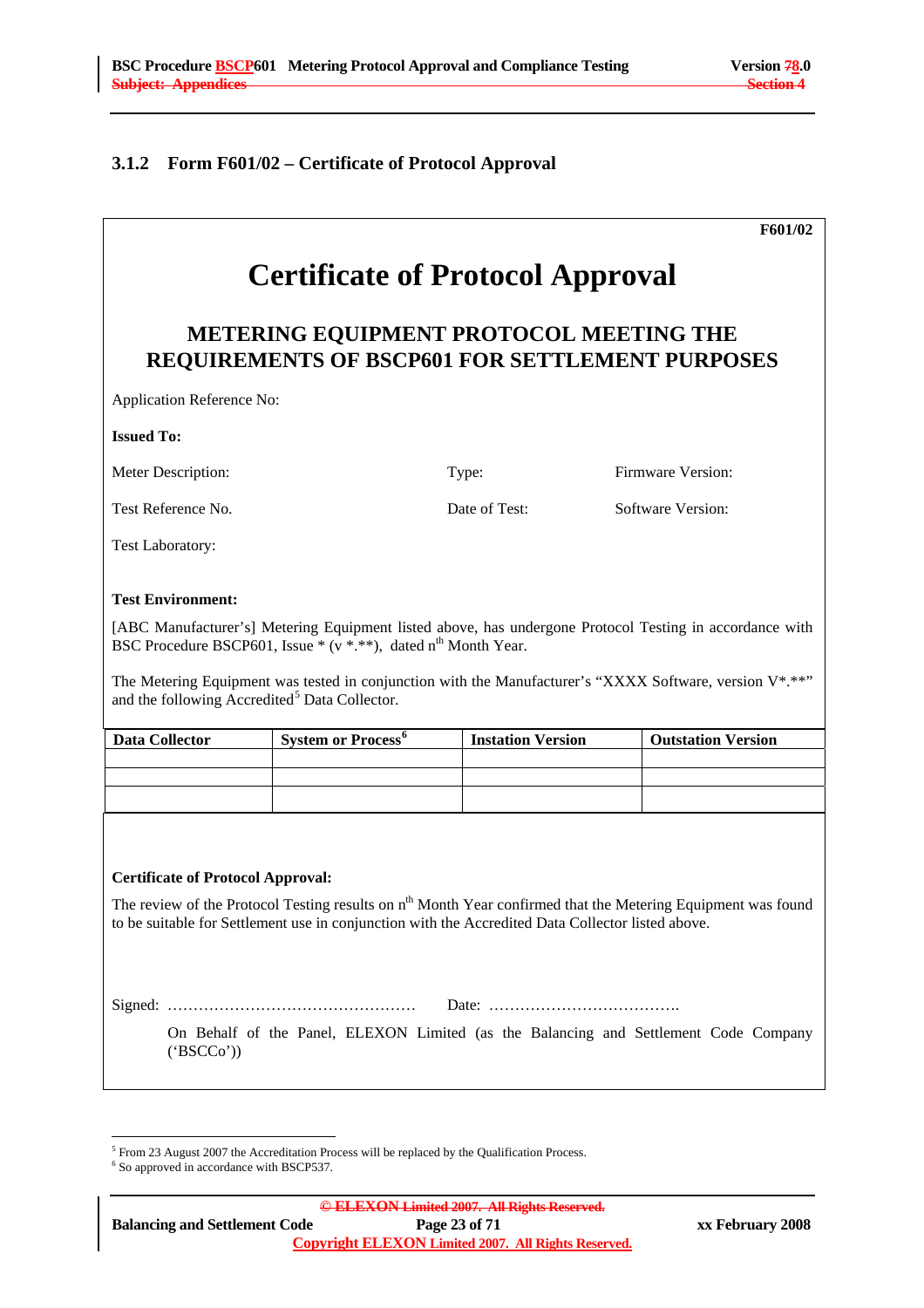#### **3.1.3 Form F601/03 – Protocol Approval and Compliance Testing**

Part 1 of 3

|                                        | F601/03                                                                                                       |  |  |  |  |
|----------------------------------------|---------------------------------------------------------------------------------------------------------------|--|--|--|--|
|                                        | PROTOCOL APPROVAL AND COMPLIANCE TESTING<br><b>APPLICATION FORM (PART 1)</b>                                  |  |  |  |  |
|                                        | Ref. $No7$                                                                                                    |  |  |  |  |
|                                        | I wish to apply for Protocol Approval of the Products identified in Section B below:<br>tick as appropriate   |  |  |  |  |
|                                        | I wish to apply for Compliance Testing of the Products identified in Section $C$ below<br>tick as appropriate |  |  |  |  |
| <b>Section A: DETAILS OF APPLICANT</b> |                                                                                                               |  |  |  |  |
| Company Name:                          |                                                                                                               |  |  |  |  |
| Address:                               |                                                                                                               |  |  |  |  |
|                                        |                                                                                                               |  |  |  |  |
| Participant Role:                      |                                                                                                               |  |  |  |  |
| <b>Contact Name:</b>                   |                                                                                                               |  |  |  |  |
| Contact Tel. No:                       |                                                                                                               |  |  |  |  |
| Fax. No:                               |                                                                                                               |  |  |  |  |
| E-mail:                                |                                                                                                               |  |  |  |  |
| Signature:                             |                                                                                                               |  |  |  |  |
| Date of Application:                   |                                                                                                               |  |  |  |  |
|                                        |                                                                                                               |  |  |  |  |
|                                        |                                                                                                               |  |  |  |  |
|                                        |                                                                                                               |  |  |  |  |
|                                        |                                                                                                               |  |  |  |  |

7 Reference No. obtainable from ELEXON Limited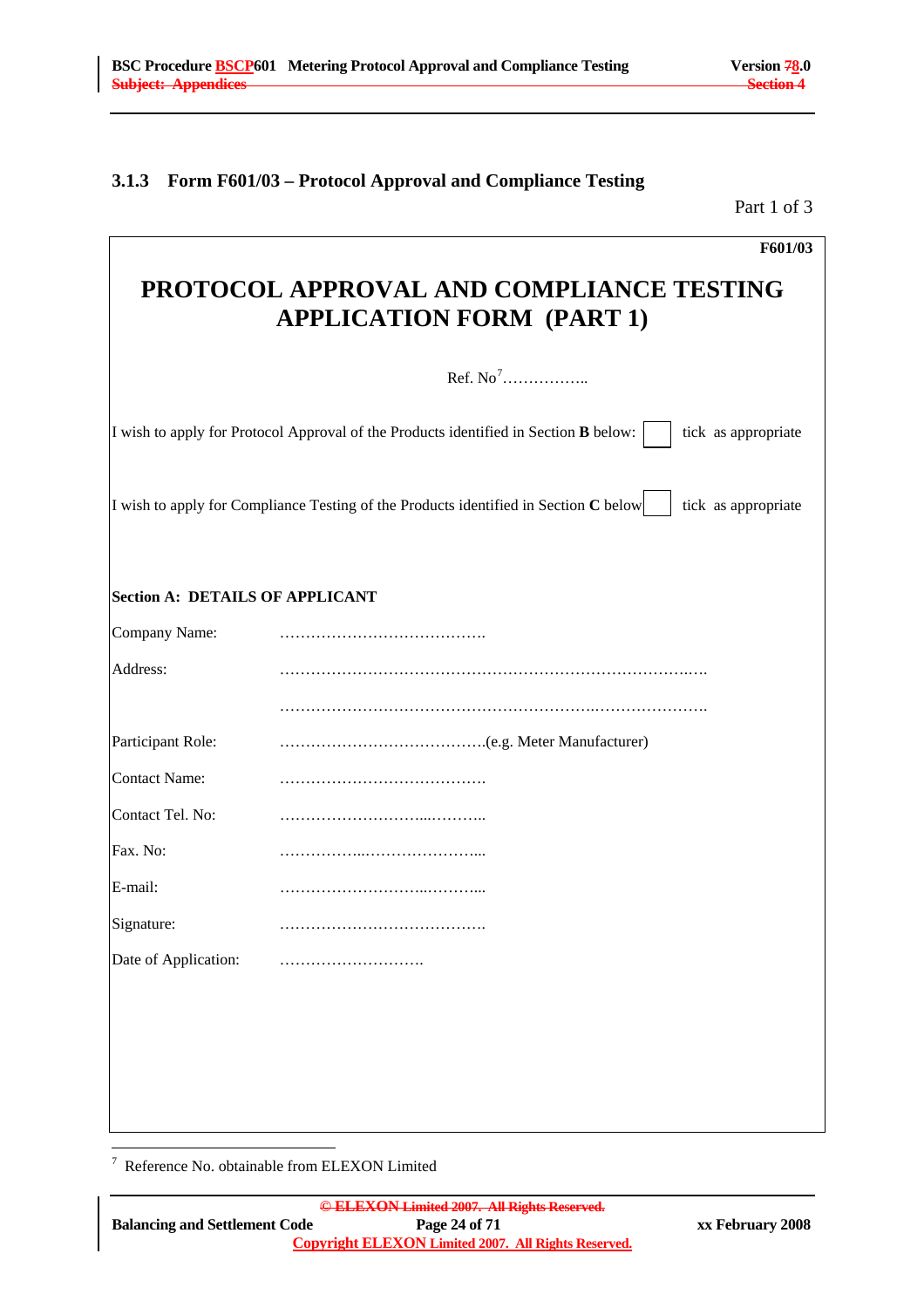#### Part 2 of 3

| Section B: REQUEST FOR PROTOCOL APPROVAL                                                                  |                                                                                                                                                                                                                                                |                                                                                                         |  |  |  |
|-----------------------------------------------------------------------------------------------------------|------------------------------------------------------------------------------------------------------------------------------------------------------------------------------------------------------------------------------------------------|---------------------------------------------------------------------------------------------------------|--|--|--|
| Please enter the details of the Metering Equipment type(s) and Data Collector(s) to be Protocol Approved. |                                                                                                                                                                                                                                                |                                                                                                         |  |  |  |
| Data Collector                                                                                            |                                                                                                                                                                                                                                                | Metering Equipment                                                                                      |  |  |  |
|                                                                                                           |                                                                                                                                                                                                                                                |                                                                                                         |  |  |  |
|                                                                                                           |                                                                                                                                                                                                                                                |                                                                                                         |  |  |  |
|                                                                                                           |                                                                                                                                                                                                                                                |                                                                                                         |  |  |  |
|                                                                                                           |                                                                                                                                                                                                                                                |                                                                                                         |  |  |  |
| Note:                                                                                                     |                                                                                                                                                                                                                                                | For Data Collectors seeking Protocol Approval, enter one entry in the left hand column and the Metering |  |  |  |
|                                                                                                           | Equipment type/s to be tested in the right hand column.<br>For Manufacturers seeking Protocol Approval, enter the Metering Equipment type in the right hand<br>column and the Data Collector/s to conduct the testing in the left hand column. |                                                                                                         |  |  |  |
|                                                                                                           |                                                                                                                                                                                                                                                |                                                                                                         |  |  |  |
|                                                                                                           |                                                                                                                                                                                                                                                |                                                                                                         |  |  |  |
|                                                                                                           |                                                                                                                                                                                                                                                |                                                                                                         |  |  |  |
|                                                                                                           |                                                                                                                                                                                                                                                |                                                                                                         |  |  |  |
|                                                                                                           |                                                                                                                                                                                                                                                |                                                                                                         |  |  |  |
|                                                                                                           |                                                                                                                                                                                                                                                |                                                                                                         |  |  |  |
|                                                                                                           |                                                                                                                                                                                                                                                |                                                                                                         |  |  |  |
|                                                                                                           |                                                                                                                                                                                                                                                |                                                                                                         |  |  |  |
|                                                                                                           |                                                                                                                                                                                                                                                |                                                                                                         |  |  |  |
|                                                                                                           |                                                                                                                                                                                                                                                |                                                                                                         |  |  |  |
|                                                                                                           |                                                                                                                                                                                                                                                |                                                                                                         |  |  |  |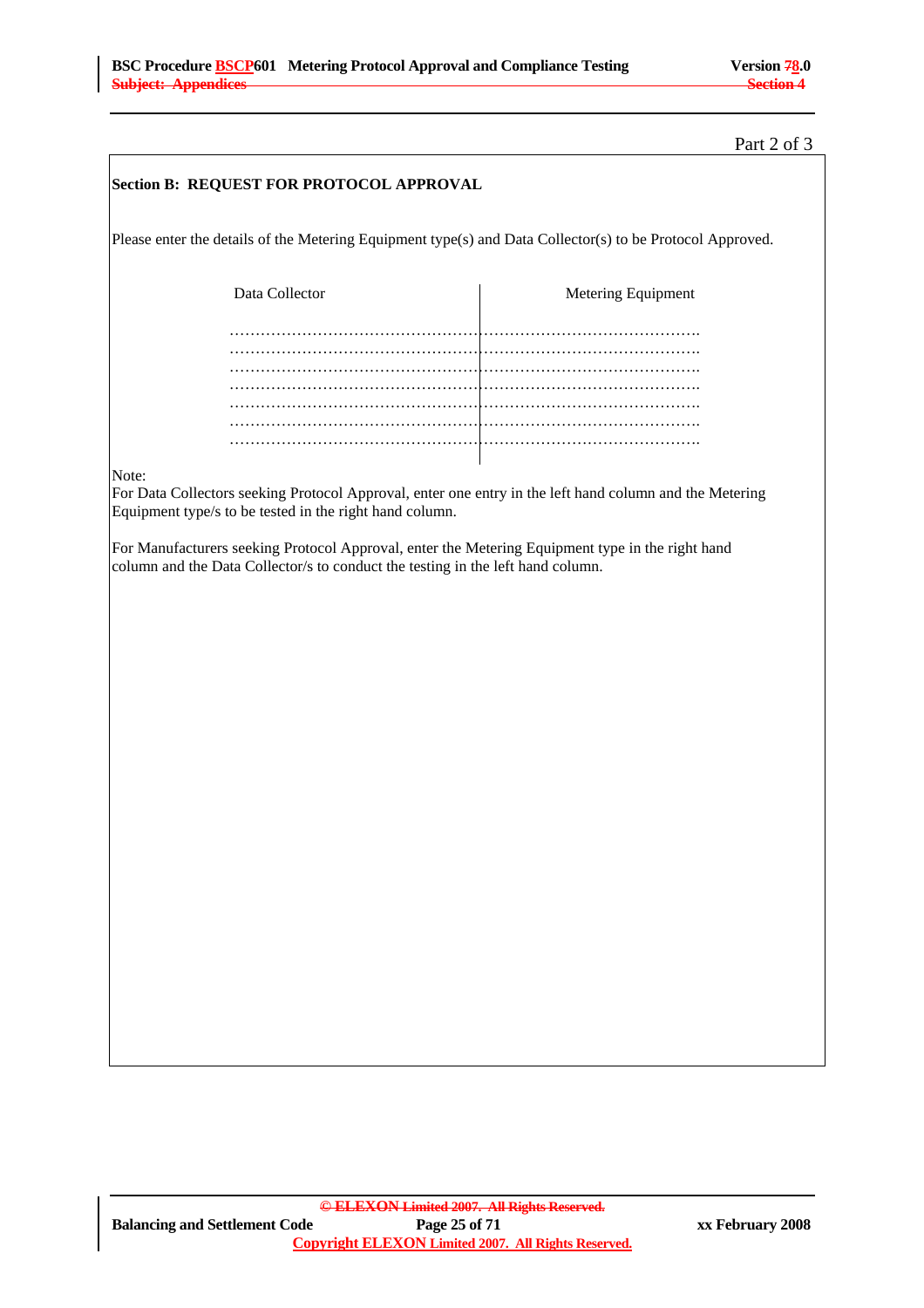Part 3 of 3

| <b>Section C: REQUEST FOR COMPLIANCE TESTING</b> |                                                                    |            |                                           |                           |                                   |  |             |
|--------------------------------------------------|--------------------------------------------------------------------|------------|-------------------------------------------|---------------------------|-----------------------------------|--|-------------|
| <b>Metering Equipment Description</b>            |                                                                    |            |                                           |                           |                                   |  |             |
| <b>Manufacturer</b>                              | <b>Type</b>                                                        | Serial No. |                                           |                           | <b>OFGEM TYPE APPROVAL STATUS</b> |  |             |
|                                                  |                                                                    |            |                                           | <b>APPROVED</b>           | <b>IN PROGRESS</b>                |  | <b>NONE</b> |
| 1                                                |                                                                    |            |                                           |                           |                                   |  |             |
| $\overline{2}$                                   |                                                                    |            |                                           |                           |                                   |  |             |
| 3                                                |                                                                    |            |                                           |                           |                                   |  |             |
|                                                  | <b>Applicable Codes of Practice for Metering Equipment Testing</b> |            |                                           |                           |                                   |  |             |
| <b>Code of Practice</b> *                        | <b>Issue</b>                                                       |            |                                           | <b>Code of Practice</b> * | <b>Issue</b>                      |  |             |
| <b>ONE</b><br><b>TWO</b><br><b>THREE</b>         |                                                                    |            | <b>FIVE</b><br><b>SIX</b><br><b>SEVEN</b> |                           |                                   |  |             |

\* Delete Codes of Practice not applicable.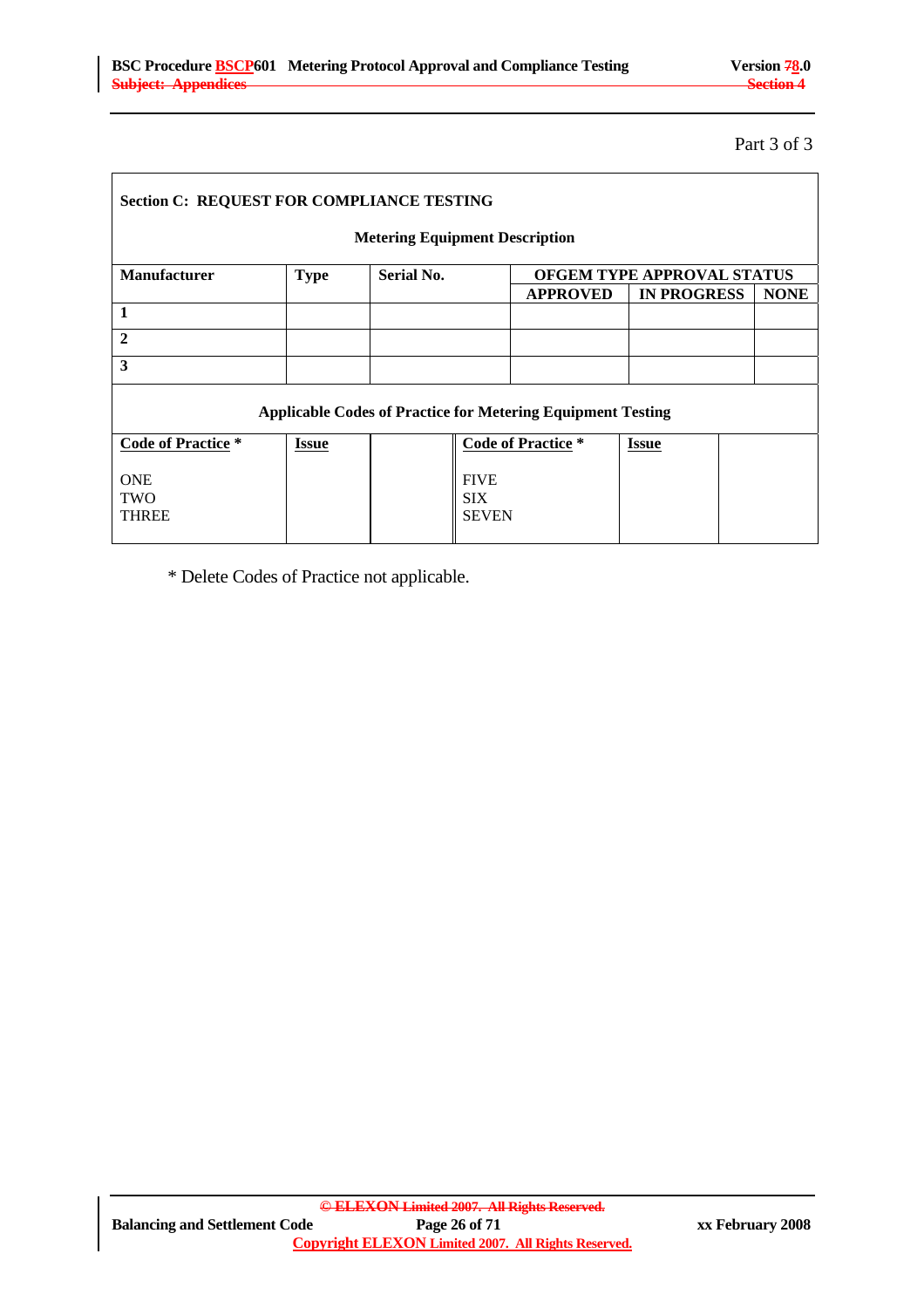# **3.2 Compliant Metering Equipment and Approved Protocols List**

Note that the list of Compliant and Protocol Approved Metering Equipment can be found at http://www.elexon.co.uk/, titled 'Codes of Practice (CoP) Compliance and Protocol Approvals'.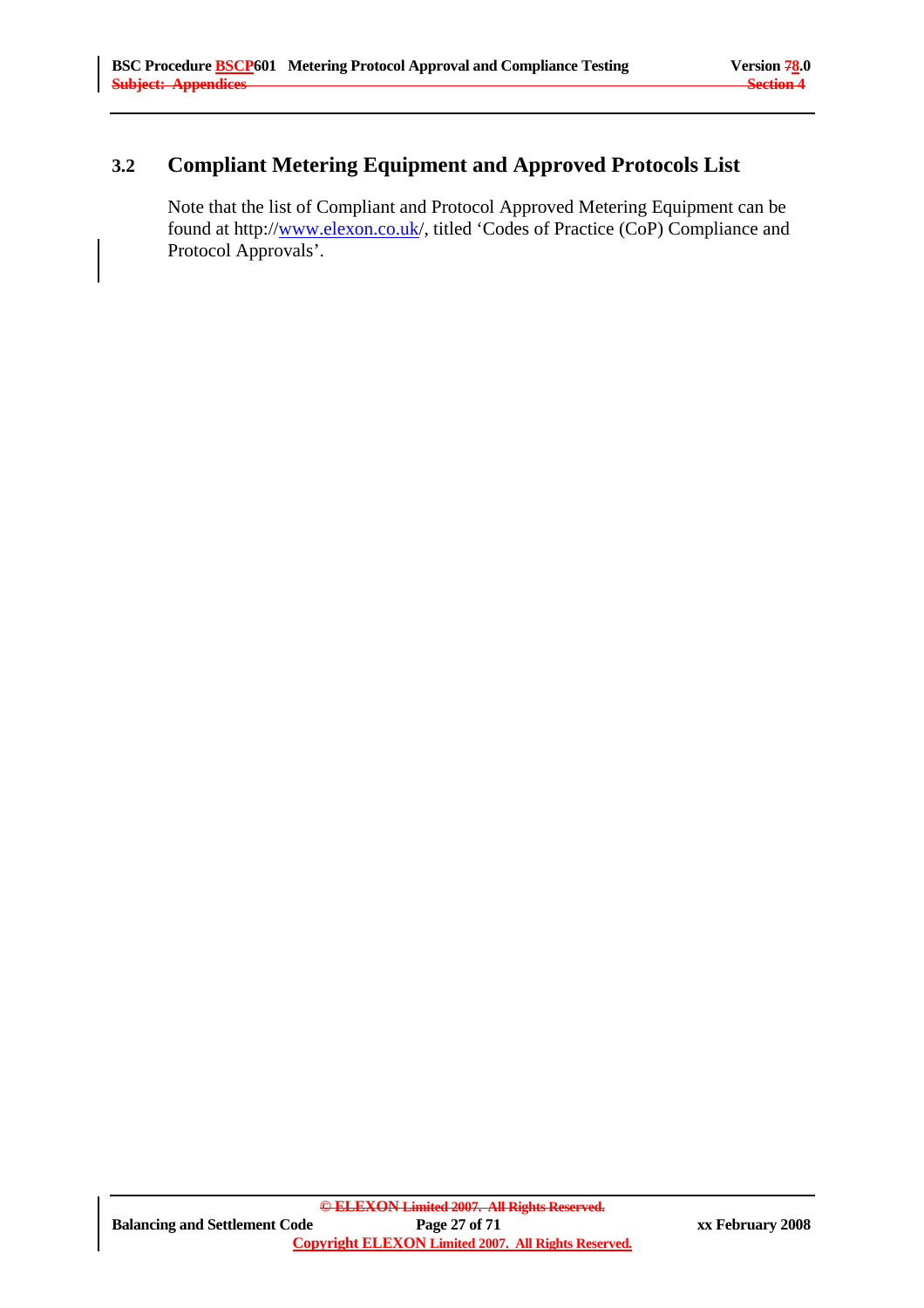# **3.3 Specification for the Testing of Metering Equipment Protocols**

# **3.3.1 Scope**

**Protocol Test Specification** 

**The Protocol test schedule referenced in Section 2.1 above will be produced for each Applicant by BSCCo and will be based upon the requirements of the relevant Protocol.**

 A protocol in the context of an Outstation, is the set of rules governing the communication of data between the Outstation and any other device connected to it. The protocol is usually designed and implemented by the manufacturer of the Outstation.

 As described in this BSCP, it is necessary to ensure that Settlement Instations are able to communicate appropriately with the various Outstations. This is achieved by the verification of the Instations function when compared with the protocol. There are a number of ways in which an Instation can be verified compliant with a protocol and this Appendix describes the general requirements and provides an example test procedure.

Unless the context otherwise requires, words importing the singular number shall include the plural, and vice versa.

This BSCP sets out the:-

(a) technical requirements for testing;

(b) testing facilities to be provided; and

(c) Test Procedures to be followed,

 to determine the functionality of items of Metering Equipment as conforming, or otherwise, to the requirements of the Balancing and Settlement Code.

This BSCP supersedes the previous BSCP(s) and/or documentation in respect of Protocol Testing.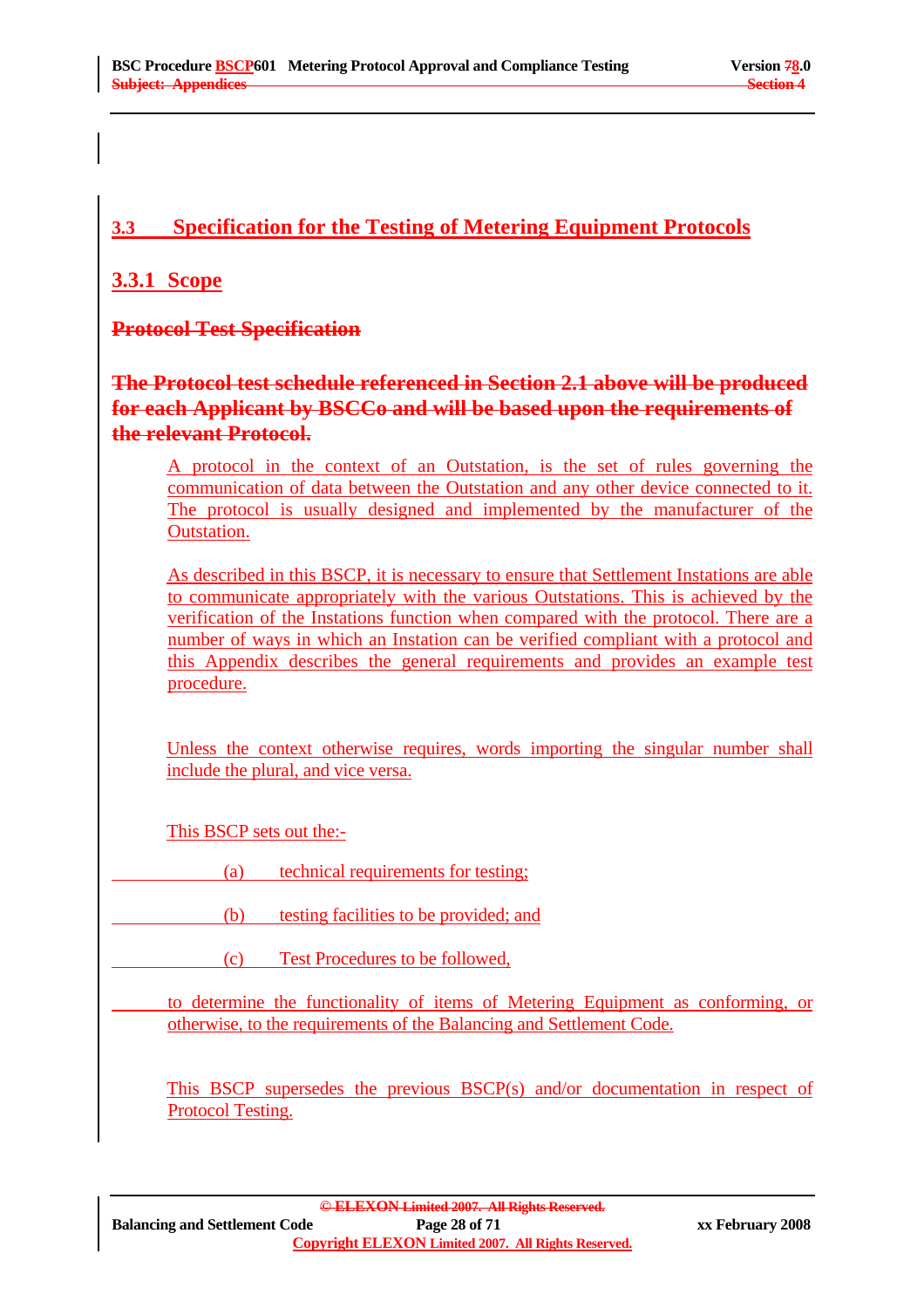The Protocol Testing requirements as detailed in this BSCP apply only to the communication parts of a Metering System and therefore satisfactory test results from this Protocol Testing do not constitute a compliant Metering System as required by the Balancing and Settlement Code, BSC Procedures and Codes of Practice.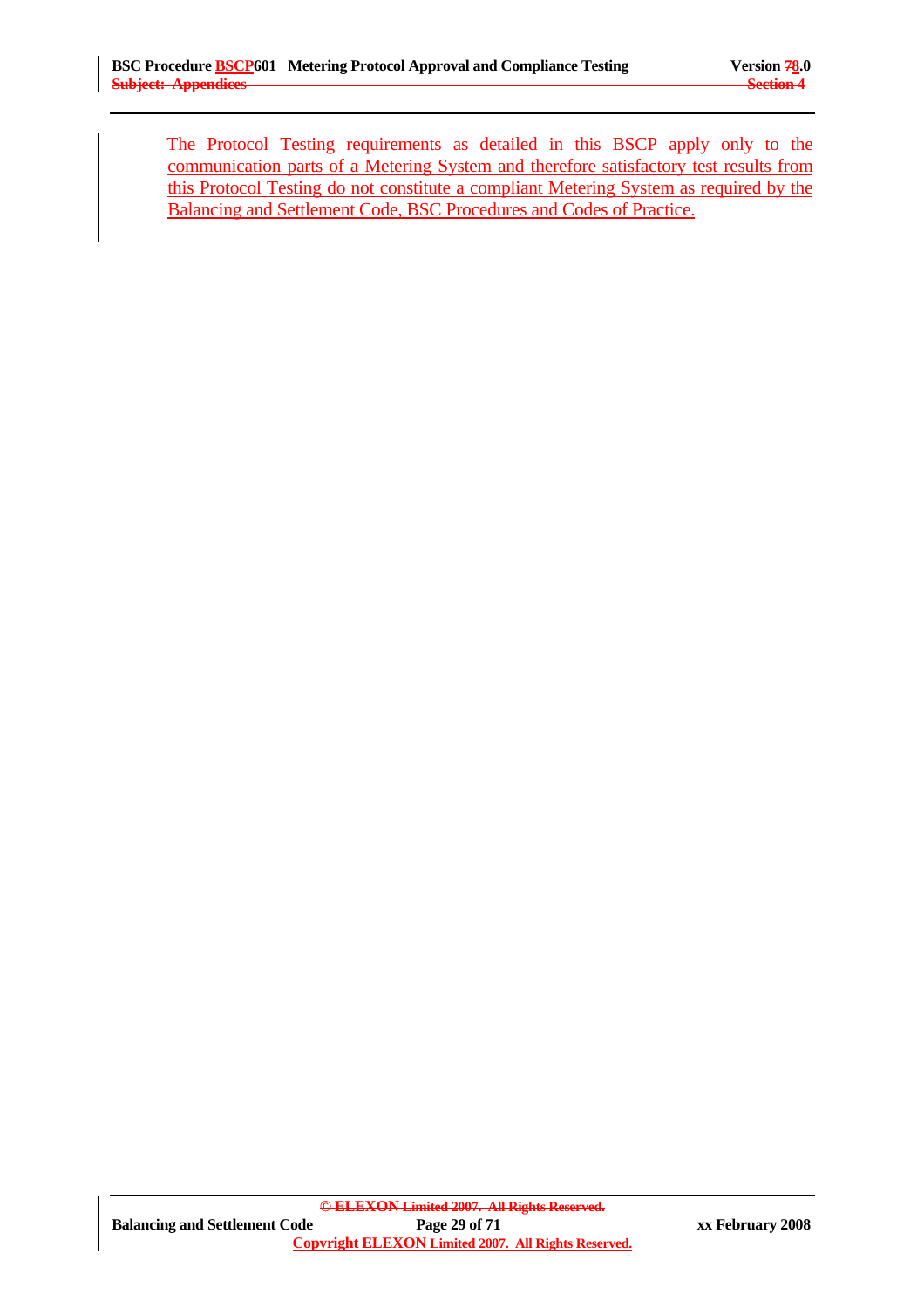# **3.3.2 Test Procedure**

The following functions are required to be tested:

1. Data retrieval;

- 2. Passwords;
- 3. Time reset; and
- 4. Flags.

# **3.3.3 Test Schedule – Example**

 The following test schedule example is provided for information only. The actual tests to be used are dependant on the Code of Practice requirements that an Outstation is to be tested against. The proposed test schedule shall be agreed between the applicant and BSCCo prior to the commencement of any testing.

# Record all relevant details:

# **a. Test Environment**

- i. Date and time
- ii. Location
- iii. Parties present

# **b. Outstation details**

- i. Serial number
- ii. Type reference
- iii. Make and model
- iv. Record whether Outstation has integral Meter
- v. Number and type of measured quantities available in the Outstation
- vi. Record energy flow direction capability (import and export)
- vii. Record any software and firmware versions.

# **c. Outstation Set up details**

- i. Number of input channels configured
- ii. Record Outstation constant and scale factor (e.g. MWh x 10)
- iii. Confirm Outstation time is set to GMT
- iv. Set (using the manufacturer's software) and record each unique password for the level of access required.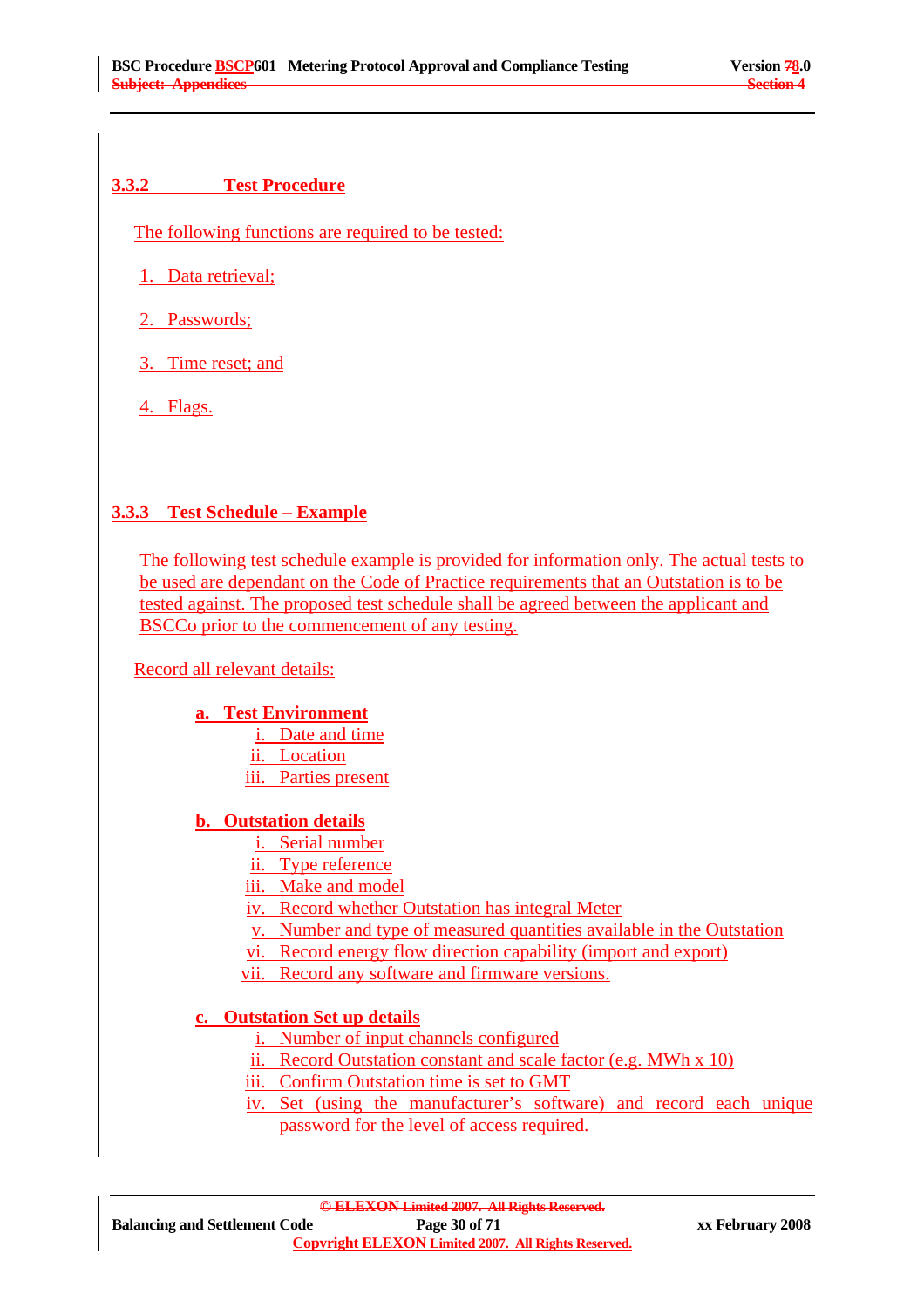### **d. Instation details**

- i. Type, version and operating platform
- ii. Record the software version of any relevant module details
- iii. Configure the Instation with the passwords chosen in c. iv. above and ensure they are consistent with the level of access required.

# *3.3.3.1 Data retrieval*

 Energise the Outstation and ensure that the Outstation contains at least 20 days of nonuniform<sup>8</sup> half hour period data.

# Test 1.

Ensure the Outstation clock is set to GMT. Using manufacturer's software, collect at least 48 consecutive half hour periods of data. Using the Instation, collect the same periods of data. Compare the two sets of data and identify any inconsistencies. Record results

# Test 2.

 $\overline{a}$ 

Repeat Test 1. Compare the Instation results from both tests for any inconsistencies. Record results.

Note: This test is designed to ensure that repeated data collection does not corrupt any data.

<sup>&</sup>lt;sup>8</sup> Period data may be populated by any means providing it enables data retrieval to be differentiated.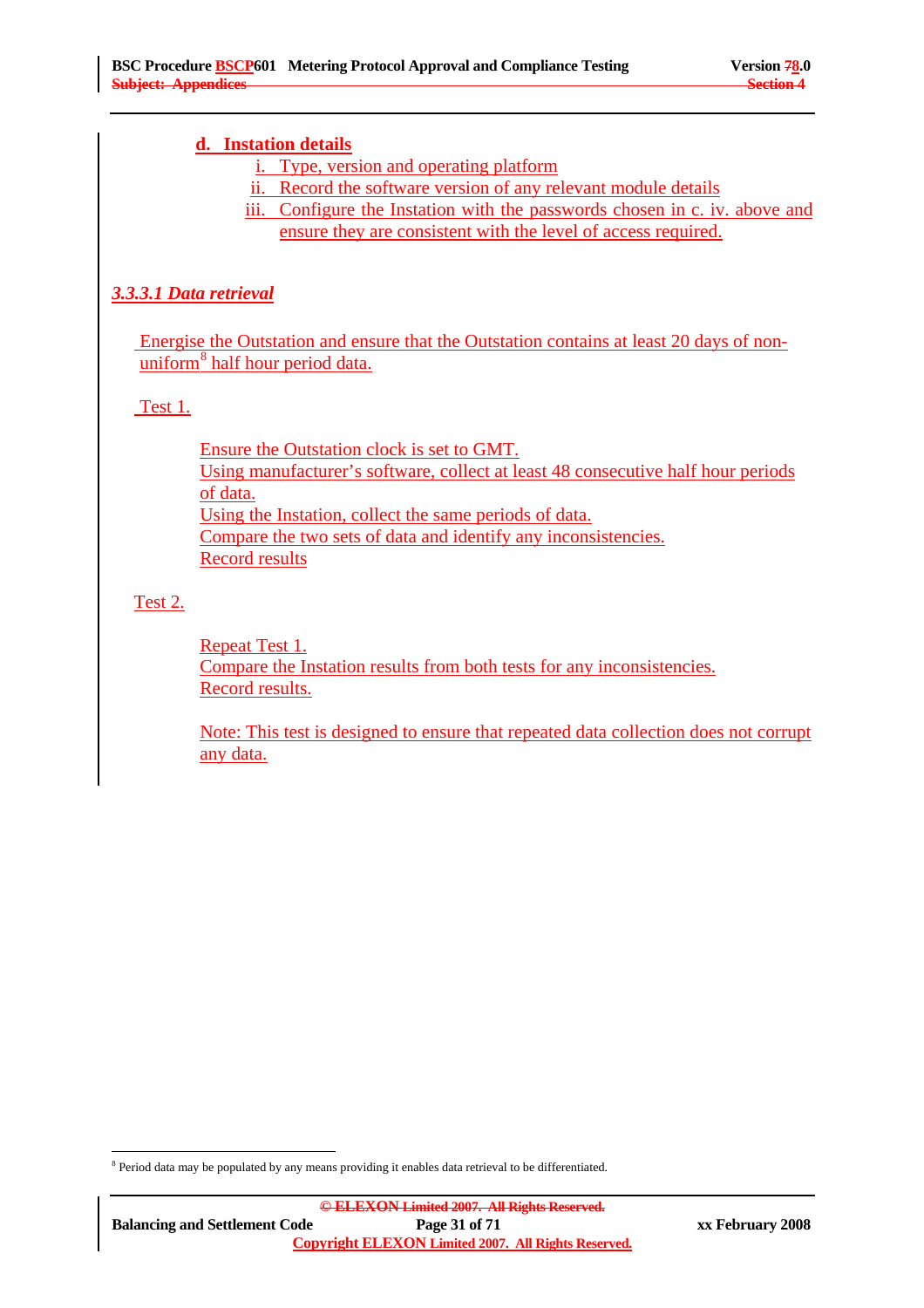# *3.3.3.2 Passwords*

## Test 3.

Configure the Instation with an incorrect access level password (i.e. Level 1 for read only access). Repeat Test 1. Confirm that access was prohibited. Record results.

### Test 4.

Configure the Instation with the correct access password. Repeat Test 1. Confirm that access was granted Record results.

# Test 5.

Using incorrect and correct Level 2 access passwords (i.e. read and write access) Repeat Tests 3 and 4 Confirm whether access was gained Record Results

# *3.3.3.3 Time re-set*

# Test 6.

Set the Outstation clock to GMT minus 10 minutes (using manufacturer's software) Perform an Instation data retrieval Record the Outstation time Record results

# Test 6a

Set the Outstation clock to GMT plus 10 minutes (using manufacturer's software) Perform an Instation data retrieval Record the Outstation time Record results

**Note:** The Instation is expected to correct the Outstation time.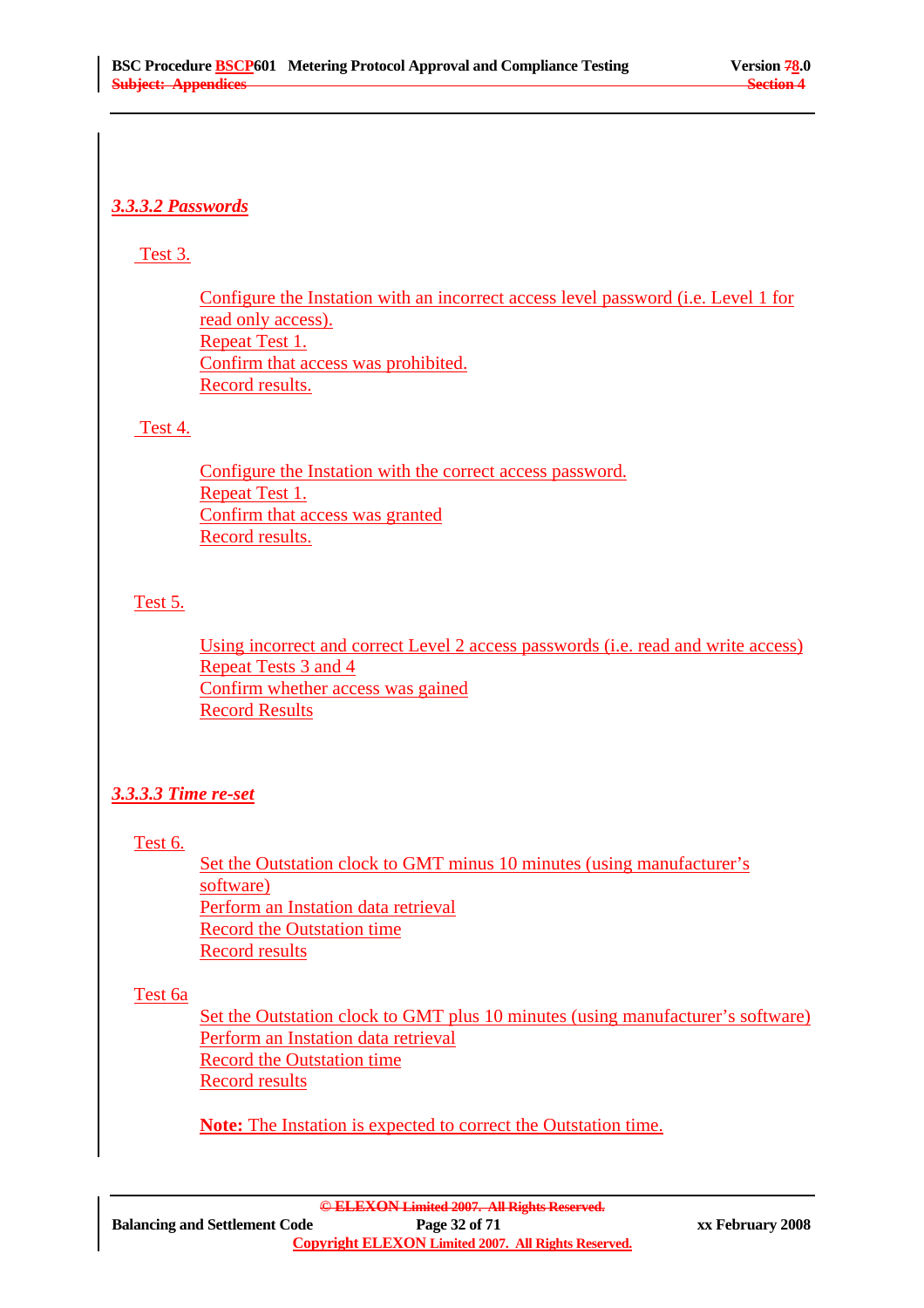# *3.3.3.4 Flags*

#### Test 8.

Ensure that the Outstation is set to GMT During a single half hour period, disconnect the supply from the Outstation for approximately 10 minutes then re-connect the supply. During the following half hour period, collect data from the Outstation. Ensure that the Instation reports that, the half hour period where supply was disconnected is flagged and that the following half hour period is not flagged. Record results.

Note: Test 8 should be repeated, where possible, for all flag conditions.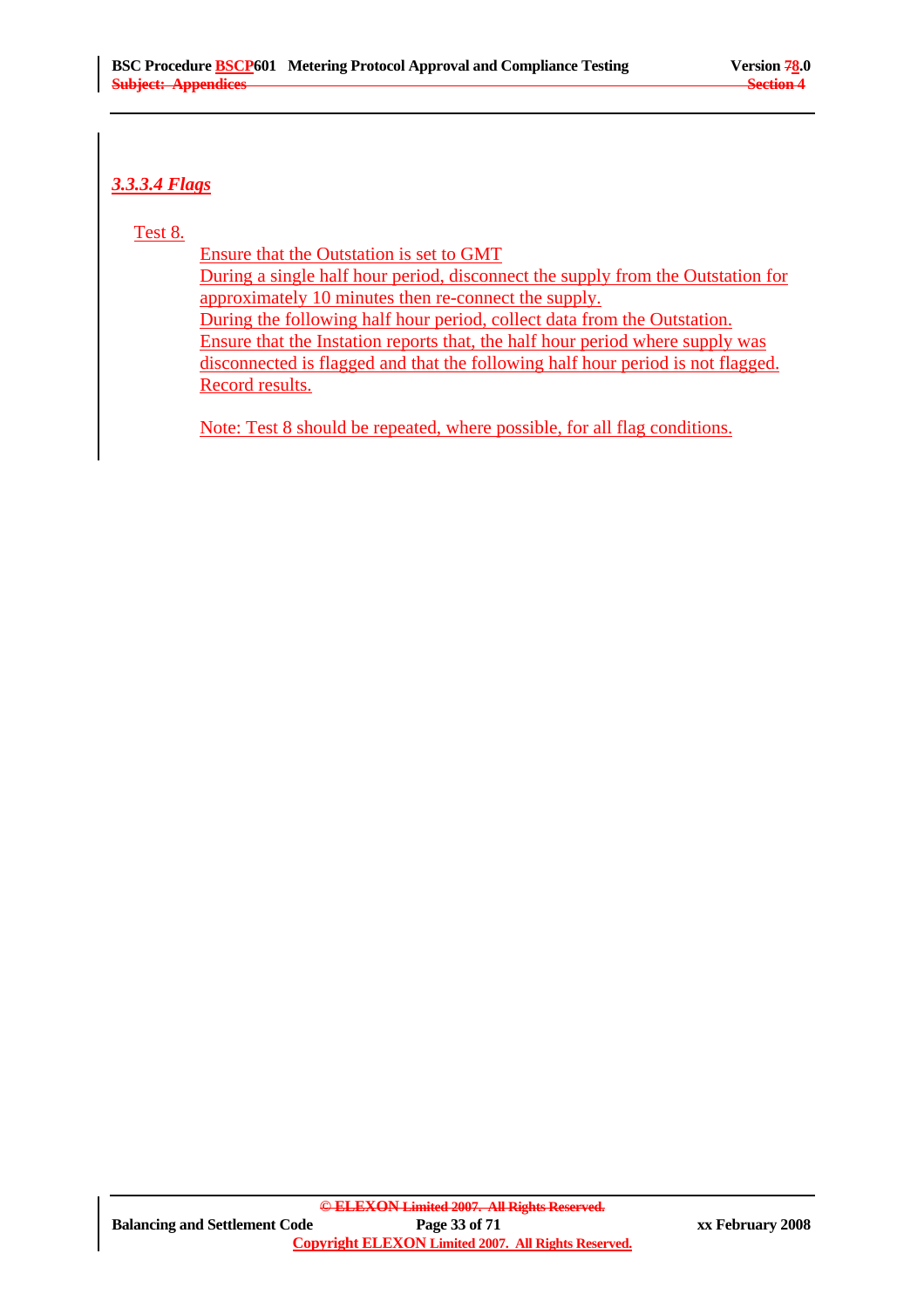# **3.4 Compliance Testing of Metering Equipment for Codes of Practice One, Two, Three and Five Specification**

The documentation for the Compliance test schedule referenced in Section 2.2 above can be found at http://www.elexon.co.uk, titled 'Specification for Metering Equipment Compliance Testing for Codes of Practice One, Two, Three and Five' and 'Specification for Metering Equipment Compliance Testing for Code of Practice Six'.

### **3.4.1 Scope**

- **a)** This Appendix sets out:
	- the technical requirements for the Test Laboratory in order for it to carry out its obligations under the terms of the Compliance Testing agreement;
	- the testing facilities to be provided by the Test Laboratory; and
	- the test procedures to be followed by the Test Laboratory,

to determine the accuracy and functionality of the items of Metering Equipment as conforming, or otherwise, to the requirements of the Balancing and Settlement Code and the relevant Codes of Practice.

- **b)** The Compliance Testing requirements as detailed in this Appendix applies only to parts of the Metering System (i.e. Meters and Outstations) and therefore satisfactory test results from this Compliance Testing do not constitute a compliant Metering System as required by the Code, Balancing and Settlement Code Procedures ("BSCPs") and the Codes of Practice.
- **c)** This test applies to Codes of Practice One, Two, Three and Five and should be used by the Compliance Testing Agent to confirm compliance with the relevant Code of Practice the Metering Equipment is intended to be approved.
- **d)** Unless agreement has been received in writing from BSCCo prior to the commencement of any testing to this , this is applicable only to one CoP at any one time and Metering Equipment requiring compliance with multiple CoPs shall be subject to a full and complete testing schedule for each CoP.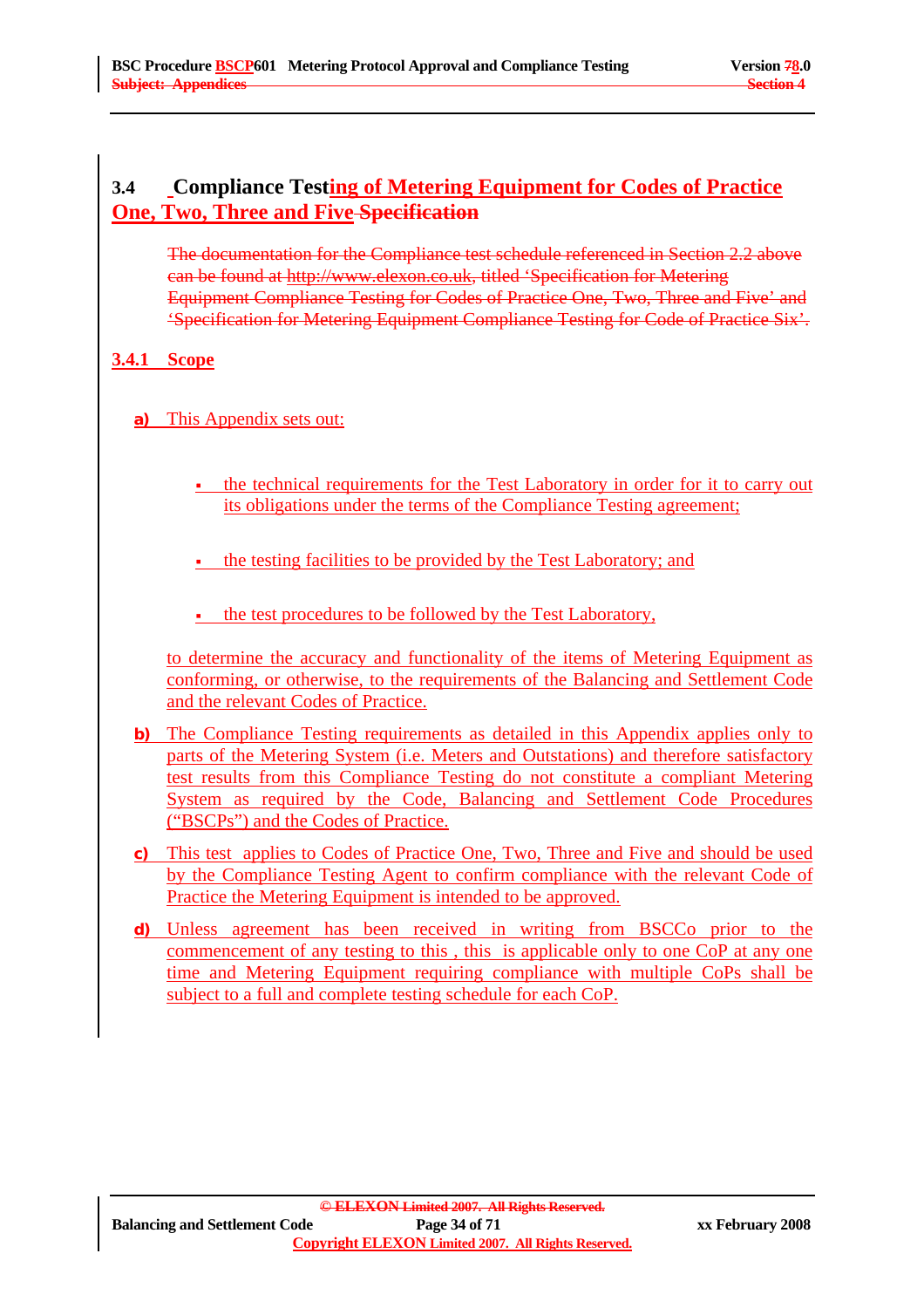# **3.4.2 References**

The following documents are referenced in this Appendix 3.4

| <b>BS 7856</b>         | 'Code of Practice for Design of Alternating<br><b>Current Watt-Hour Meters for Active Energy</b><br>(Classes 1 and 2)'                                         |
|------------------------|----------------------------------------------------------------------------------------------------------------------------------------------------------------|
| <b>BS EN 62053-22</b>  | Electricity metering equipment (a.c.) - Particular<br><u>requirements – Part 22: Static meters for active</u><br>energy (classes 0.2S and 0.5S)                |
| BS EN 62053-11         | Electricity metering equipment (a.c.) - Particular<br>requirements - Part 11: Electromechanical<br>meters for active energy (classes 0.5, 1 and 2)             |
| BS EN 62053-23         | Electricity metering equipment (a.c.) - Particular<br>requirements - Part 23: Static meters for<br>reactive energy (classes 2 and 3)                           |
| <b>BS EN 62056-21</b>  | Electricity metering – Data exchange for meter<br>reading, tariff and load control - Part 21: Direct<br>local data exchange                                    |
| <b>BS EN 61107</b>     | Data exchange for meter reading, tariff and load<br>control - Direct local data exchange                                                                       |
| <b>BS EN 61036</b>     | 'Alternating current static watt-hour meters for<br>active energy (classes 1 and 2)'                                                                           |
| <b>BS EN 60521</b>     | Class 0.5, 1 and 2 alternating-current watthour<br>meters                                                                                                      |
| <b>BS EN 61268</b>     | Alternating current static var-hour meters for<br>reactive energy (classes 2 and 3)                                                                            |
| IFC 61000-4-3          | Electromagnetic Compatibility (EMC) – Part 4-<br>3: Testing and Measurement techniques –<br>Radiated, radio-frequency, electromagnetic field<br>immunity test. |
| <b>BS</b> 5685: Part 4 | Electricity meters. Part 4. for Class 3 var-hour<br>meters                                                                                                     |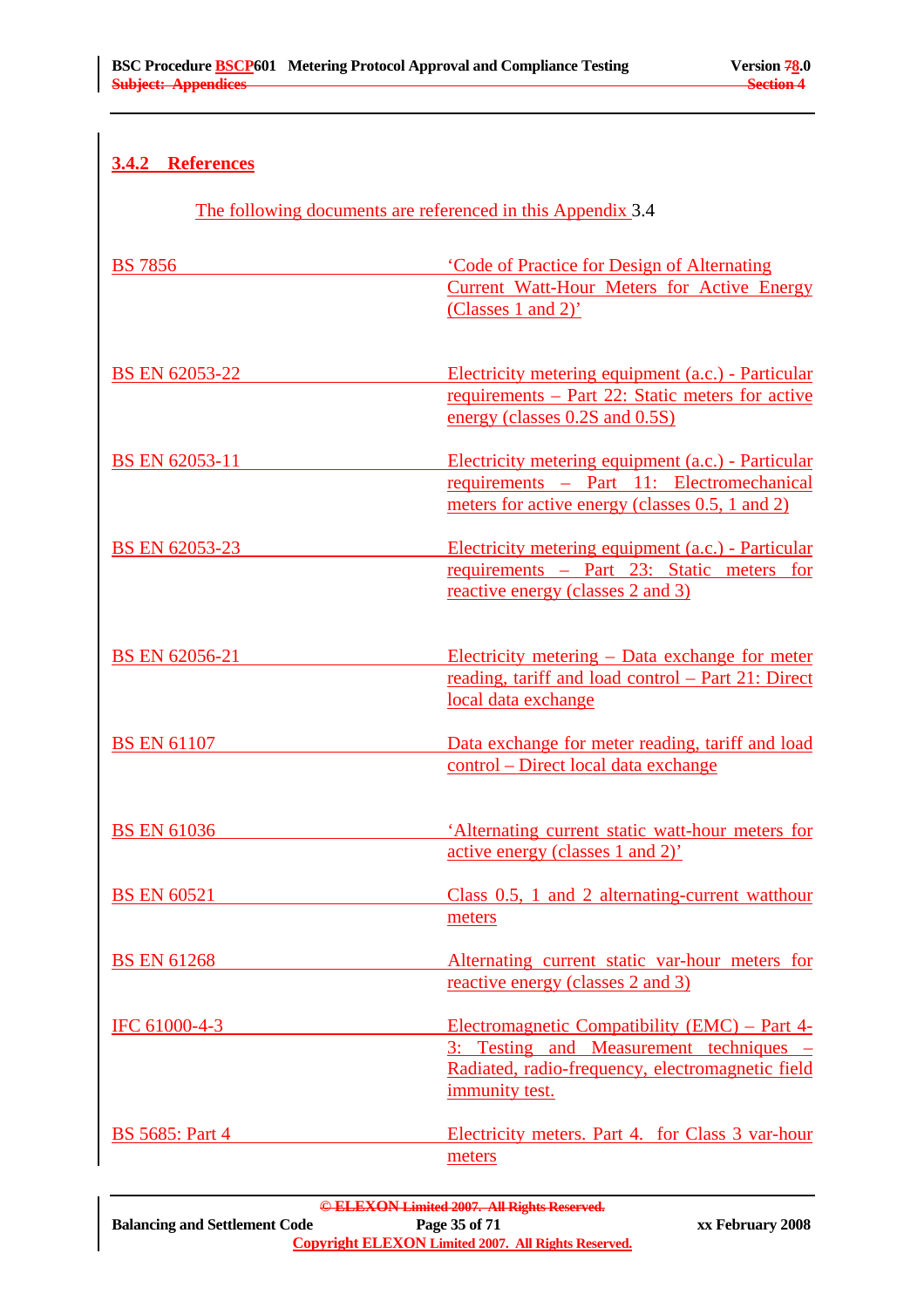| <b>Electricity Act 1989</b>                                    | 'Schedule 7, as amended by Schedule 1, to the<br>Competition and Services (Utilities) Act 1992.'                   |
|----------------------------------------------------------------|--------------------------------------------------------------------------------------------------------------------|
| Statutory Instrument 1998 No. 1565                             | 'The<br>Meters (Approval of Pattern<br><b>or</b><br>Construction and Manner of Installation)<br>Regulations 1998.' |
| <b>Statutory Instrument 1998 No.1566</b><br>Regulations 1998.' | 'Electricity – The Meters (Certification)                                                                          |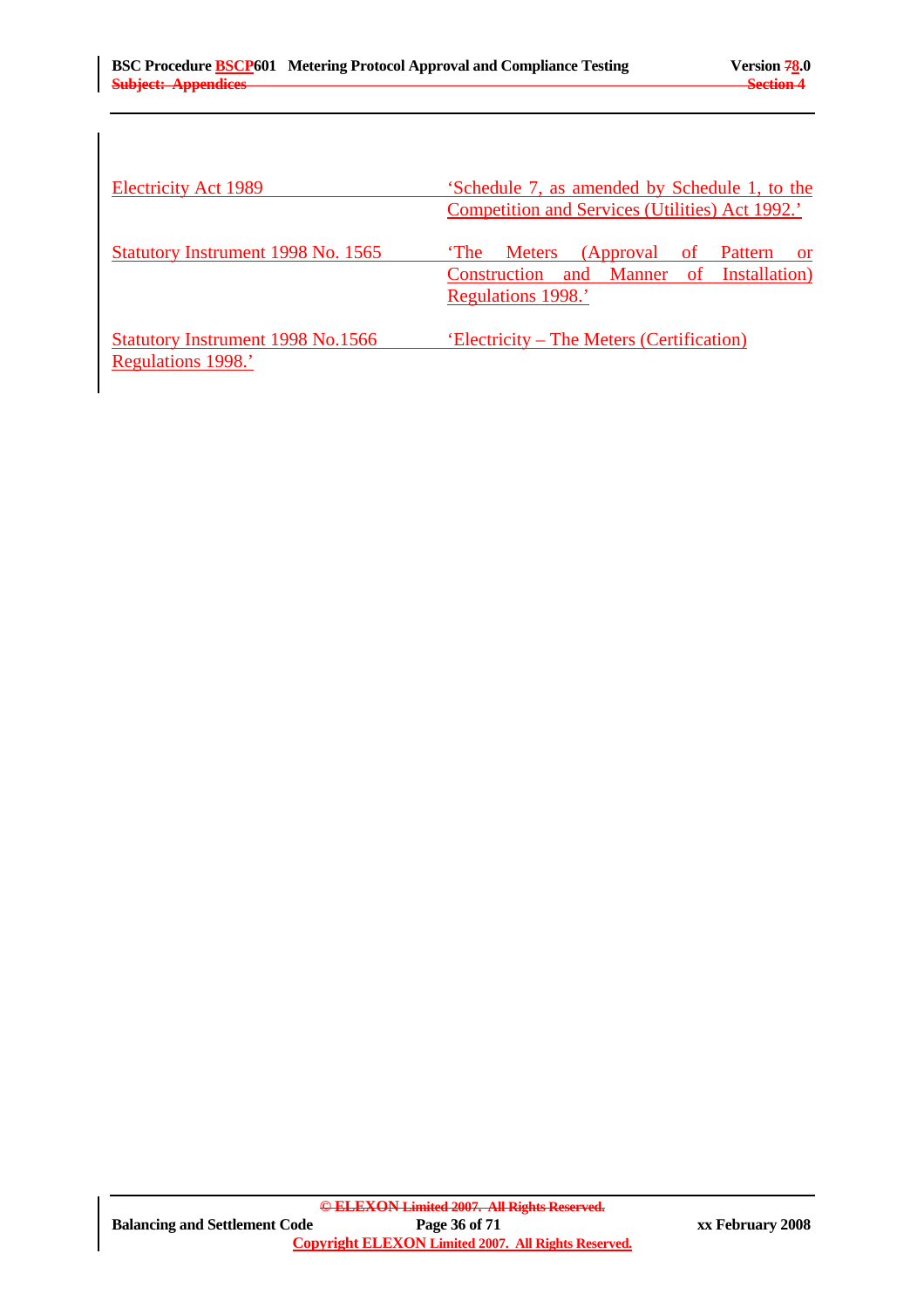# **3.4.3 Test Constraints**

# *3.4.3.1 Applicable Codes of Practice*

Subject to 3.4.1 d) above, the following clauses refer to the Test Procedure solely for Compliance Testing to the requirements of a relevant Code of Practice at any one time and not to any other Code of Practice reference in the Code.

# 3.4.3.2 Timetable

For each Compliance Testing Application the Test Laboratory shall complete all Compliance Testing within 40 business days of receipt of approval from BSCCo.

Where Compliance Testing can not be completed within the timetable the Test Laboratory shall inform BSCCo prior to the end of the initial 40 business day testing period and obtain agreement to a revised schedule.

# 3.4.3.3 Test Conditions

To test the metering accuracy requirements in Clause 5.4 below, the test conditions shall be maintained in accordance with BS EN 61036, BS EN 60521, BS EN 62053-11 or BS EN 62053-22 for indoor meters. The appropriate accuracy Class of the Meter Equipment under test will be employed.

# 3.4.3.4 Samples for Testing

The Applicant shall provide a minimum of two samples of the chosen Metering Equipment and any supporting software and hardware necessary to fulfil testing.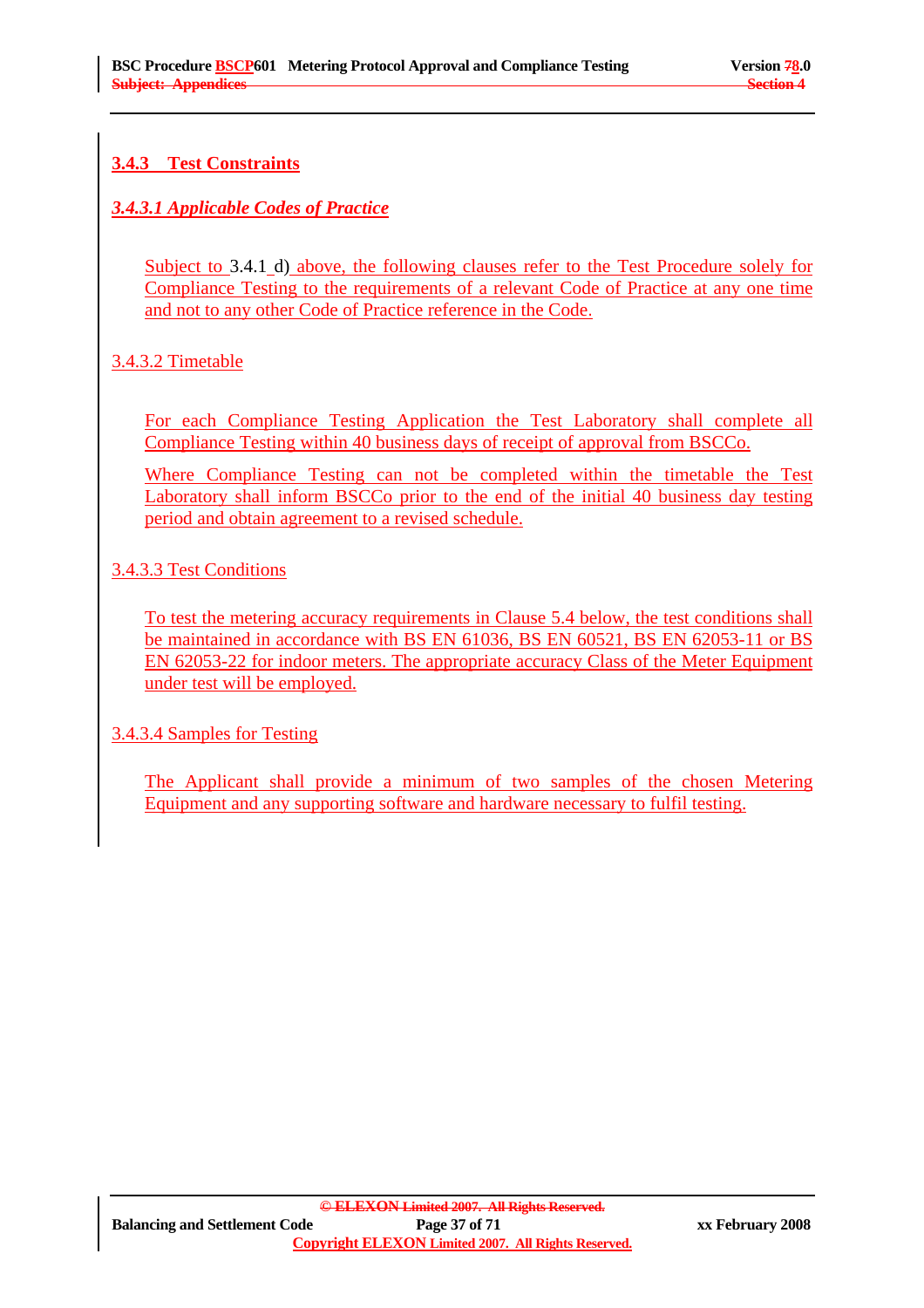#### **3.4.4 Testing**

Note: (1) References contained within {} are to clauses in the relevant Code of Practice and are generic to CoPs 1,2,3 and 5 unless otherwise stated.

> (2) Reference numbers in the right hand margin are to be used for test cross reference purposes and are to be prefixed with the relevant CoP number.

(3) Tests referenced to CoPs in italics indicate CoP specific tests.

# **3.4.5 General Test Conditions**

Before testing the metering accuracy requirements in clause 3.4.8 below, the following conditions shall be maintained:

- (a) The Meter shall be tested in its case with the cover in position and all its intended part earthed;
- (b) Seals need not be applied to any sealing point during testing;
- (c) Before any test is conducted , the circuits and instrumentation shall have been energised for sufficient time to reach thermal stability;
- (d) For polyphase Meters, the phase sequence shall be marked on the diagram of connections and voltages and currents shall be substantially balanced (see table 18 of BS EN 61036 for details);
- (e) Reference conditions shall be in accordance with table 19 of BS EN 61036;
- (f) In all cases taking into account the additional percentage error due to change of influence quantities in accordance with table 14 of BS EN 61036; and
- (g) Not withstanding rack mountable Meters, where a Meter has both Import and Export functionality, then the Active Import Energy flow is deemed to be from the extreme left hand terminal<sup>9</sup> (Red phase in) to the adjacent load terminal on the same phase (Red phase out).

 $\overline{a}$ <sup>9</sup> Viewed from the front of the Meter, as though reading the display.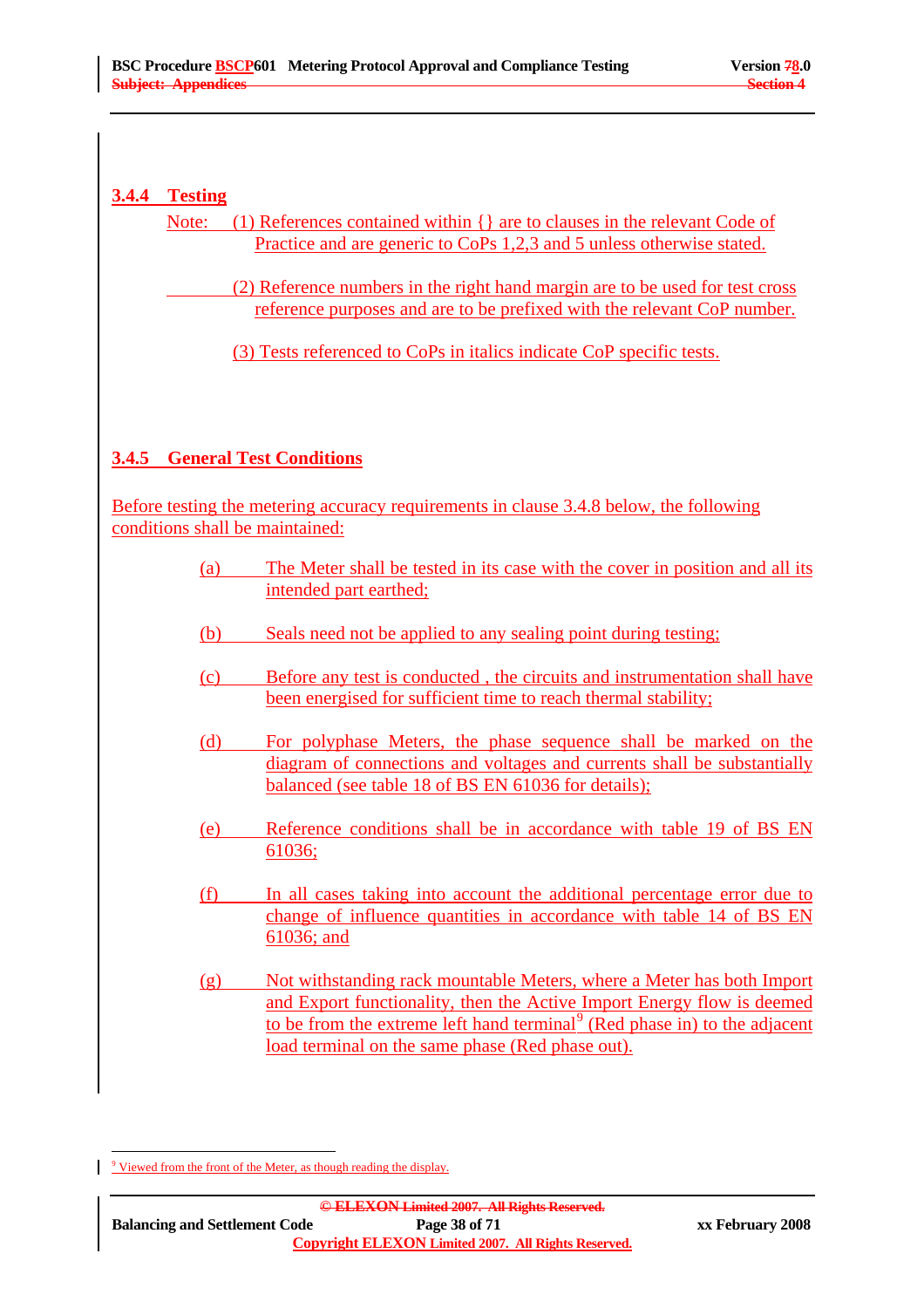# **3.4.6 Measured Quantities {4.1.1}**

The following tests shall be performed to establish the measured quantities:

| (a)        | establish the number and type of Measured Quantities available on the Meter;                             | 001 |
|------------|----------------------------------------------------------------------------------------------------------|-----|
| <u>(b)</u> | if more than one Measured Quantity configuration is available, list all<br><u>configurations;</u>        | 002 |
| (c)        | confirm that a cumulative register display is available for each Measured<br>Quantity (see also 3.4.12); | 003 |
| (d)        | <b>Import Active Energy is measured in kWh;</b>                                                          | 004 |
| <u>(e)</u> | <b>Export Active Energy is measured in kWh; and</b>                                                      | 005 |
| f(x)       | confirm that Measured Quantities are available in both kilo and Mega values.<br>$(CoPs1$ and 2 only)     | 006 |

# **3.4.7 Demand Values {4.1.2}**

The following test shall be performed to confirm that Demand values are provided:

| <u>(a)</u> | confirm that a kW value is provided for each Demand Period for each Active<br><b>Energy Measured Quantity;</b>                              | 007 |
|------------|---------------------------------------------------------------------------------------------------------------------------------------------|-----|
| (b)        | where Import and Export values are provided confirm that each value is gross<br>and recorded separately. (Applies to CoP 5 and 3 only); and | 008 |
| (c)        | confirm that Demand values are available in both kilo and Mega values.<br>$(CoPs1$ and 2 only)                                              | 009 |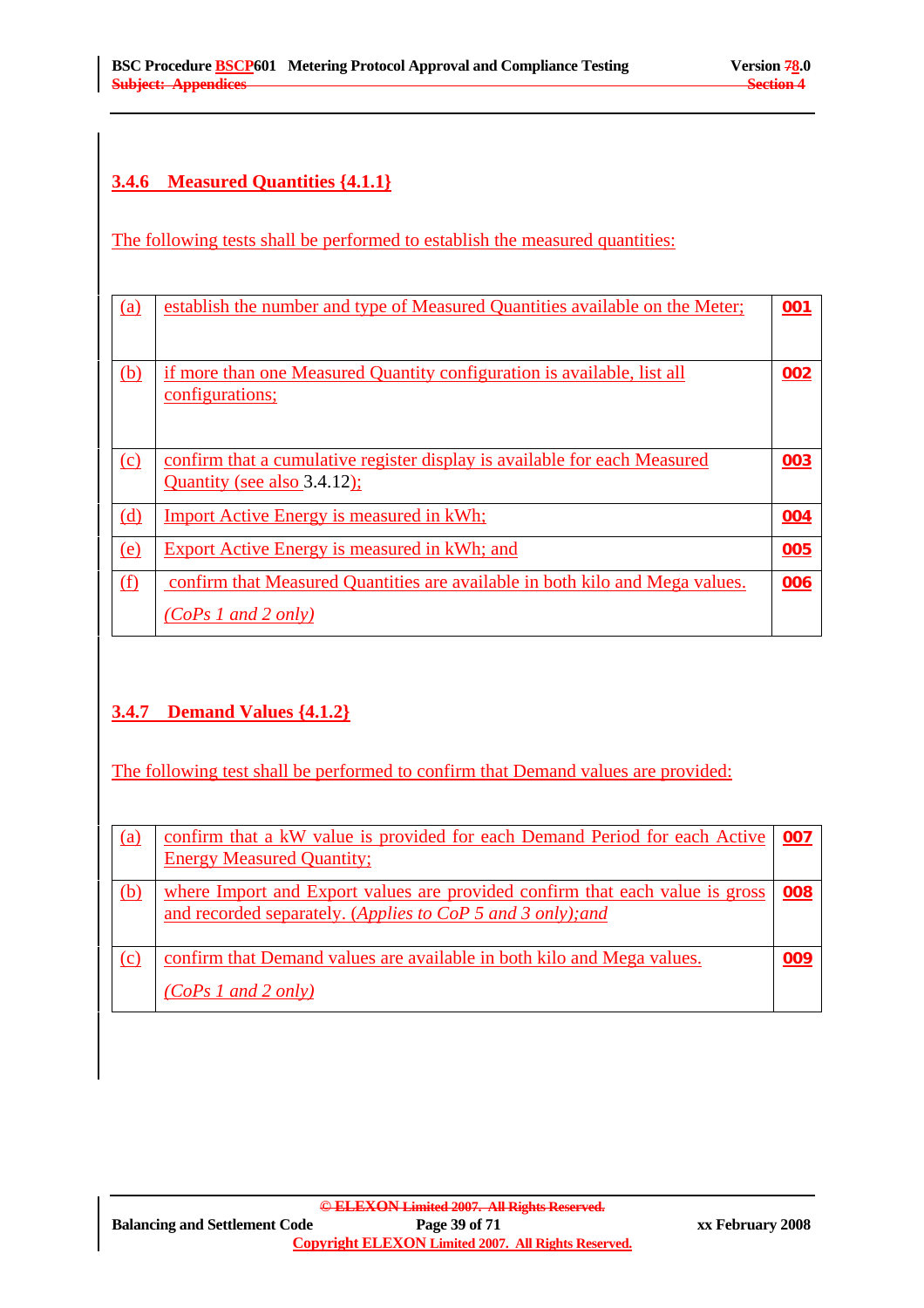# **3.4.8 Accuracy Requirements {4.2}**

## (a) Active Energy

Tests shall be carried out at fundamental frequency (50Hz) to verify that the Active Energy measurements are within the limits show in Table 1 below. The measurement uncertainty at fundamental frequency of the measurement system used shall not be greater than: **010**

| CoP <sub>1</sub> | $\pm 0.01\%$ ;  |
|------------------|-----------------|
| CoP <sub>2</sub> | $\pm 0.05\%$ ;  |
| CoP <sub>3</sub> | $\pm0.1\%$ ; or |
| CoP <sub>5</sub> | $\pm 0.2\%$ .   |

#### Table 1 Active Energy

| <b>Condition</b>                                                                                    |                                      |          | <b>Limits of Error</b> |             |                  |  |
|-----------------------------------------------------------------------------------------------------|--------------------------------------|----------|------------------------|-------------|------------------|--|
| <u>Current expressed as a</u><br><b>percentage of Rated Measuring</b><br>$Circuit^{\underline{10}}$ | <b>System Power</b><br><b>Factor</b> | CoP1     | CoP2                   | CoP3        | CoP <sub>5</sub> |  |
| 100% to 10% inclusive                                                                               | $\overline{1}$                       | $±0.5\%$ | $±1.0\%$               |             |                  |  |
| <b>Below 10% to 5%</b>                                                                              | $\overline{1}$                       | $±0.7\%$ | $±1.5\%$               | $±2.0\%$    |                  |  |
| <b>Below 5% to 1%</b>                                                                               | $\overline{1}$                       | ±1.5%    | $\pm 2.5\%$            |             | $\bullet$        |  |
| 120% to 10% inclusive                                                                               | $0.5$ lag and $0.8$<br><u>lead</u>   | ±1.0%    | ±2.0%                  | $\pm 2.5\%$ |                  |  |
| 120% to 10% inclusive                                                                               | $\overline{1}$                       |          | $\bullet$              | ±1.5%       | $\bullet$        |  |
| 100% to 20% inclusive                                                                               | $\overline{1}$                       |          |                        | $\bullet$   | ±1.5%            |  |
| Below 20% to 5%                                                                                     | $\overline{1}$                       |          |                        | $\bullet$   | $\pm 2.5\%$      |  |
| 100% to 20% inclusive                                                                               | $0.5$ lag and $0.8$<br><u>lead</u>   |          |                        |             | ±2.5%            |  |

<sup>10</sup> for whole current metering percentage relates to  $I_{max}$ 

 $\overline{a}$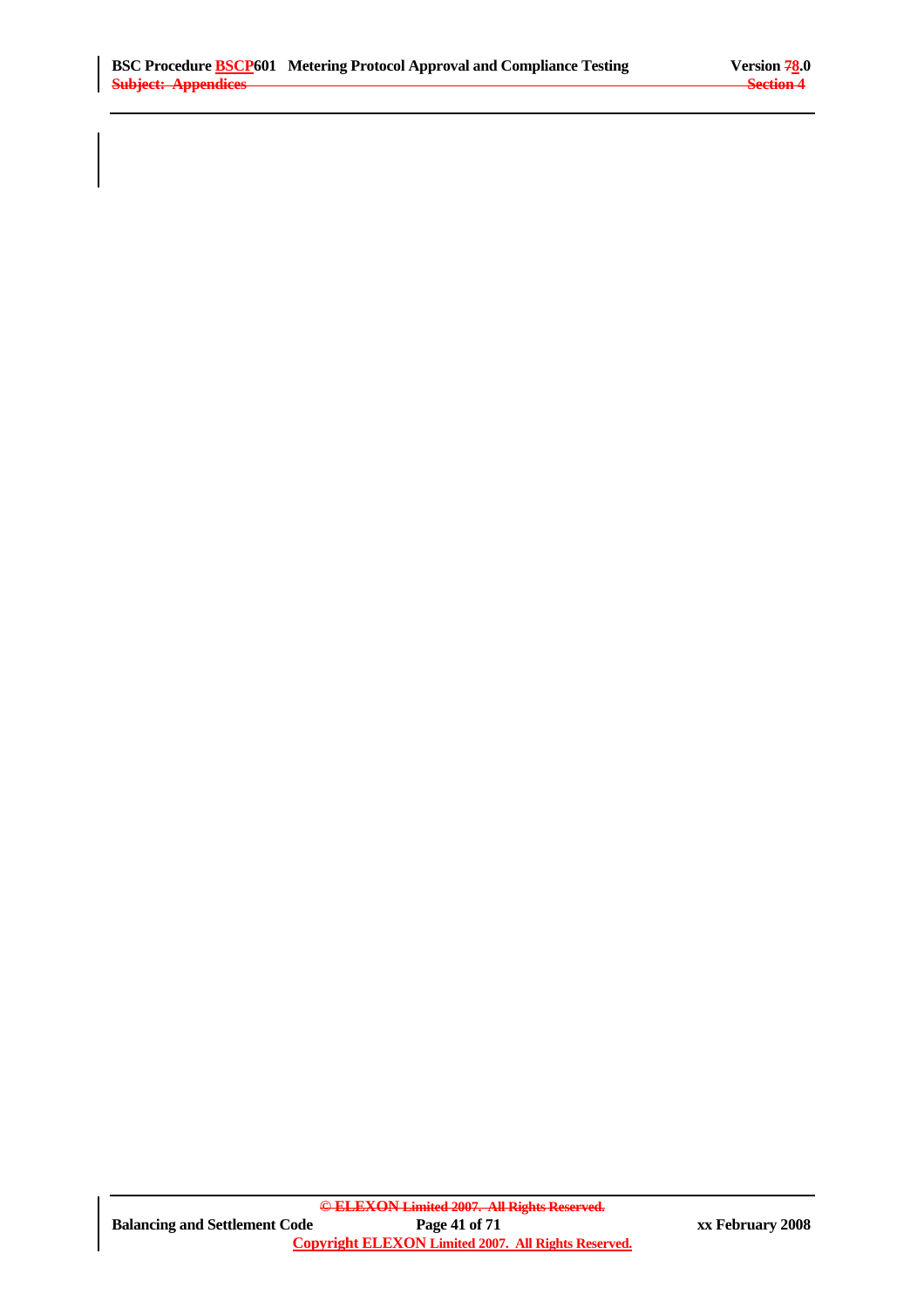### (b) Reactive Energy

| Tests shall be carried out at fundamental frequency (50Hz) to verify that the | <u>011</u> |
|-------------------------------------------------------------------------------|------------|
| Reactive Energy measurements are within the limits show in Table 2 below. The |            |
| measurement uncertainty at fundamental frequency of the measurement system    |            |
| used shall not be greater than $\pm 0.4\%$ .                                  |            |

#### Table 2 Reactive Energy

| <b>Condition</b>                                                                                     |                                      | <b>Limits of Error</b> |          |          |                  |
|------------------------------------------------------------------------------------------------------|--------------------------------------|------------------------|----------|----------|------------------|
| <b>Current expressed as a</b><br><b>percentage of Rated</b><br><b>Measuring Circuit<sup>11</sup></b> | <b>System Power</b><br><b>Factor</b> | CoP1                   | CoP2     | CoP3     | CoP <sub>5</sub> |
| 120% to 10% inclusive                                                                                | Zero                                 | ±4.0%                  | ±4.0%    | ±4.0%    |                  |
| 120% to 20% inclusive                                                                                | $0.866$ lag and<br>0.866 lead        | ±5.0%                  | $±5.0\%$ | $±5.0\%$ |                  |
| 100% to 20% inclusive                                                                                | Zero                                 |                        |          |          | ±4.0%            |
| 100% to 20% inclusive                                                                                | $0.866$ lag and<br>0.866 lead        |                        |          |          | $\pm 5.0\%$      |

These limits of error for both Active and Reactive Energy shall apply at the reference conditions defined in the appropriate Meter.

# **3.4.9 Measurement Compensation for Measurement Transformer Error(s) {4.2.2}**

Record the available range of measurement transformer compensation adjustment provided for both current and voltage measurements. **012**

# **3.4.10 Compensation for Power Transformer and Line Losses {4.2.3}**

Record the available range of power transformer compensation adjustment provided. (If this adjustment is recorded as part of test 3.4.9 above then record **013**

 $\overline{a}$ 

<sup>&</sup>lt;sup>11</sup> for whole current metering percentage relates to  $I_{max}$ .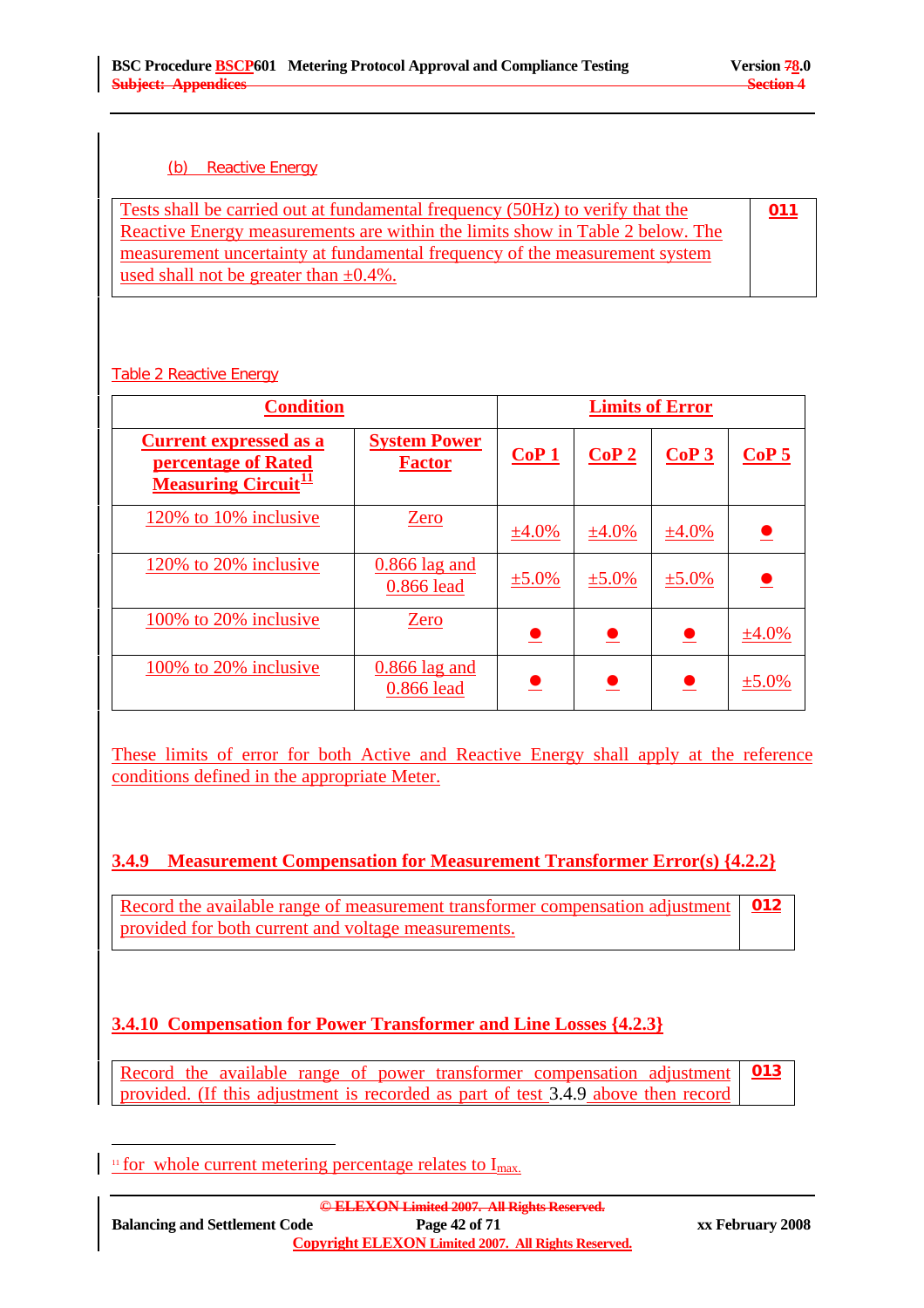that no additional adjustment is available)

#### 3.4.11 **Meter {5.3}**

Establish the following parameters for the Meter under test:

| (a)        | record whether the Meter is of a Static or induction disc type;                                                                                                                                                                                 | 014 |
|------------|-------------------------------------------------------------------------------------------------------------------------------------------------------------------------------------------------------------------------------------------------|-----|
| <u>(b)</u> | record whether the Meter has an integral Outstation;                                                                                                                                                                                            | 015 |
| (c)        | establish that the Active Energy Meter meets the requirements of:                                                                                                                                                                               | 016 |
|            | CoP 1 BS EN 62053-22 Class 0.2S;                                                                                                                                                                                                                |     |
|            | CoP 2 BS EN 62053-22 Class 0.5S or BS EN 62053-11 Class 0.5;<br>11.                                                                                                                                                                             |     |
|            | CoP 3 BS EN 61036 Class 1 or BS EN 60521 Class 1; or<br>111.                                                                                                                                                                                    |     |
|            | CoP 5 BS EN 61036 Class 2 or BS EN 7856 Class 2<br>IV.                                                                                                                                                                                          |     |
| (d)        | establish whether the Import Active Energy Meter meets the requirements of<br>Schedule 7 of the Electricity Act 1989;                                                                                                                           | 017 |
| (e)        | establish that the Reactive Energy Meter meets the requirements of:                                                                                                                                                                             | 018 |
|            | CoP 1 BS EN 62053-23 Class 2.0;                                                                                                                                                                                                                 |     |
|            | CoP 2 BS EN 62053-23 Class 3 or BS 5685 Part 4;<br>11.                                                                                                                                                                                          |     |
|            | CoP 3 BS EN 61268 Class 3 or BS 5685 Part 4; or<br>111.                                                                                                                                                                                         |     |
|            | CoP 5 BS EN 61268 Class 3 or BS 5685 Part 4.<br>iv.                                                                                                                                                                                             |     |
| (f)        | establish whether the number of measuring elements is one less or equal to the<br>number of primary system conductors;                                                                                                                          | 019 |
| (g)        | record whether provision has been made for the recording of measurement<br>transformer ratios on the Meters name plate;                                                                                                                         | 020 |
| (h)        | if the Meter is a static Meter with combined display and/or Outstation, then<br>confirm that the ratios can be displayed and downloaded during the<br>interrogation process;                                                                    | 021 |
| (i)        | Also confirm that any compensation factors that have been applied for<br>measurement transformer errors and/or system losses, and where this is a<br>constant factor applied at security level 3, can be similarly displayed and<br>downloaded; | 022 |
| $\Omega$   | confirm that the Meter includes a non-volatile Meter register of cumulative<br>energy for each Measured Quantity;                                                                                                                               | 023 |
| (k)        | confirm that the Meter Register(s) do not roll-over more than once within the<br>normal reading cycle [90 days at full load]; and                                                                                                               | 024 |
| $\Omega$   | where the Meter is to be used with an external Outstation, confirm that the<br>Meter is fitted with at least one output pulse facility for each Measured                                                                                        | 025 |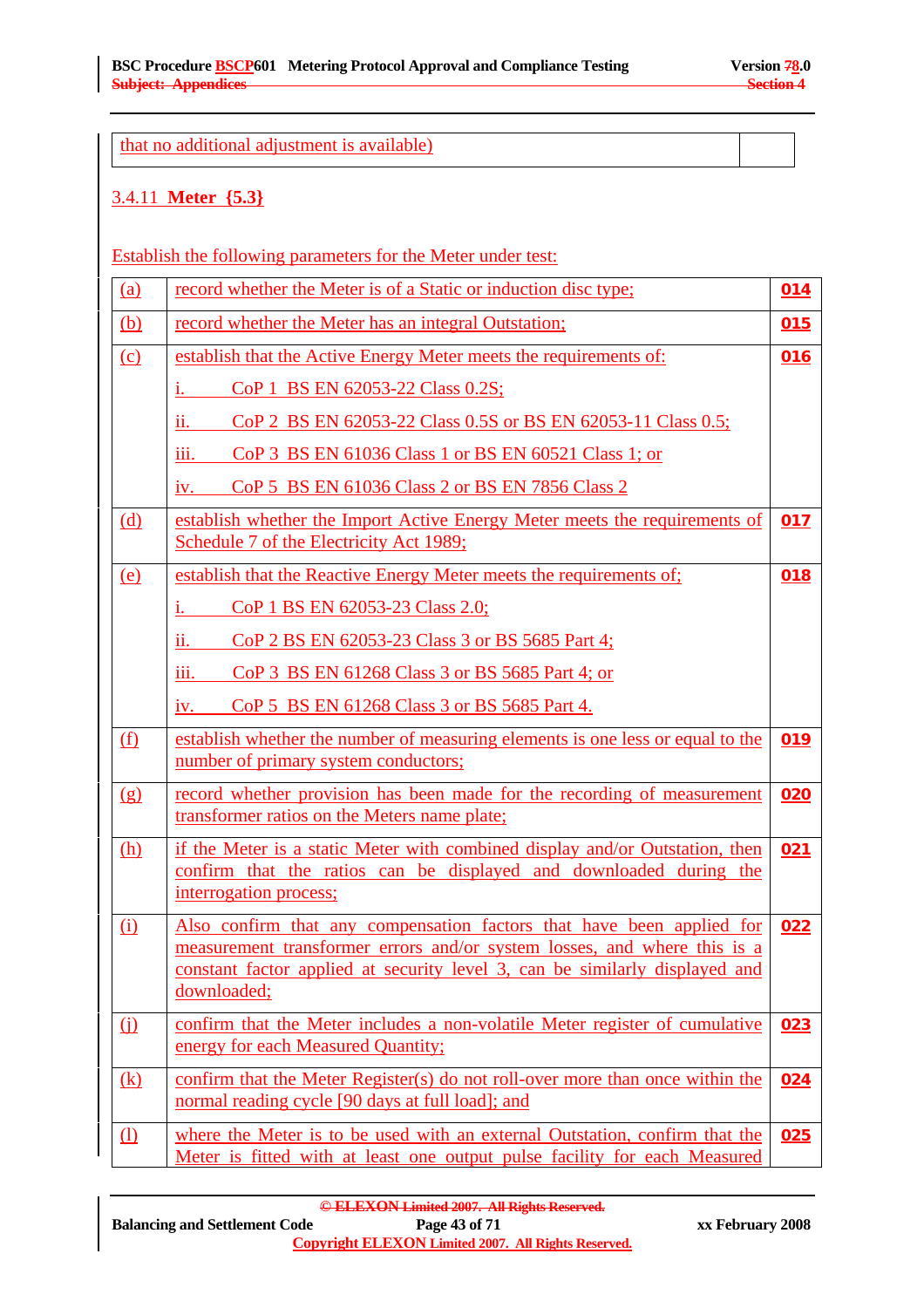Quantity (two output pulse facilities are required in the case of CoP1).

# **3.4.12 Displays {5.4}**

(a) Confirm that the Metering Equipment is capable of displaying the following primary information (not necessarily simultaneously):

| (a)        | the total cumulative energy values for each Measured Quantity in actual scaled<br>values can be displayed and stored in non-volatile memory;          | 026        |
|------------|-------------------------------------------------------------------------------------------------------------------------------------------------------|------------|
| <u>(b)</u> | the current time and date can be displayed;                                                                                                           | <u>027</u> |
| (c)        | the CT and/or VT ratios that have been programmed into the Meter can be<br>displayed;                                                                 | 028        |
| (d)        | any compensation factor applied for measurement transformer errors and/or<br>system losses can be displayed; and                                      | 029        |
| (e)        | that, where the Meter is combined with the display and/or Outstation and a<br>constant factor is applied, such factor is applied at security level 3. | 030        |

(b) Confirm that the Metering Equipment is capable of enabling the display of the following information:

| <u>(a)</u>                     | the Maximum Demand ("MD") for kW (or MW as appropriate) per month can<br>be displayed;                                  | 031 |
|--------------------------------|-------------------------------------------------------------------------------------------------------------------------|-----|
| <u>(b)</u>                     | the Maximum Demand ("MD") for kW (or MW as appropriate) for other<br>programmable charging periods can be displayed;    | 032 |
| (c)                            | the Maximum Demand ("MD") for kVA (or MVA as appropriate) per month<br><u>can be displayed;</u>                         | 033 |
| <u>(d)</u>                     | the Maximum Demand ("MD") for kVA (or MVA as appropriate) for other<br>programmable charging periods can be displayed;  | 034 |
| (e)                            | twice the kWh (or MWh as appropriate) advance from the commencement of<br>the current Demand period can be displayed;   | 035 |
| (f)                            | twice the kVAh (or MVAh as appropriate) advance from the commencement of<br>the current Demand period can be displayed; | 036 |
| $\left( \underline{g} \right)$ | the cumulative Maximum Demand can be displayed;                                                                         | 037 |
| <u>(h)</u>                     | the number of Maximum Demand resets can be displayed;                                                                   | 038 |
| (i)                            | the multi rate display sequence, for at least 8 rates selectable over the calendar<br><u>year, can be displayed;</u>    | 039 |
| $\Omega$                       | <u>a reverse running indication for Active Energy is provided (where appropriate).</u>                                  | 040 |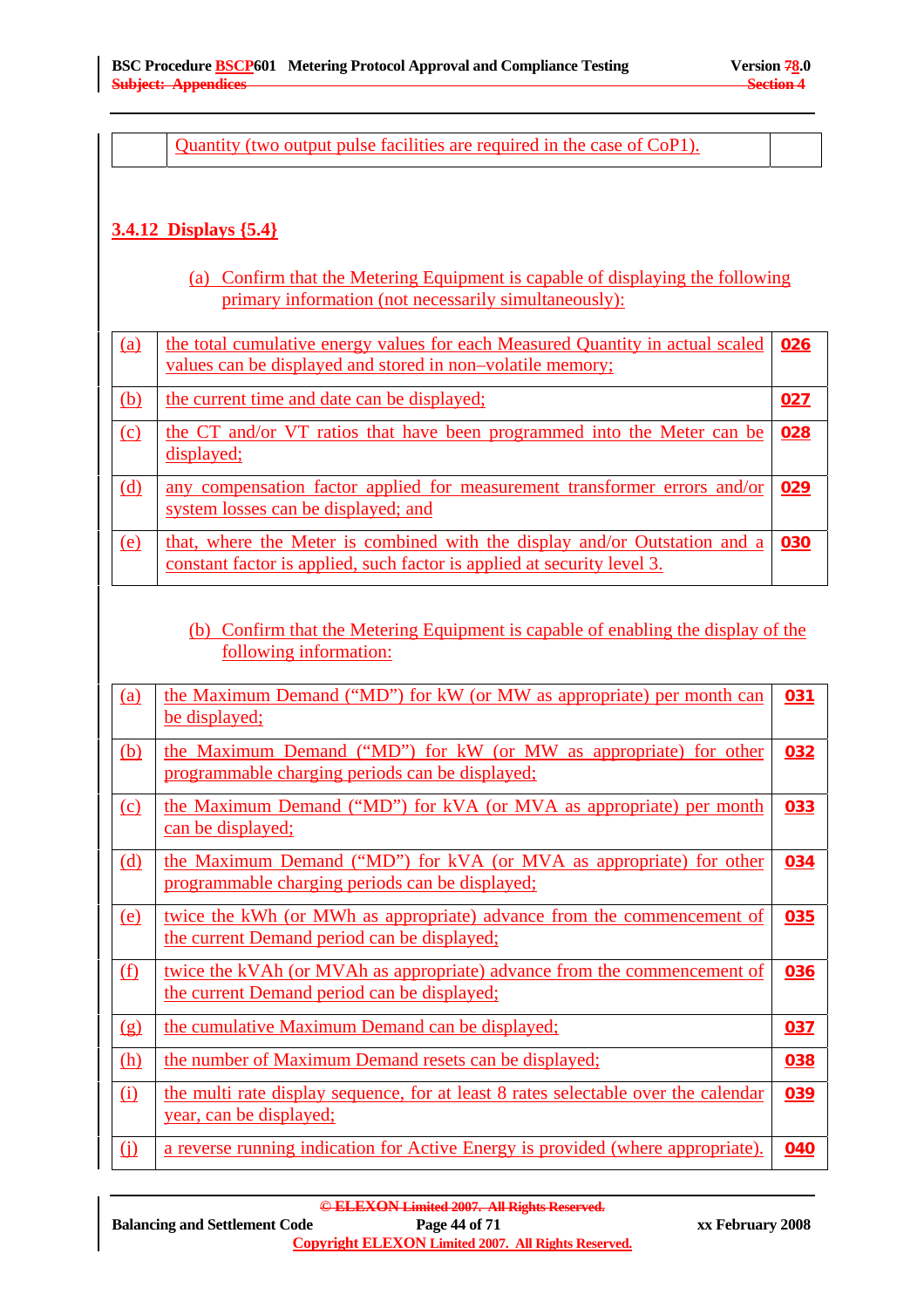|     | (Required for CoPs 3 and 5 only);                                                                                       |  |
|-----|-------------------------------------------------------------------------------------------------------------------------|--|
| (k) | the indicated Maximum Demand is re-settable at midnight of the last day of the $\vert$ 041<br>selected charging period; |  |

|     | the indicated Maximum Demand is re-settable for a part of a charging period;<br>and | 042 |
|-----|-------------------------------------------------------------------------------------|-----|
| (m) | any manual reset button is sealable.                                                | 043 |

# **3.4.13 Facilities {5.4.2}**

| Establish whether the Meter is capable of providing different voltage free pulsed<br>outputs for local use.       | 044 |
|-------------------------------------------------------------------------------------------------------------------|-----|
| If test 043 is confirmed then confirm that the facilities meet the following requirements<br>as shown in Table 3. | 045 |

# Table 3 Pulse Output Requirements.

|                                       | <b>Code of Practice</b>                                |                                                        |                                  |                                            |
|---------------------------------------|--------------------------------------------------------|--------------------------------------------------------|----------------------------------|--------------------------------------------|
| <b>Requirement</b>                    |                                                        | $\overline{2}$                                         | <u>3</u>                         | <u>5</u>                                   |
| Number of<br><b>Outputs</b>           | 1 per Measured<br>Quantity                             | 1 per Measured<br>Quantity                             | $3 \text{ min}$<br>(See 5.9 (a)) | $\frac{3 \text{ min}}{2}$<br>(See 5.9 (a)) |
| <b>Pulse Rate</b>                     | Min at full load<br>$1000$ per<br><b>Demand Period</b> | Min at full load<br>$1000$ per<br><b>Demand Period</b> | Between 0.1 and 2/<br>second     | Between 0.1 and<br>$2/$ second             |
| <b>Nominal Pulse</b><br>Duration (mS) | 80                                                     | <u>80</u>                                              | <u>80</u>                        | <u>80</u>                                  |

| <u>(a)</u> | confirm that at least two of the outputs can be allocated to the Measured<br>Quantities identified in {5.4.2}. (Applies to CoPs 3 and 5 only); and                             | 046 |
|------------|--------------------------------------------------------------------------------------------------------------------------------------------------------------------------------|-----|
| (b)        | confirm that one output can be allocated to the Demand Period reset (usually 30<br>minutes) within a tolerance of $\pm 0.1\%$ and a duration of between 0.5 and 10<br>seconds. | 047 |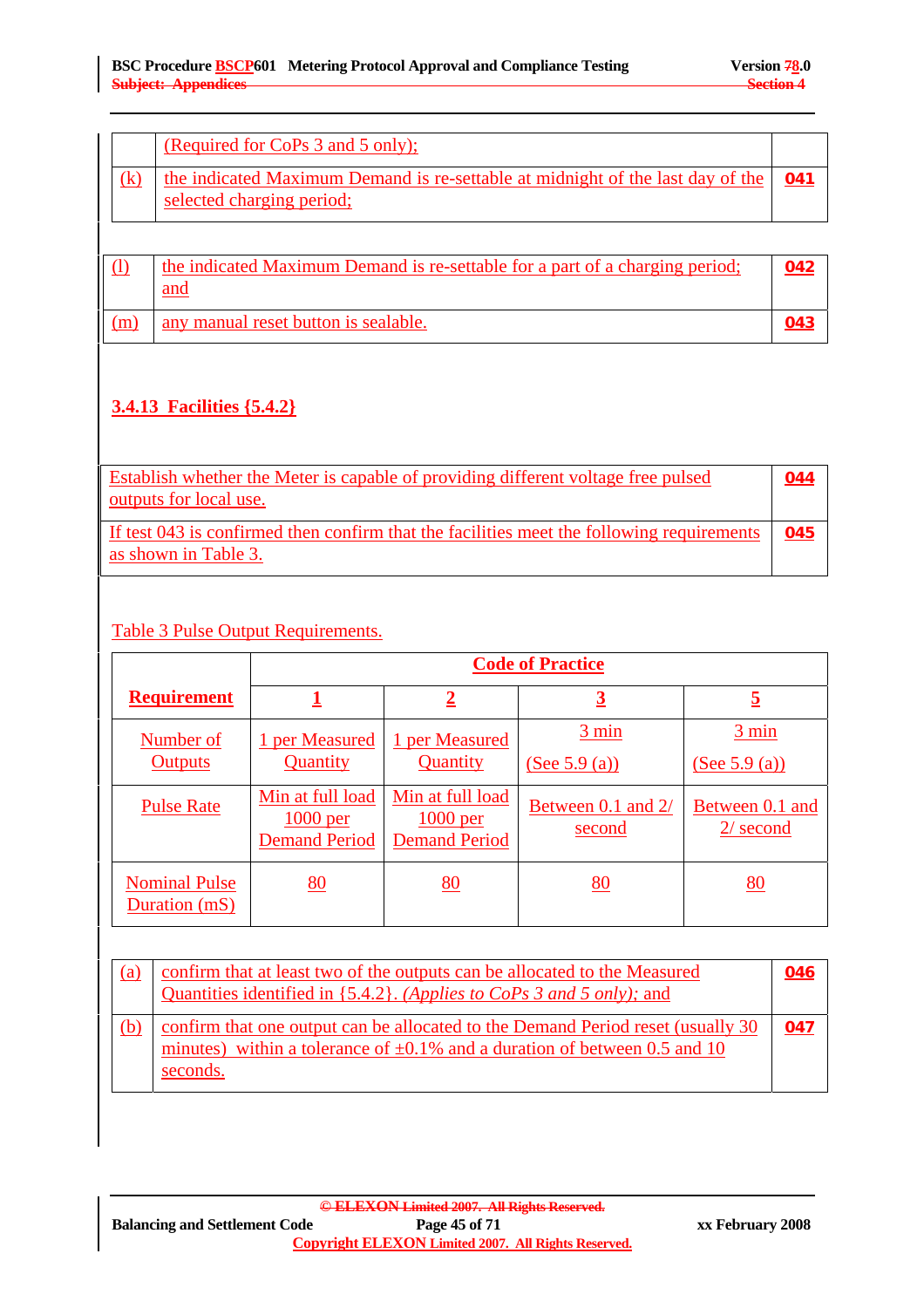# **3.4.14 Outstation {5.5}**

Where an Outstation has been provided as part of the Metering Equipment for test, the protocol shall be Approved in accordance with BSCP601 Section 3.

#### Establishing that:

| (a)        | The Outstation has a unique Outstation identification code;                                                                                                                                  | 048 |
|------------|----------------------------------------------------------------------------------------------------------------------------------------------------------------------------------------------|-----|
| (b)        | For Meters with integral Outstations that an auxiliary terminal provides for the<br><u>Outstations energisation for remote interrogation purposes (CoP1 and CoP2</u><br>$\frac{only}{.}$     | 049 |
| (c)        | The Outstation is capable of communicating with more than one Instation (not<br>simultaneously and of similar type or otherwise);                                                            | 050 |
| (d)        | It is possible to repeatedly retrieve data throughout the Outstation data storage<br>period;                                                                                                 | 051 |
| <u>(e)</u> | Any "read" operation does not alter or delete any stored metered data; and                                                                                                                   | 052 |
| (f)        | The Outstation can provide all metered data stored from the time of<br>commencement of any specified date upon request by the Instation during the<br>data storage period of the outstation. | 053 |

# **3.4.15 Data Storage {5.5.1}**

The Metering Equipment shall be continuously energised at full load for a period of five days and afterwards at a cyclical variable load for a further fifteen days, determine to total number of kWh supplied to the Meter over the whole twenty day period.

During the test cycle establish that:

| <u>(a)</u> | from the beginning of the current Demand Period, twice the kWh (or MWh as<br>appropriate) is being registered in the kW (or MW) Maximum Demand register;<br>and         | 054 |
|------------|-------------------------------------------------------------------------------------------------------------------------------------------------------------------------|-----|
| (b)        | from the beginning of the current Maximum Demand period, twice the kVAh<br>(or MVAh as appropriate) is being registered in the kVA (or MVA) Maximum<br>Demand register. | 055 |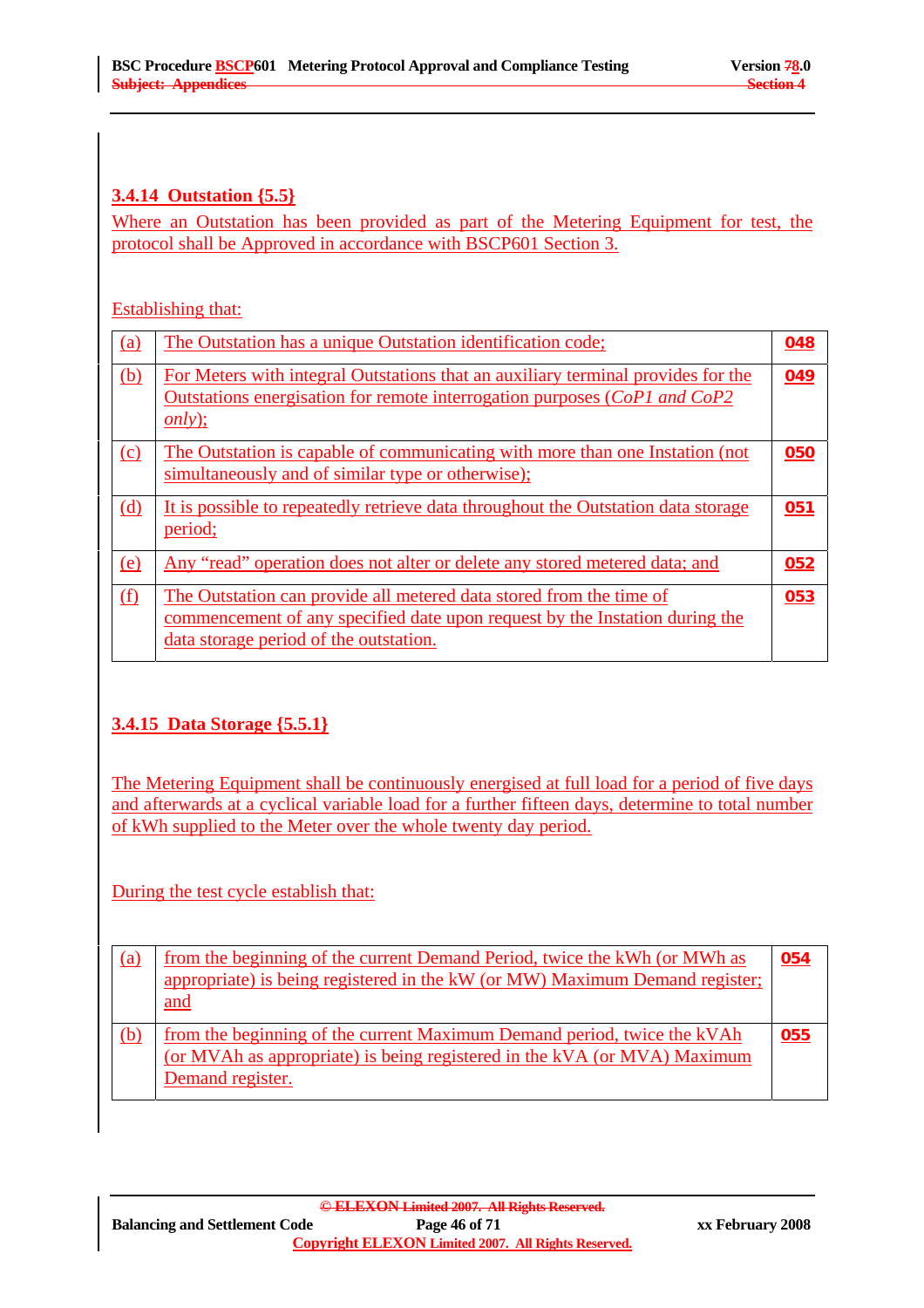on completion of the twenty day cycle above, the following tests shall be performed and confirm that:

| (a) | each Demand Value is identifiable to its respective date and time; and                                                                                                | 056 |
|-----|-----------------------------------------------------------------------------------------------------------------------------------------------------------------------|-----|
|     | a storage capacity of 48 periods per day in accordance with Table 4 below is<br>available for all Demand Values as integer multiples of kW (or MW as<br>appropriate); | 057 |

### Table 4 Data Storage Periods

| <b>Code of Practice</b> | <b>Minimum Storage Period (days)</b> |
|-------------------------|--------------------------------------|
|                         |                                      |
|                         |                                      |
|                         |                                      |
|                         |                                      |

| (a) | for each of the initial five days, the sum of the Demand Values for each block<br>of 48 half-hour periods are within 0.1% of the advance of the total cumulative<br>register of the associated Meter for the same interval; | 058 |
|-----|-----------------------------------------------------------------------------------------------------------------------------------------------------------------------------------------------------------------------------|-----|
| (b) | the value of any energy measured in a Demand Period, but not stored in that<br>Demand Period are carried forward to the next Demand Period;                                                                                 | 059 |
| (c) | for each of the twenty days under test that the contents of the kW (or MW as<br>appropriate) data stored facility have been stored correctly; and                                                                           | 060 |
| (d) | for separate Meter/Qutstation combinations, that the Outstation registers can be<br>set to match and increment with the Meter registers.                                                                                    | 061 |

One test sample of the Outstation shall be provided by the Applicant with its memory occupied with data to within twenty days of capacity (appropriate for the number of channels configured).

#### Upon further Energisation, confirm that;

| (a) | on reaching maximum memory storage capacity, that any new data overwrites<br>the oldest stored data; and | 062        |
|-----|----------------------------------------------------------------------------------------------------------|------------|
|     | no other data has been altered or removed.                                                               | <u>063</u> |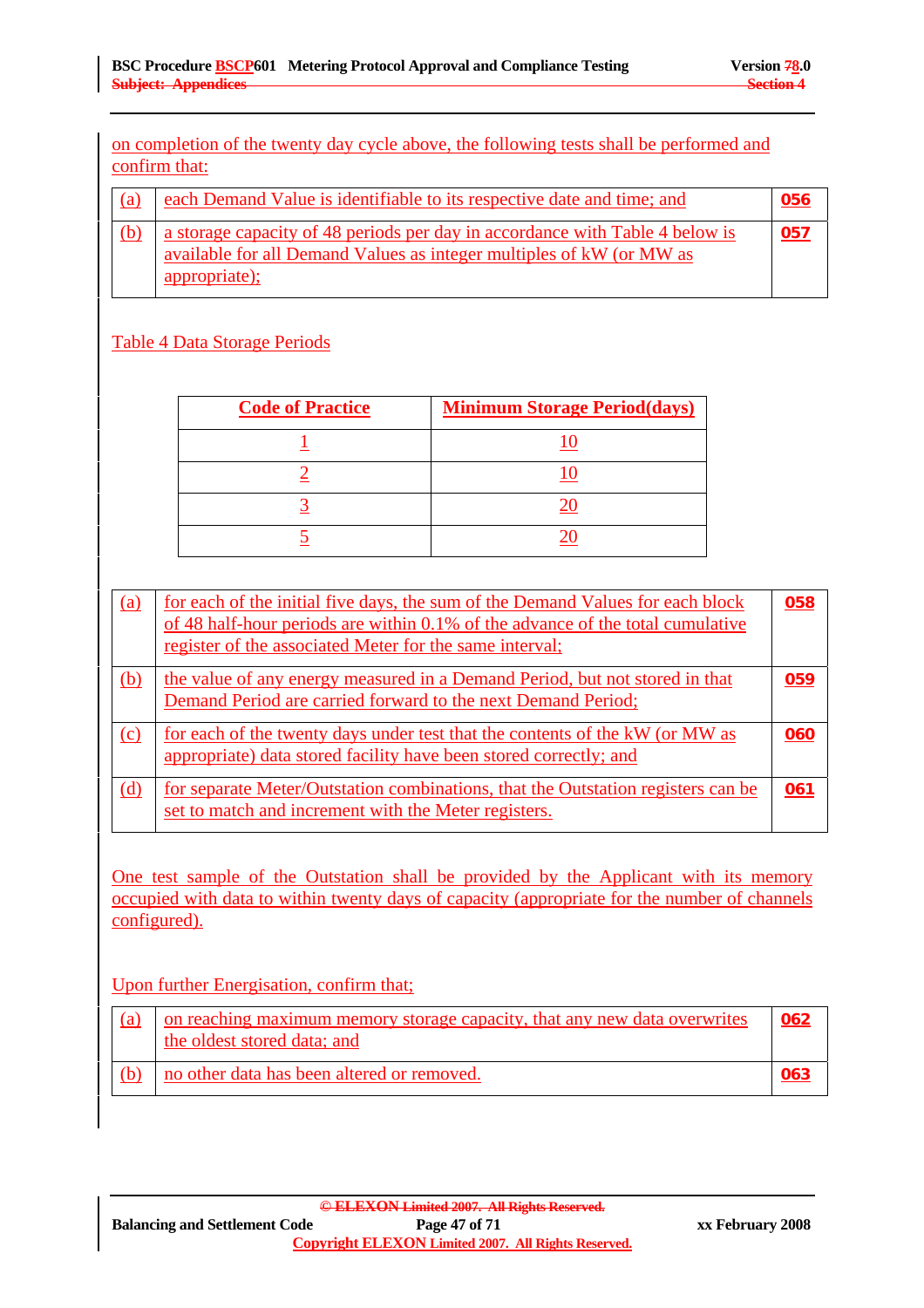### 3.4.16 **Time Keeping {5.5.2}**

| (a) | With the Metering Equipment connected to a supply, note the contents of all<br>energy registers. Ensure that the time and date are correctly set to UTC.<br>Disconnect the Metering Equipment from the supply and after 10 days <sup>12</sup> in the<br>de-energised state verify on reconnection of the supply that: | 064 |
|-----|-----------------------------------------------------------------------------------------------------------------------------------------------------------------------------------------------------------------------------------------------------------------------------------------------------------------------|-----|
| (b) | all stored data has been correctly stored and is not corrupt;                                                                                                                                                                                                                                                         | 065 |
| (c) | the Metering Equipment internal clock is accurate to within $\pm 10$ seconds <sup>12</sup> ; and                                                                                                                                                                                                                      | 066 |
| (d) | partial Demand Values in which an Outstation supply failure and/or restoration<br>occurs and any zero values associated with the Outstation supply failure are<br>marked so that they can be identified by the Instation.                                                                                             | 067 |

With the Metering Equipment energised, set the date and time correctly to UTC. Apply a load equivalent to full load (alternatively a high pulse rate of 2,000 pulses per half hour) using a stable power supply. Avoid any communication or time synchronisation with the Outstation for twenty days. At the end of the test and before any time synchronisation occurs, verify that:

| <u>(a)</u> | the Metering Equipment internal time clock is accurate to within $\pm 10$ seconds <sup>13</sup> ;<br>and                                                                           | 068 |
|------------|------------------------------------------------------------------------------------------------------------------------------------------------------------------------------------|-----|
| (b)        | the duration of each demand period is within $\pm 0.1\%$ of 30 minutes, this being<br>achieved by the comparison of stored energy values or pulse counts in each<br>Demand Period. | 069 |

Set the Metering Equipments internal time clock to five minutes slow with respect to UTC. Then synchronise the internal time clock using the remote Instation and check that the Demand period has been marked with an alarm indication. **070**

Repeat the synchronisation test using the Local Interrogation Unit and check that the Demand Period has been marked with an alarm indication **071**

# **3.4.17 Monitoring Facilities {5.5.3}**

*3.4.17.1 Phase Failure Indication Tests* 

 $\overline{a}$ <sup>12</sup> For tests to Code of Practice 3 and 5, period of disconnection is 20 days and the acceptable tolerance is  $\pm 20$  Seconds. <sup>13</sup> For tests to Code of Practice 3 and 5, the acceptable tolerance is  $\pm 20$  Seconds.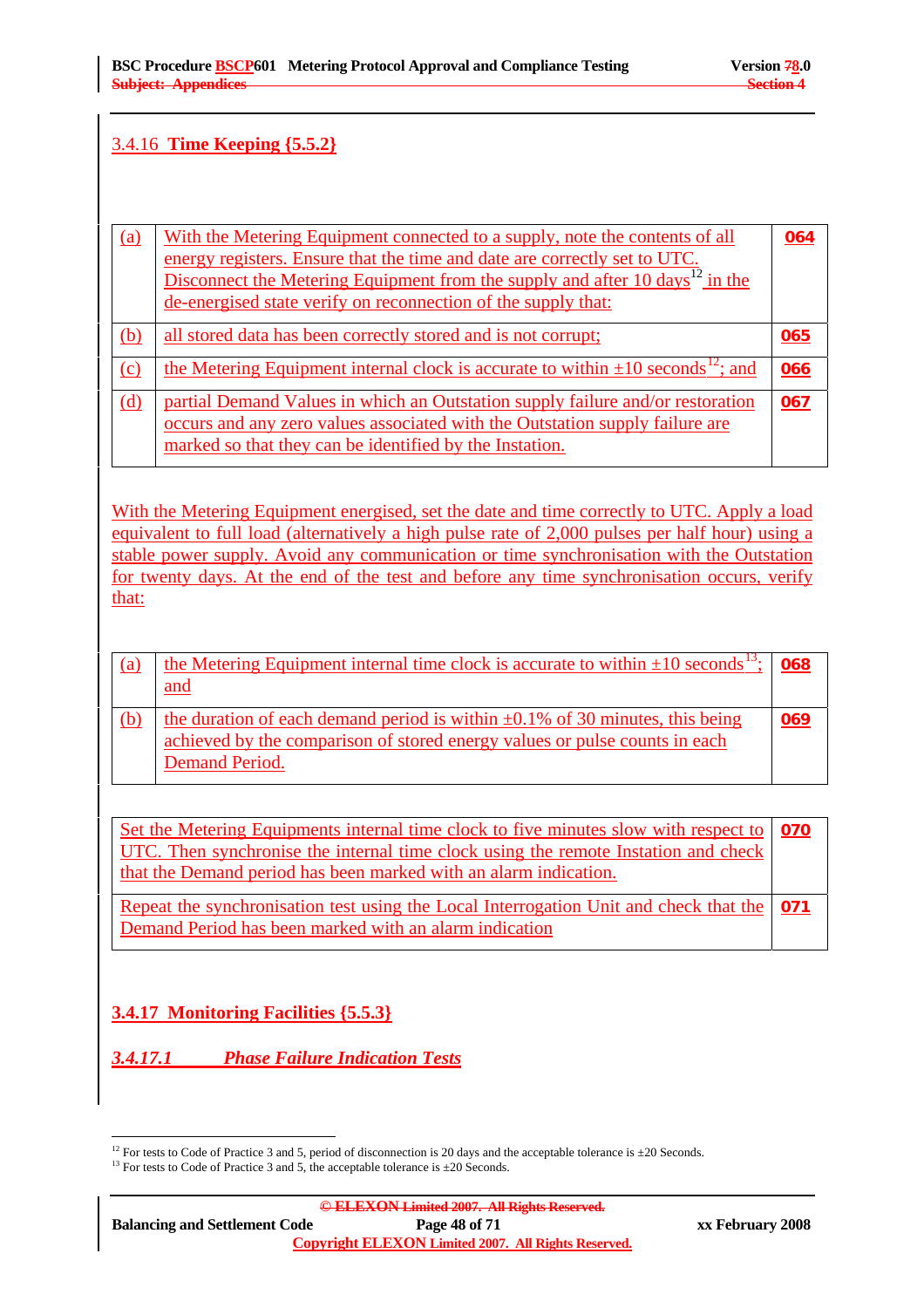Ensure that the Metering equipment is connected to a supply and has no alarms or flags set. Undertake the following phase failure tests:

| (a)        | disconnect one phase from the Metering Equipment and ensure that a phase<br>failure has occurred and is assigned to the relevant Demand Period; | 072 |
|------------|-------------------------------------------------------------------------------------------------------------------------------------------------|-----|
| (b)        | repeat the disconnection process for each of the remaining phases in separate<br><b>Demand Periods;</b>                                         | 073 |
| (c)        | repeat the disconnection process for combinations of multiple phase failure; and                                                                | 074 |
| <u>(d)</u> | verify phase failure alarm resets on restoration of normal supply after each test.                                                              | 075 |

# *3.4.17.2 Battery Monitoring Tests*

Establish the method of battery monitoring and test for alarms and indications tagged to the relevant Demand Periods, if necessary by disconnecting the battery. **076**

> Note 1: It may not be possible to test some battery monitoring such as extended shelf life or out of service monitoring or total battery life.

> Note 2: Depending on the manufacturer and the type of Metering Equipment under test, it may be necessary to temporarily disconnect the power supply to the Metering Equipment for safety reasons whilst the battery is disconnected.

*3.4.17.3 Time Setting Alarms*

For Outstations using other methods of time synchronisation, such as a Radio Teleswitch, confirm that any truncated or extended Demand Period is tagged with a separate alarm indication. **077**

*3.4.17.4 Other Alarms*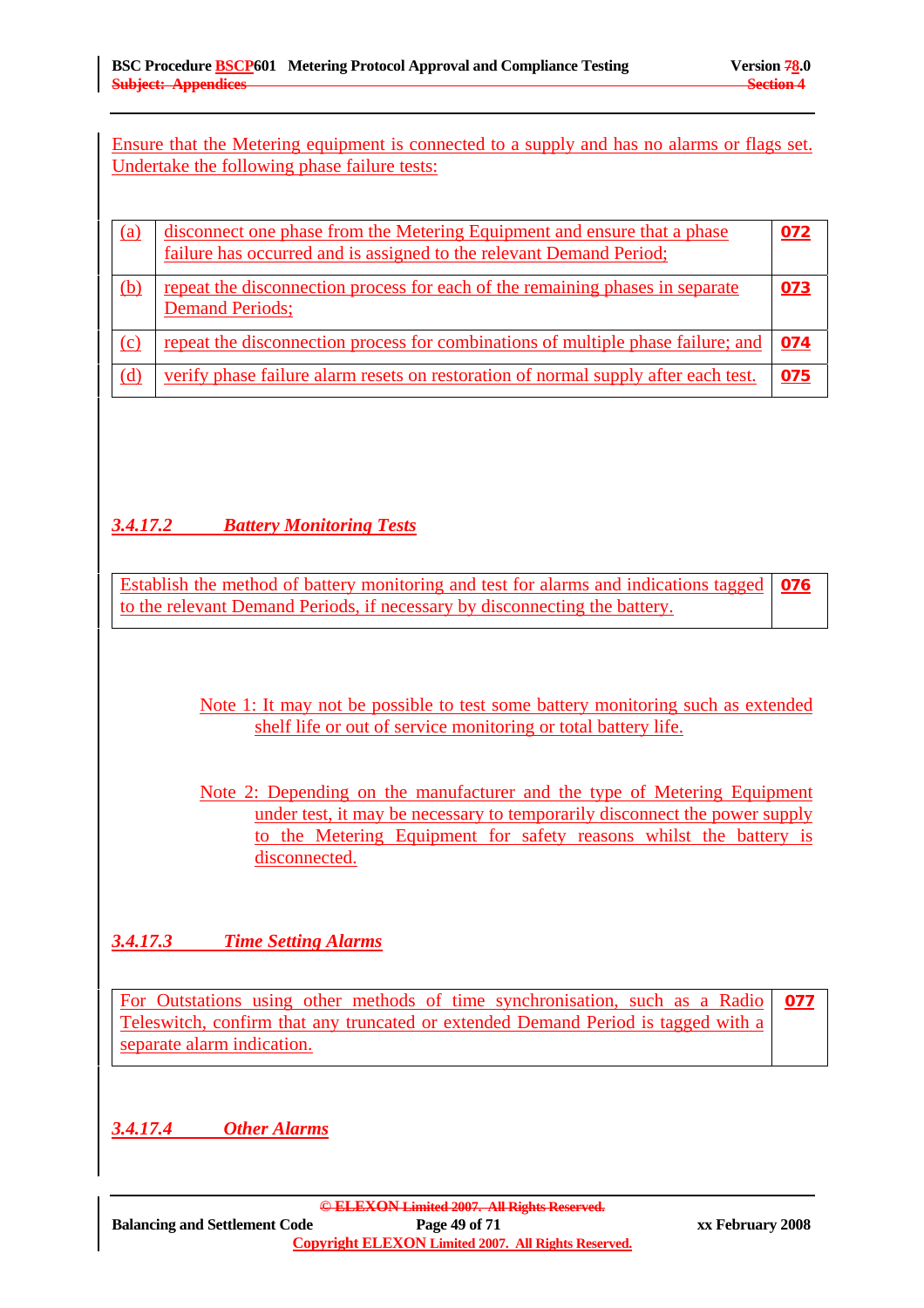| Using the Local Interrogation Unit access the local port and change data other than   078<br>time and/or date. Confirm that the relevant Demand Period is tagged with a separate<br>alarm indication. |  |
|-------------------------------------------------------------------------------------------------------------------------------------------------------------------------------------------------------|--|
| Using the Instation to access the remote port, change data other than time and/or date. 079<br>Confirm that the relevant Demand Period is tagged with a separate alarm indication.                    |  |

# *3.4.17.5 Reverse Running*

Where an Active Energy reverse running display is provided, determine that the requirements of BS EN 61036 or BS EN 62053-22 as appropriate are met. Establish under what conditions the reverse running flag is activated and record those conditions. Tests should include single and polyphase power reversals and set the appropriate flag for the Demand Period affected. **080**

Test that upon return to normal power flow, the reverse running flag is no longer present in the unaffected Demand Period. **081**

# **3.4.18 Communications {5.6}**

| <u>Verify that two communications ports are available for interrogating the Outstation (2008)</u> |
|---------------------------------------------------------------------------------------------------|
|---------------------------------------------------------------------------------------------------|

# **3.4.19 Local Port**

Using the Local Interrogation Unit provided by the Applicant, confirm that:

| (a) | The local port provides data to a Local Interrogation Unit via an opto port to BS<br>EN 61107 (CoP 3 and 5) or BS EN 62056-21 (CoP1 and 2); or                               | 083 |
|-----|------------------------------------------------------------------------------------------------------------------------------------------------------------------------------|-----|
| (b) | The local port provides data to a Local Interrogation Unit via another type of<br>port; and                                                                                  | 084 |
| (c) | Repeat collections of stored data are available throughout the storage period<br>and verify that and "read" operation does not delete or modify any stored<br>metering data. | 085 |

# **3.4.20 Remote Port**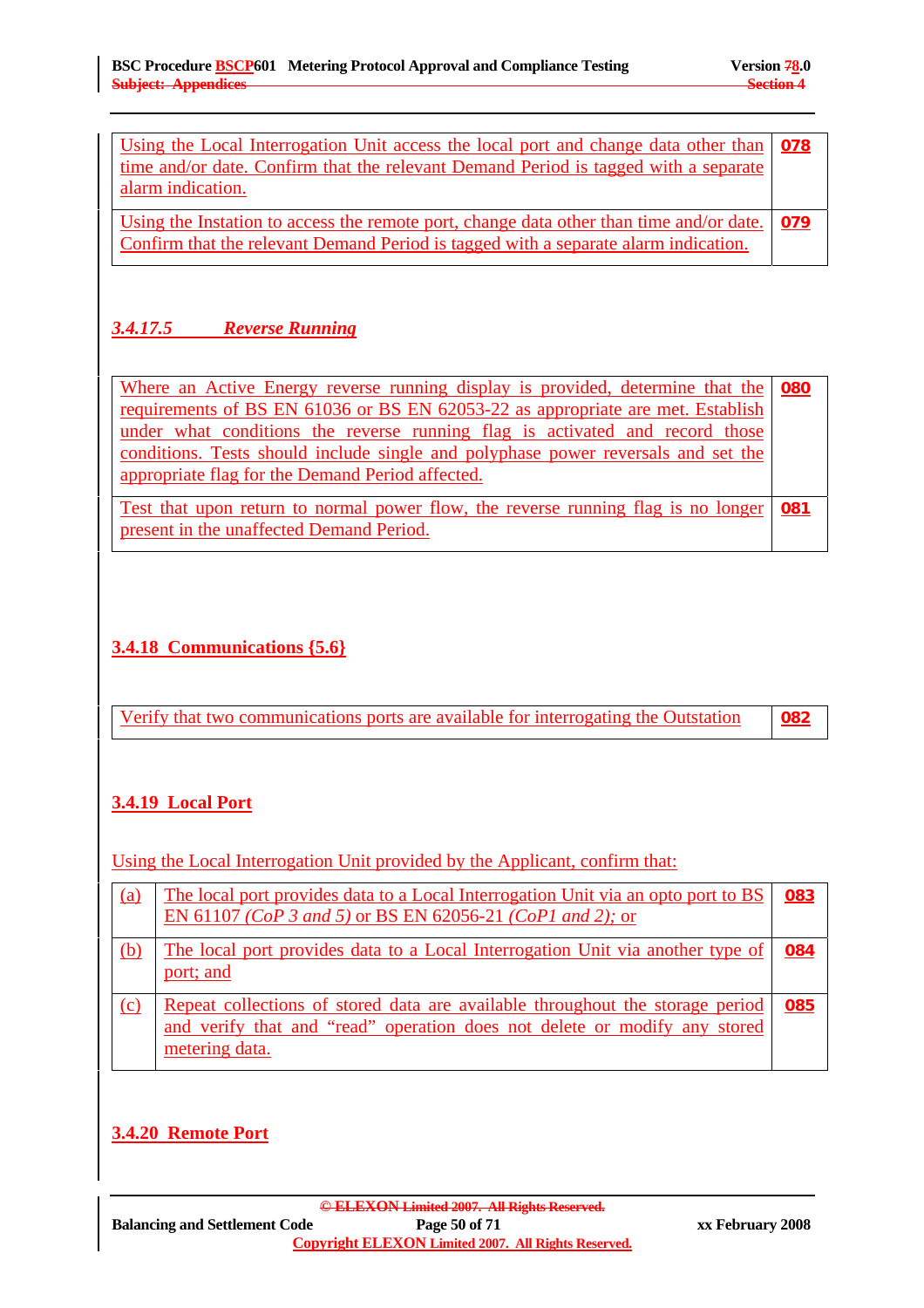Using a modem or similar device provided by the Applicant, via one of the prescribed media  ${5.6.2}$  confirm that:

| (a) | The remote port is sealable; and                                                                                                                                                  | 086 |
|-----|-----------------------------------------------------------------------------------------------------------------------------------------------------------------------------------|-----|
| (b) | Repeat collections of stored data are available throughout the storage period   087<br>and verify that any "read" operation does not delete of modify any stored<br>metering data |     |

# **3.4.21 Password Protection**

| $\vert$ (a) For separate Outstations establish that a password is required to read or change $\vert$ 088 |  |
|----------------------------------------------------------------------------------------------------------|--|
| any data.                                                                                                |  |

For integral Outstations establish that **four** discrete password controlled access levels are provided for both local and remote interrogation.

| (b) | For alpha character passwords, ensure that passwords are no less than six<br>characters and no more than twelve characters long.                          | 089 |
|-----|-----------------------------------------------------------------------------------------------------------------------------------------------------------|-----|
|     | Ensure that passwords are formed from case insensitive alpha characters (A to<br>$Z$ ) and/or digits (0 to 9) and/or the underscore character ( $\Box$ ). |     |
| (c) | For hexadecimal character passwords, ensure that passwords are no less than<br>eight characters and no more than twelve characters long.                  | 090 |
|     | Ensure that passwords are formed from case insensitive hexadecimal characters<br>(0 to F).                                                                |     |

# **3.4.22 Level 1 Passwords**

Using the Level 1 password, establish that the following data can be retrieved:

| (a) | <b>Outstation ID;</b>           |  |
|-----|---------------------------------|--|
| (b) | all programmable Demand Values; |  |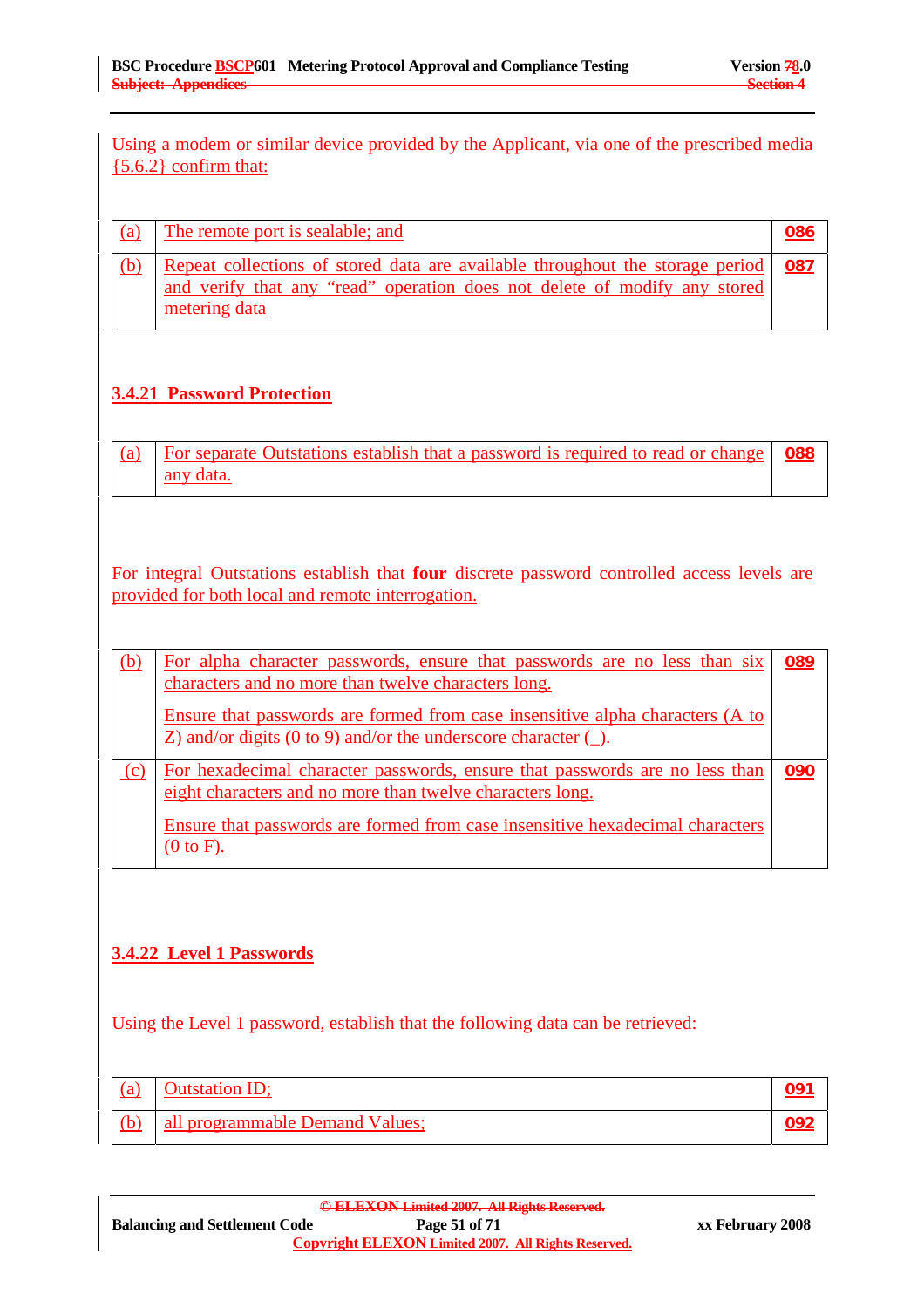| (c)        | all programmable cumulative Measured Quantities;                                                                                                                                      | 093 |
|------------|---------------------------------------------------------------------------------------------------------------------------------------------------------------------------------------|-----|
| (d)        | the Maximum Demand for kW and/or kVA per programmable charging period;                                                                                                                | 094 |
| (e)        | the multi-rate cumulative Active Energy values;                                                                                                                                       | 095 |
| (f)        | the VT and CT transformer ratios, where appropriate;                                                                                                                                  | 096 |
| (g)        | (for combined Meter and Outstation only), the VT and CT transformer error<br>correction factor and/or system loss factor applied as a constant factor to the<br>entire dynamic range; | 097 |
| <u>(h)</u> | all alarm indications; and                                                                                                                                                            | 098 |
| (i)        | <b>Outstation time and date</b>                                                                                                                                                       | 099 |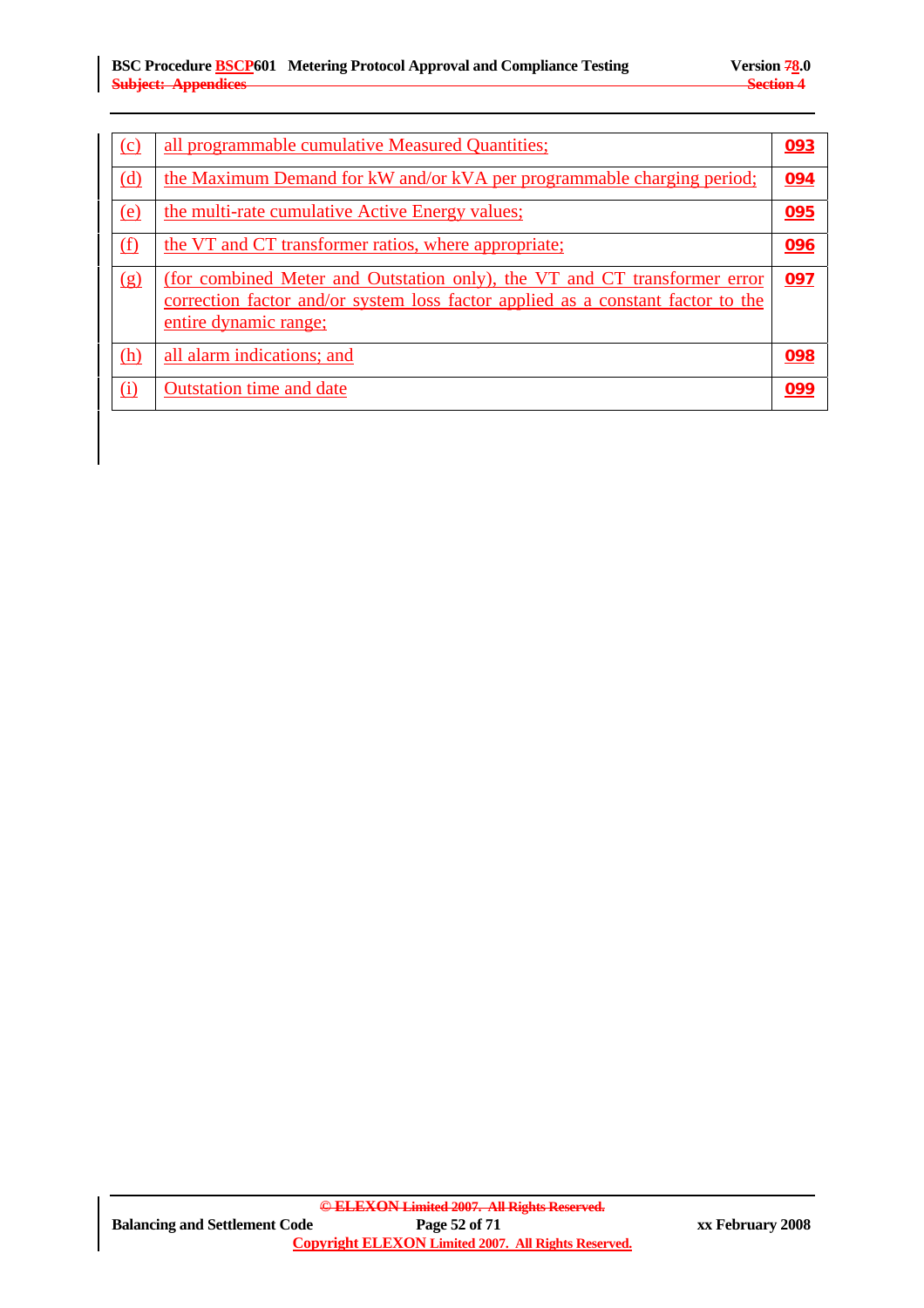Establish that it is **not** possible to change any of the above values at Level 1 Password.

## **3.4.23 Level 2 Passwords**

| Using the Level 2 Password, establish that all the data listed at Level 1 can be   100<br>retrieved and in addition that the following actions can be performed: |  |  |
|------------------------------------------------------------------------------------------------------------------------------------------------------------------|--|--|
| (a) changes to time and date; and                                                                                                                                |  |  |
| resetting of all Maximum Demands.                                                                                                                                |  |  |

# **3.4.24 Level 3 Passwords**

| Using the Level 3 Password, establish that all the functionality listed at Level 2 can<br>be performed and in addition that the following programming can be performed: |                                                                                                                                                                                           | <u>103</u>  |
|-------------------------------------------------------------------------------------------------------------------------------------------------------------------------|-------------------------------------------------------------------------------------------------------------------------------------------------------------------------------------------|-------------|
| (a)                                                                                                                                                                     | Displays and Facilities as defined in Clause 5.4;                                                                                                                                         | <u> 104</u> |
| (b)                                                                                                                                                                     | measurement transformer ratios as defined in Clause 5.3;                                                                                                                                  | 105         |
| (c)                                                                                                                                                                     | (for combined Meter and Outstation only), the VT and CT transformer error<br>correction factor and/or system loss factor applied as a constant factor to the<br>entire dynamic range; and | <b>106</b>  |
| (d)                                                                                                                                                                     | passwords for Levels 1, 2 and 3.                                                                                                                                                          |             |

Establish that it is possible to read additional information within the Metering Equipment to enable the programmed information to be confirmed. **108**

# **3.4.25 Level 4 Passwords**

| If the Level 4 Password is implemented electronically then establish that all the<br>functionality listed at Level 3 can be performed and in addition that the following<br>alterations can be performed: |                                                                                                                     | <b>109</b> |
|-----------------------------------------------------------------------------------------------------------------------------------------------------------------------------------------------------------|---------------------------------------------------------------------------------------------------------------------|------------|
| (a)                                                                                                                                                                                                       | calibration of the Meter (only where the Meter is integral with the Outstation);                                    | 110        |
| (b)                                                                                                                                                                                                       | setting the measurement transformer ratios, where appropriate;                                                      | 111        |
| $\circ$                                                                                                                                                                                                   | setting the measurement transformer error correction and/or system loss factors<br>applied as a complex factor; and | 112        |
| (d)                                                                                                                                                                                                       | programming the Level 3 & 4 Passwords.                                                                              | 113        |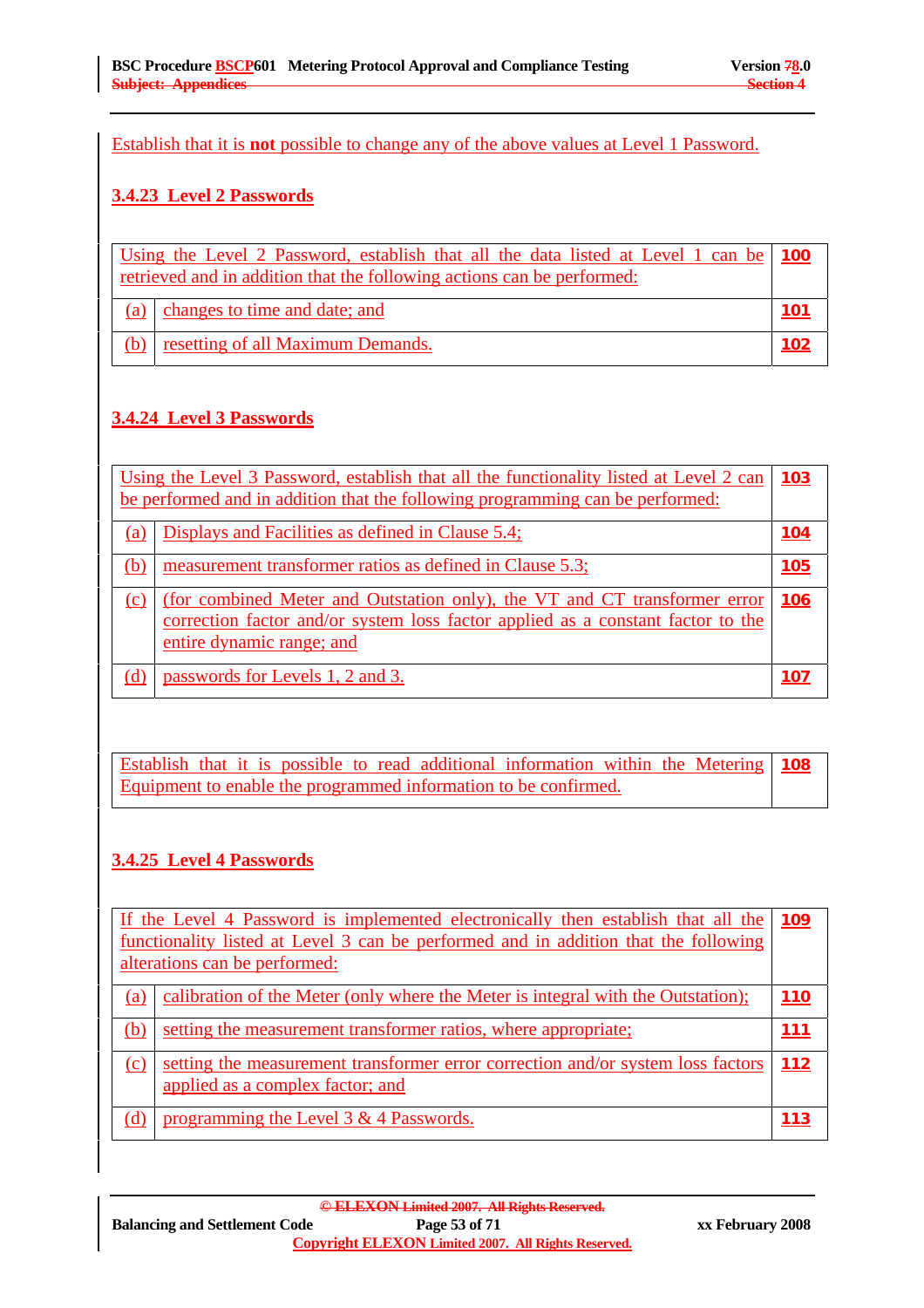### If the Level 4 Password is implemented by removing the seals and cover, then establish that the following alterations can be performed:

| (a) | calibration of the Meter (only where the Meter is integral with the Outstation);                                      | 114 |
|-----|-----------------------------------------------------------------------------------------------------------------------|-----|
|     | setting the measurement transformer ratios, where appropriate; and                                                    | 115 |
| (c) | setting the measurement transformer error correction and/or system loss factors   116<br>applied as a complex factor. |     |

# **3.4.26 Password Monitoring {Appendix D}**

Using the Approved Protocol<sup>4</sup>, verify that the password offered determines the Level of access to the data within the Metering Equipment. **117**

Verify, by accessing the Metering Equipment at least eight times with an "illegal" password(s), that:

| (a) the illegal password counter resets to zero every hour on the hour change; and                                                                      | 118 |
|---------------------------------------------------------------------------------------------------------------------------------------------------------|-----|
| (b) after the seventh illegal password attempt entered between counter resets, that 119<br>access is prohibited at all levels until the counter resets. |     |

# **3.4.27 Additional Tests**

# *3.4.27.1 Electromagnetic Compatibility Tests*

In addition to the EMC tests carried out by the Electricity Meter Examination Service of the Director of Electricity Supply as part of the process of Type Approval for the Meter in accordance with BS EN 61036, verify, by testing under all the conditions detailed in BS EN 61036, that:

| (a) any stored data and time/date is not corrupted or has been destroyed; and                                      | <u> 120</u> |
|--------------------------------------------------------------------------------------------------------------------|-------------|
| (b) the metering accuracy remains within the requirements of Clause 5.4 of this $\vert$ 121<br>Compliance Testing. |             |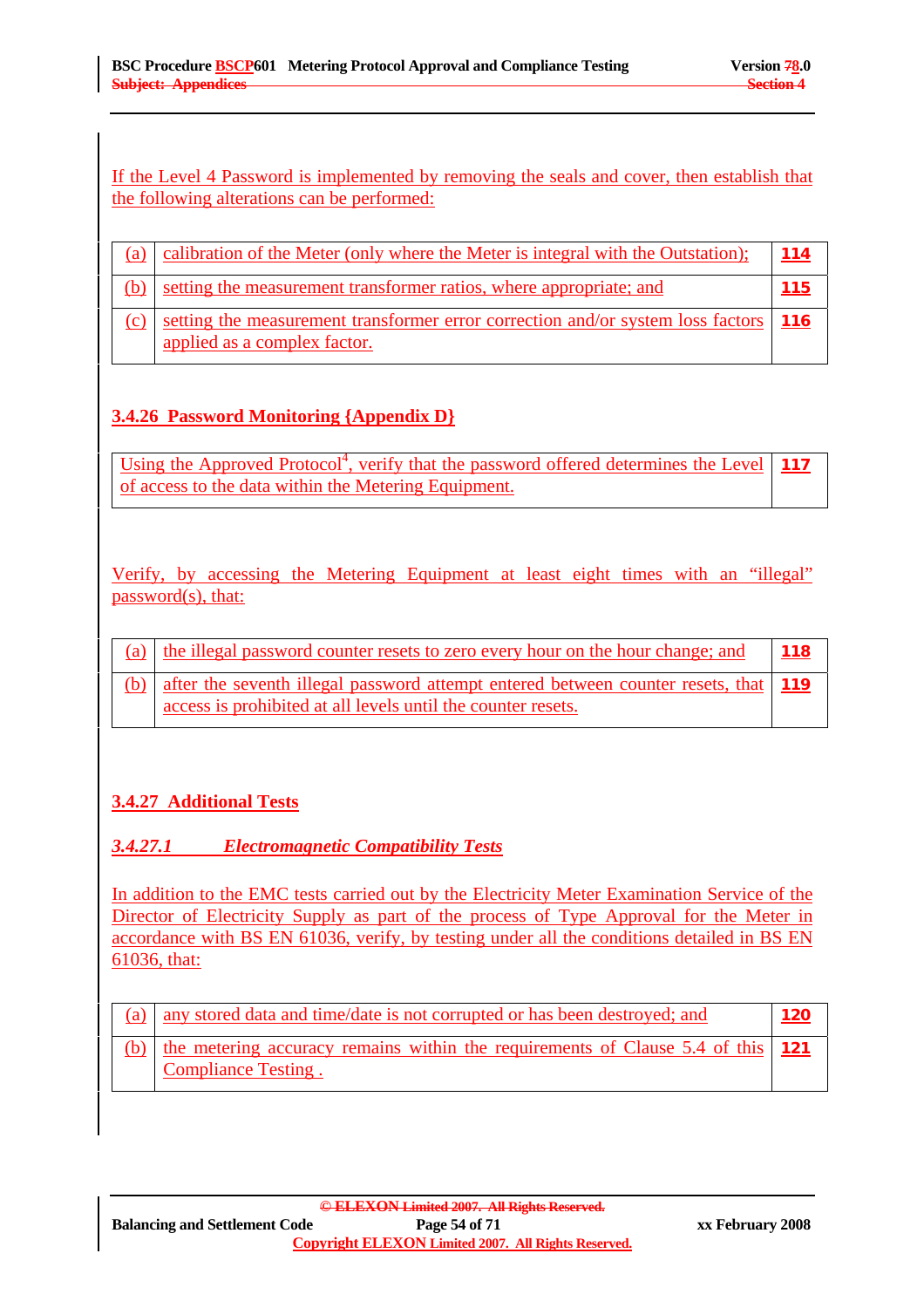## *3.4.27.2 Immunity to Electromagnetic HF Fields*

Verify, by testing in accordance with IEC 1000-4-3, and under the following conditions:

the voltage and auxiliary circuits energised with reference voltage;

a frequency band of 26MHz to 1GHz;

- a test field strength of 12.5V/m; and
- a carrier of 80% amplitude modulated with a 1kHz sine wave.

(a)  $\vert$  that without any current in the current circuits and the current terminals open circuit the application of the HF fields shall not produce a change in the Meter Register reading of more than 0.01kWh and the test output shall not produce a signal equivalent to more than 0.01kWh. (Where VT and CT connected Meter(s) is under test, equivalent scaled values should be used taking into account the transformer ratios); and **122** (b) that with basic current Ib, and power factor equal to 1.0, at sensitive frequencies 123 or frequencies of dominant interest, the variation of error does not exceed 3%.

#### On completion of each EMC test verify that:

| (a) any stored data is not corrupted or has been destroyed; and                  |             |
|----------------------------------------------------------------------------------|-------------|
| (b) the metering accuracy remains within the requirements of Clause 5.4 of this. | <u> 125</u> |

NOTE: Where VT and CT connected Meter(s) are under test the equivalent scaled values, taking into account the transformer ratios, should be used when considering any differences in Meter Register reading and output signals.

# *3.4.27.3 Sealing {5.7}*

Ensure that adequate sealing facilities are provided for Settlement requirements. **126**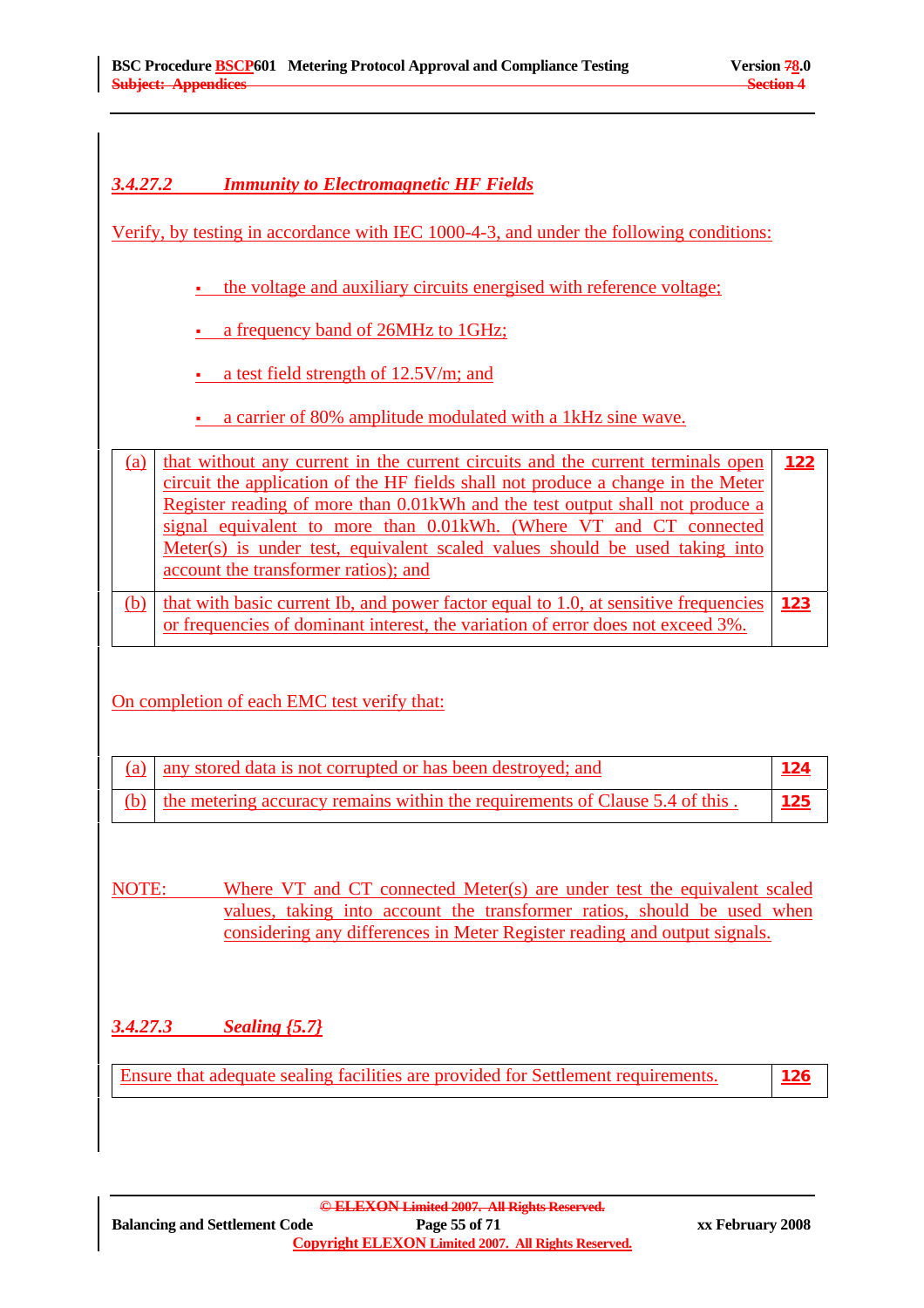# **3.5 Specification for Compliance Testing of Metering Equipment for Code of Practice Six**

# **3.5.1 Scope**

This sets out:-

(a) the testing facilities to be provided by the Test Laboratory; and

(b) the Test Procedures to be followed by the Test Laboratory,

to determine the accuracy and functionality of items of Metering Equipment as conforming, or otherwise, to the requirements of the Balancing and Settlement Code and Code of Practice Six.

This Appendix supersedes the for "Type Testing to Code of Practice Six, Issue 4 (Issue 1  $v1.00$ ".

The Type Testing requirements as detailed in this Appendix applies only to parts of a Metering System and therefore satisfactory test results from this Type Testing do not constitute a compliant Metering System as required by the Balancing and Settlement Code, BSC Procedures and Codes of Practice.

This Appendix does not include approvals of protocols, but merely requires a check that transferred data meets the general requirements for Data Structure and Format specified in Code of Practice Six.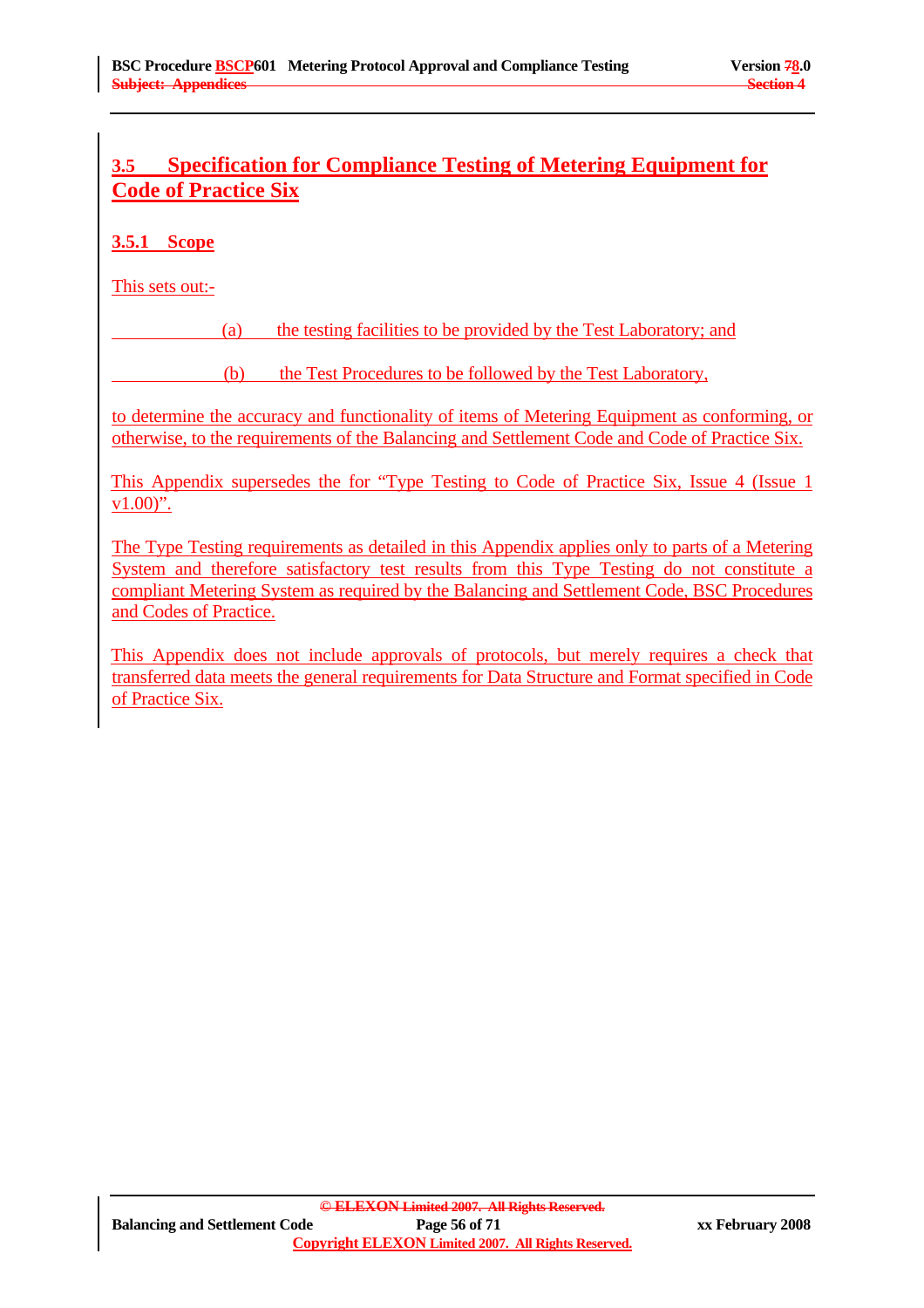# **3.5.2 References**

The following documents are referred to in the text:-

| IEC 1334-4-41 | <b>Application Protocols: Distribution Line Message.</b> |
|---------------|----------------------------------------------------------|
|               |                                                          |

BS EN 61036 **AC Static Watthour Meters for Active Energy (Class 1 and 2)** 

- BS EN 60521 of Class 0.5, 1 and 2 Single-Phase and Polyphase Single Rate and Multi Rate Watt hour meters.
- BS EN 61107 Data Exchange for Meter Reading, Tariff and Load Control. Direct Local Exchange.

Code of Practice for Sealing Requirements. Electricity Meter **Operators** 

# **3.5.3 Test Procedure**

# *3.5.3.1 Applicable Codes*

The following clauses refer to the Test Procedure solely for testing to the requirements of Code of Practice Six and not to any other Code of Practice referenced in the Balancing and Settlement Code.

# *3.5.3.2 Test Conditions*

To test the metering accuracy requirements in Clause 4.3 below the test conditions shall be maintained in accordance with BS EN 61036 Class 2 or BS EN 60521 Class 2 for indoor meters as appropriate.

# **3.5.4 Samples for Testing**

The Applicant shall provide a minimum of three (3) samples of Metering Equipment for test. For each of the storage categories for which the Applicant provides Metering Equipment for test, at least one sample shall have the Outstation memory pre-loaded with data to within 20 days (960 half hour periods) to enable test 3.5.7.1 d) to be undertaken as specified. The pre-loaded Metering Equipment shall be clearly identified as having dummy data inserted.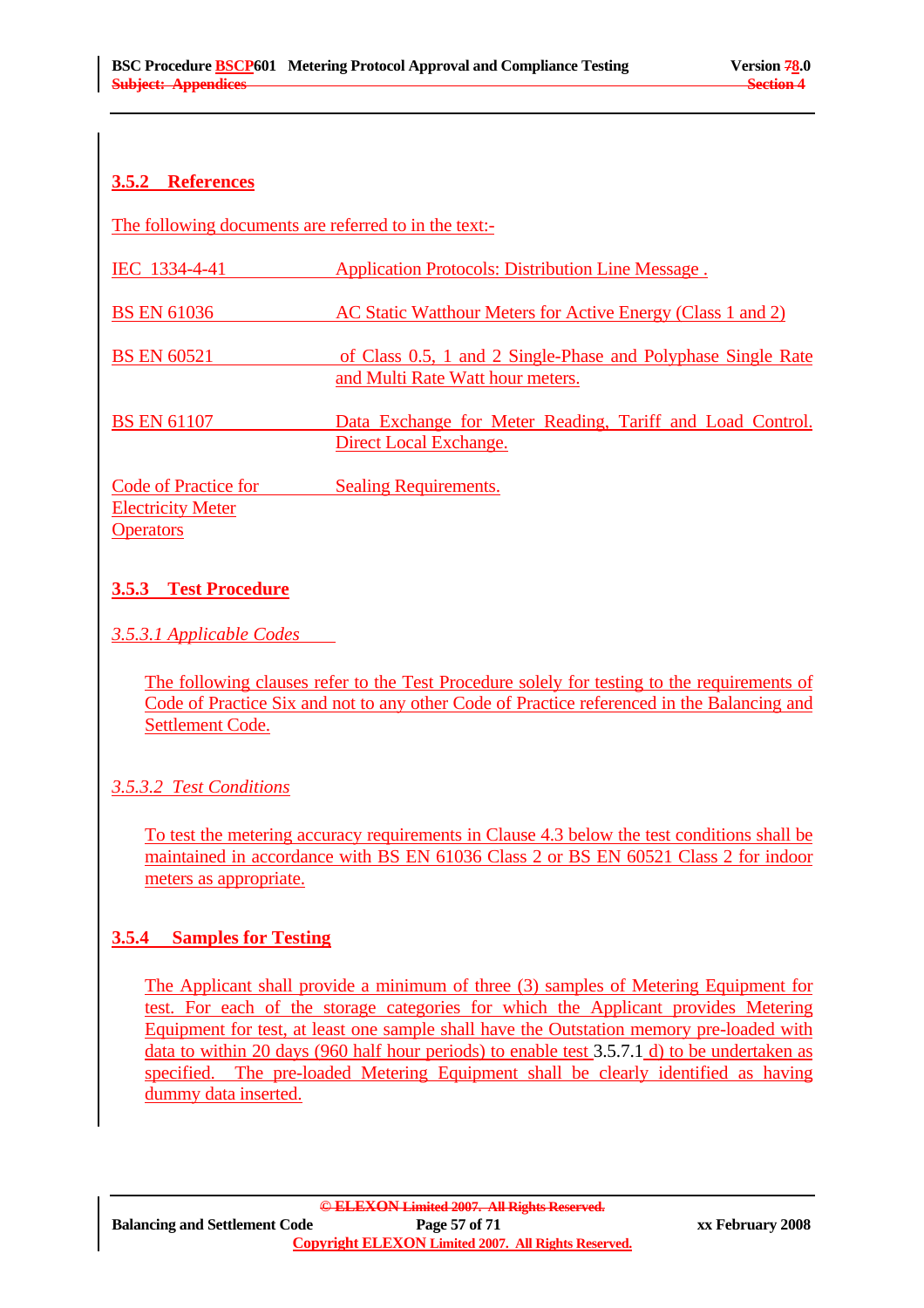If accelerated loading techniques have been employed (i.e. reduced Time Period duration), then the Metering Equipment should be reset to its normal operating mode (i.e. 30 minute Time Period) by the Applicant prior to testing.

# **3.5.5 Meters**

*3.5.5.1 Active Energy Accuracy*

Tests shall be carried out on the Metering Equipment at fundamental frequency to verify that the overall accuracy of the measurements are in accordance with current UK legal and metrological requirements for meter 'Approvals' and 'Initial Verification' (Certification).

### *3.5.5.2 Ratings*

Verify that new Metering Equipment complies with the ratings specified in Code of Practice Six, Section 6.1.

### **3.5.6 Displays and Facility Checks**

The Metering Equipment shall be checked for the following functionality in accordance with Code of Practice Six, Section 6.3.

Verify the following information can be displayed, not necessarily simultaneously:

# *3.5.6.1 For Polyphase Metering Equipment only:*

- (i) the total Import cumulative kWh, with 6 digit integer kWh value padded with leading zeroes, and stored in a non-volatile memory register;
- (ii) the Maximum Demand ("MD") in 6 digit (4 integer and 2 decimal places) kW value padded with leading zeroes where appropriate for the current and historic programmable charging period;
- (iii) twice the kWh advance since the commencement of the current Demand Period, to 6 digits (4 integer and 2 decimal places) kW value padded with leading zeroes where appropriate for the current and historic programmable charging period;
- (iv) the cumulative Maximum Demand, 6 digit (4 integer and 2 decimal places) kW value padded with leading zeroes where appropriate;
- (v) the number of Maximum Demand resets up to a maximum of 99;
- (vi) a minimum of 8 selectable rates;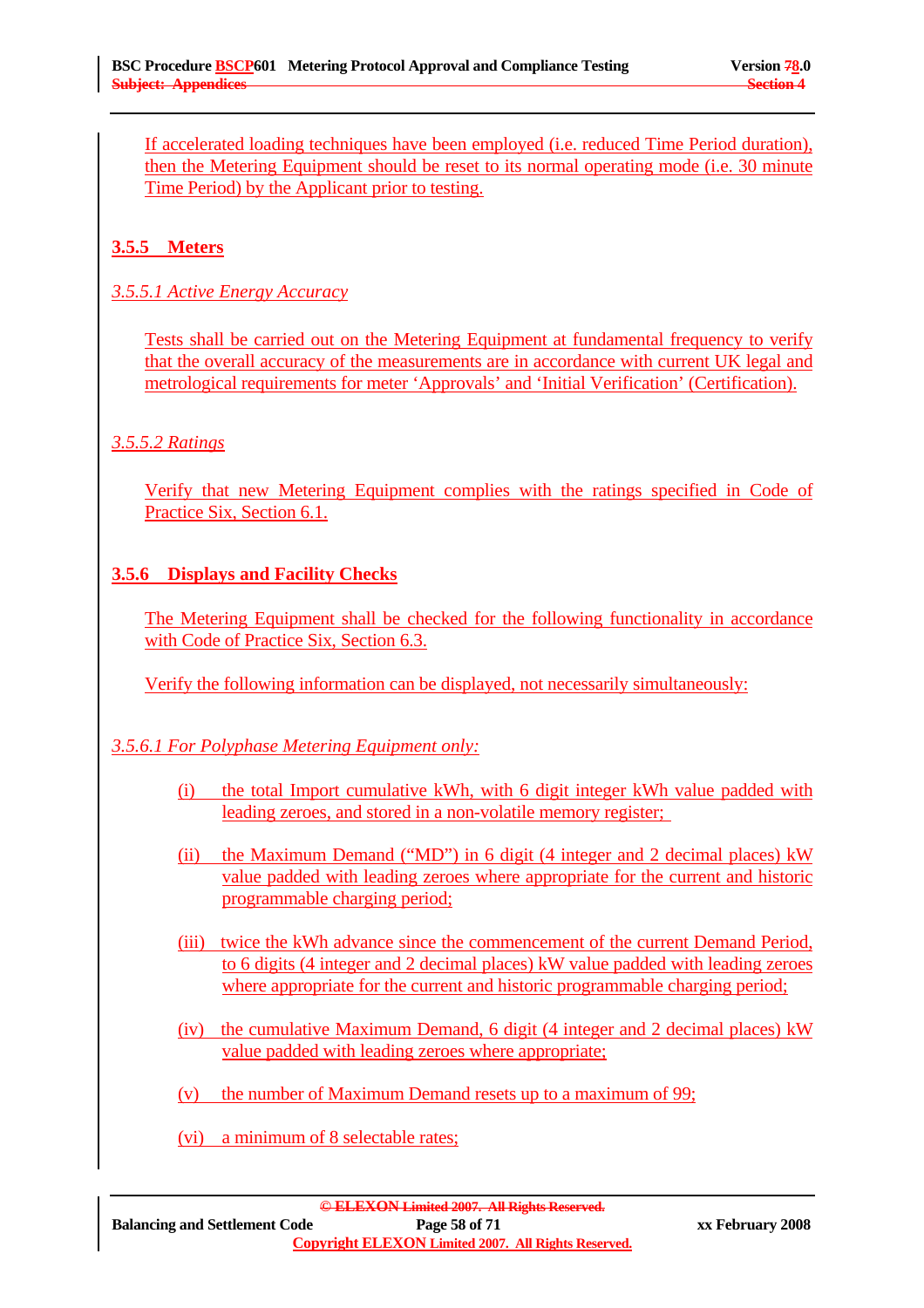- (vii) the Maximum Demand can be automatically reset at midnight at the end of the month or at the end of a statistical review period; and
- (viii) assuming level 2 access has been granted, a Maximum Demand can be reset during a chargeable period, and where this is by means of a button that the button is sealable.

*3.5.6.2 For Single Phase Metering Equipment only:*

(i) the total Import cumulative kWh, with 5 digit integer kWh value padded with leading zeroes, and stored in a non-volatile memory register; and

(ii) a minimum of 4 selectable rates.

*3.5.6.3 For all Metering Equipment:*

- (i) the current time and date, in UTC and clock time or clock time and date as defined by the applicant;
- (ii) if fitted, a reverse running indicator;
- (iii) that where a multi-rate display sequence is enabled on a Meter, the default display shall be the cumulative kWh register of the active rate and rate identifier. The initial operation of the display selector shall display the test display and the next operation shall display the total Import cumulative kWh. Subsequent operation of the display selector shall display registers in any selectable sequence; and
- (iv) the multi-rate facility and any switching shall be confirmed in writing by the Applicant as conforming to the requirements of Appendix 5 of Code of Practice Six and a copy submitted with the report.

# **3.5.7 Pulse Output Checks**

- a) Tests 3.5.7 b) and 3.5.7 c) are only required where the manufacturer has provided for a pulsed output.
- b) Verify that the Metering Equipment impulse output for kWh from voltagefree contacts is at a pulse rate of between 0.1 and 2 pulses per second at full load and that the duration of each pulse is a nominal 80ms.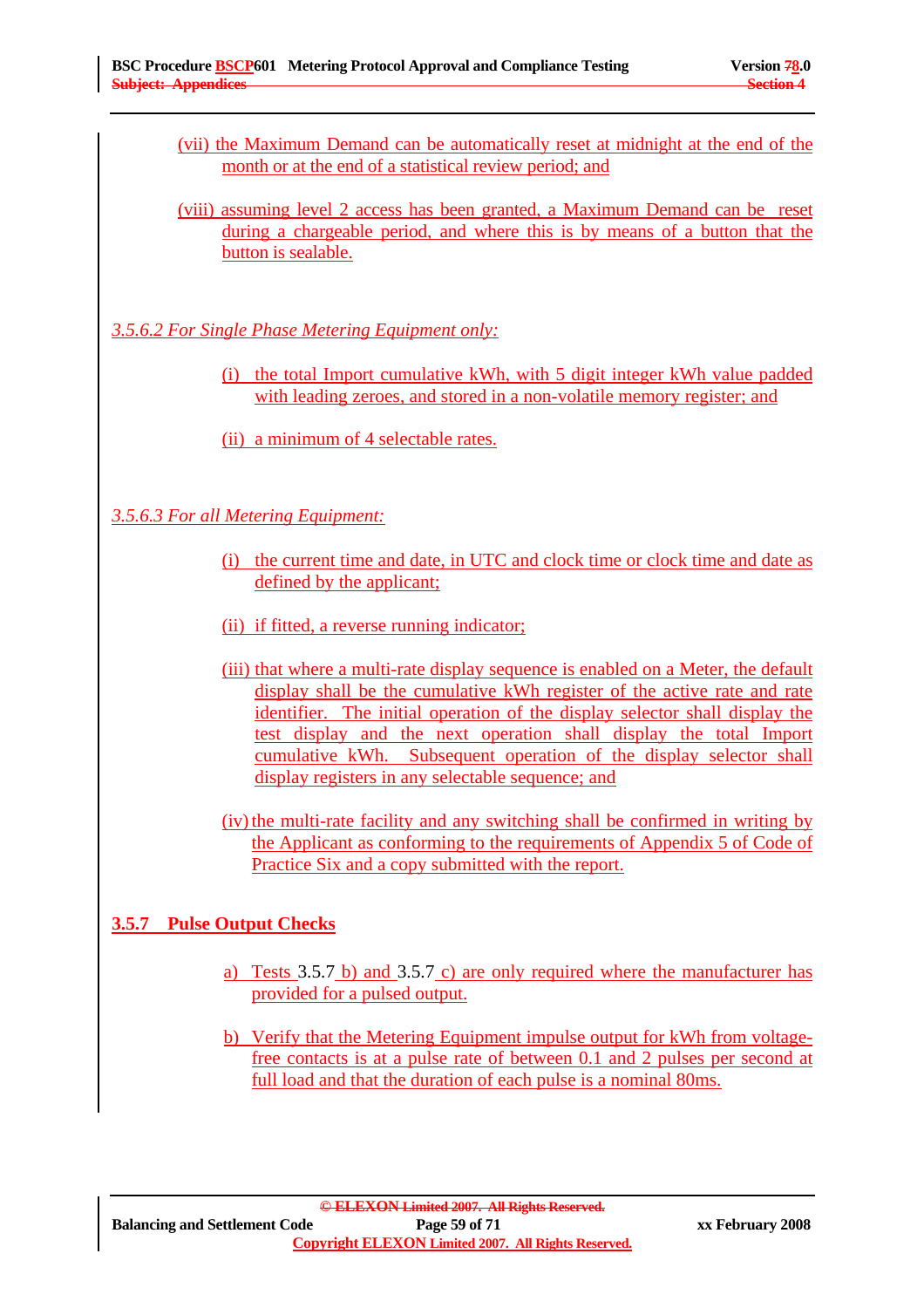c) Verify that the Metering Equipment 30 minute reset pulse is within a tolerance of  $\pm 0.2\%$  (absolute) of the 30 minute Demand Period, from voltage-free contacts with a duration of between 0.5s and 10s.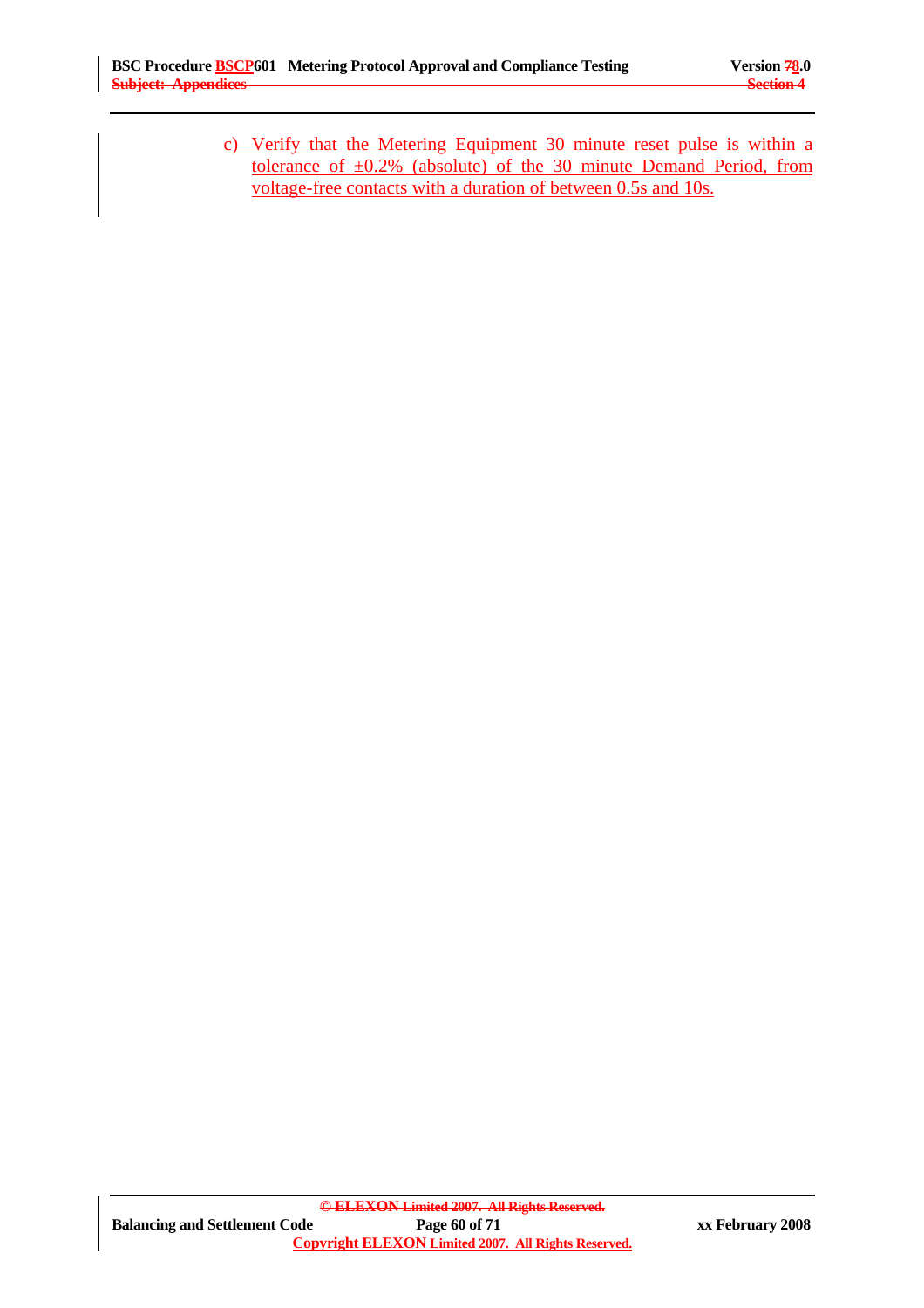## *3.5.7.1 Stored Data*

- a) Establish that the nameplate description "Six (a), (b), (c) & (d)" corresponds with the actual data storage capacity of the Outstation as specified in Code of Practice Six, Section 6.2.1.
- b) The Metering Equipment shall be continuously energised at  $50\text{Hz } \pm 0.1\%$ , at full load (steady state conditions) for a period of 5 days and afterwards at a cyclic variable load for a further 15 days, determining the total number of kWh supplied to the Meter over the whole 20 day period.
- c) On completion of energising the Meter under the above conditions, the following tests shall be carried out.

### Verify that -

- (i) at the end of each Demand Period over the 20 days the reading of the truncated absolute cumulative register in the range of 10's of kWh, kWh, 1/10 th's of kWh and 1/100 th's of kWh is correctly stored;
- (ii) that for each Demand Period in the first 5 days, the reading of the truncated kWh cumulative register has advanced by a constant amount. Any variation should be noted together with any observation as to whether there is any pattern regarding such variation; and
- (iii) any discrepancy between the measured value of Active Energy at each individual metering point and equivalent data presented by the Outstation for the same metering point shall not exceed  $\pm$  0.5% at full load at the metering point.
- d) The Metering Equipment will then be run continuously for at least one additional day (or however many required to commence overwriting previously stored data) to ensure that Day n+1 values recorded at the end of the Demand Period only overwrite Day 1 values recorded at the end of the Demand Period and that no other data has been destroyed or corrupted. (Note: In the case of Storage Categories (b), (c)  $\&$  (d) it will be necessary to utilise the Metering Equipment with data pre-loaded by the Applicant. "Day n+1" is one day greater than the total number of days data storage capacity of the meter.)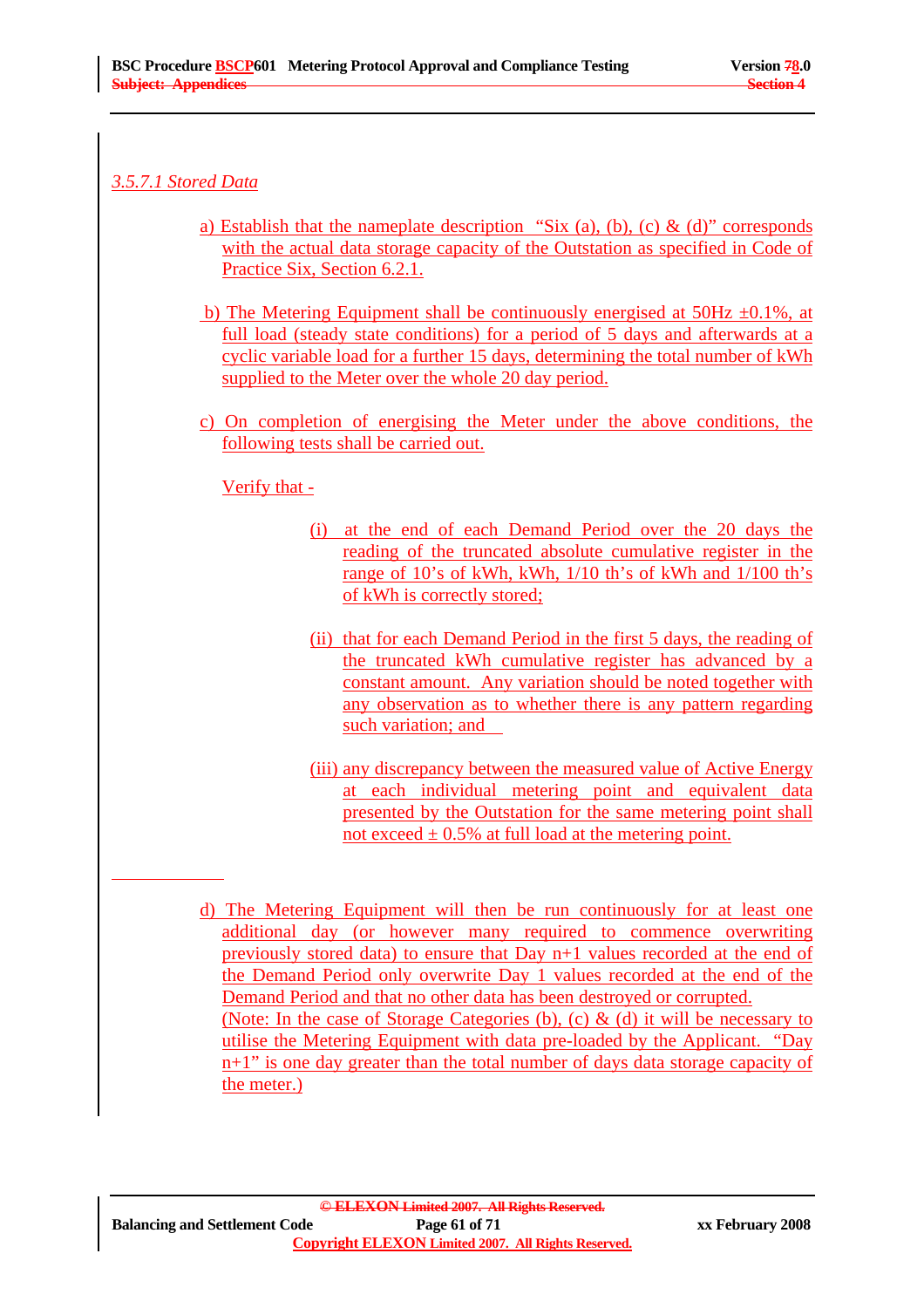e) Carry out a recorded number of Maximum Demand resets (one per Business Day for a period of 5 Business Days) and verify that this corresponds to the number of Maximum Demand resets recorded by the Meter.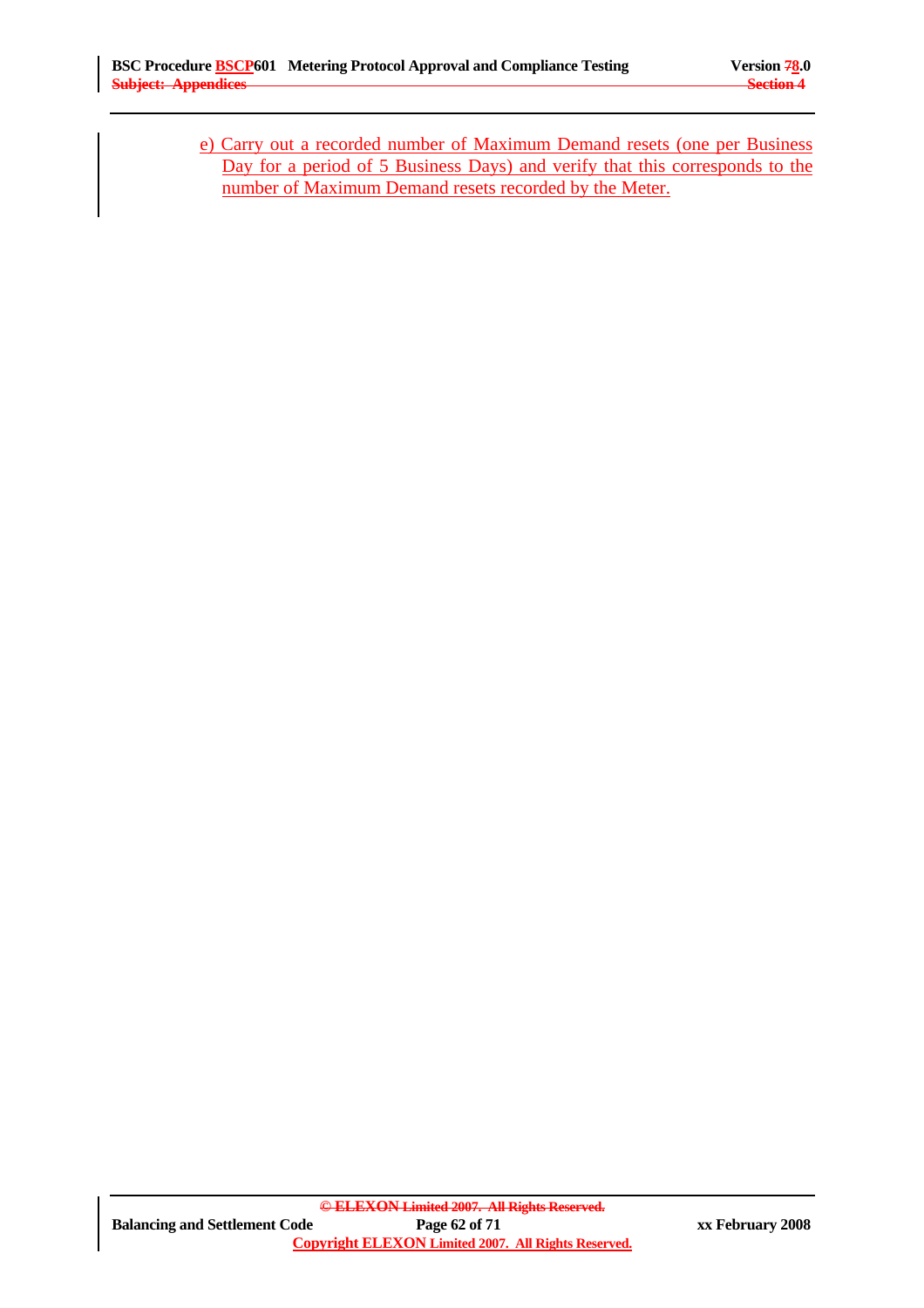## *3.5.7.2 Functional Tests*

Whilst carrying out the tests specified in Clauses 3.5.7.1 b) to 3.5.7.1 e) inclusive, verify, from the beginning of a current Demand Period, that twice kWh are being registered in the Maximum Demand register.

Verify that any energy that is measured during part of a Demand Period, and is not stored, is carried forward to the next Demand Period.

With the Metering Equipment connected to a supply, note the contents of all energy registers, and ensure that the time and date are set correctly to UTC. Disconnect the Metering Equipment from supply and, after 7 days in a deenergised state, verify that, on reconnecting the supply:-

- (i) all data has been retained and is not corrupted;
- (ii) all the data is correct;
- (iii) the Metering Equipment internal clock is accurate within  $\pm 7$ seconds of UTC or if fitted with a Broadcast clock that resynchronisation occurs within 5 minutes of supply restoration;
- (iv) the data for Demand Periods in which a Metering Equipment supply failure and / or restoration occurs and the data for Demand Periods where the supply is disconnected for the whole period are flagged such that it can be identified by the appropriate Instation; and.
- (v) for the complete days that the supply is disconnected, the appropriate Days data is flagged as set out in Code of Practice Six, Section 6.2.1 (ii).

Verify that the Metering Equipment internal clock can be corrected within the limits specified in Code of Practice Six, Section 6.2.2 by communication with the relevant Instation, but once only during any Demand Period.

Verify that no switching between UTC and British Summer Time (BST) or any other Time Zone is possible for Settlement data stored in the Outstation.

Time the Demand Period set by the Metering Equipment when connected to a  $50Hz \pm 0.1\%$  supply and the clock is set (as appropriate) to:

- (i) 'Mains' operation;
- (ii) 'Crystal' operation; and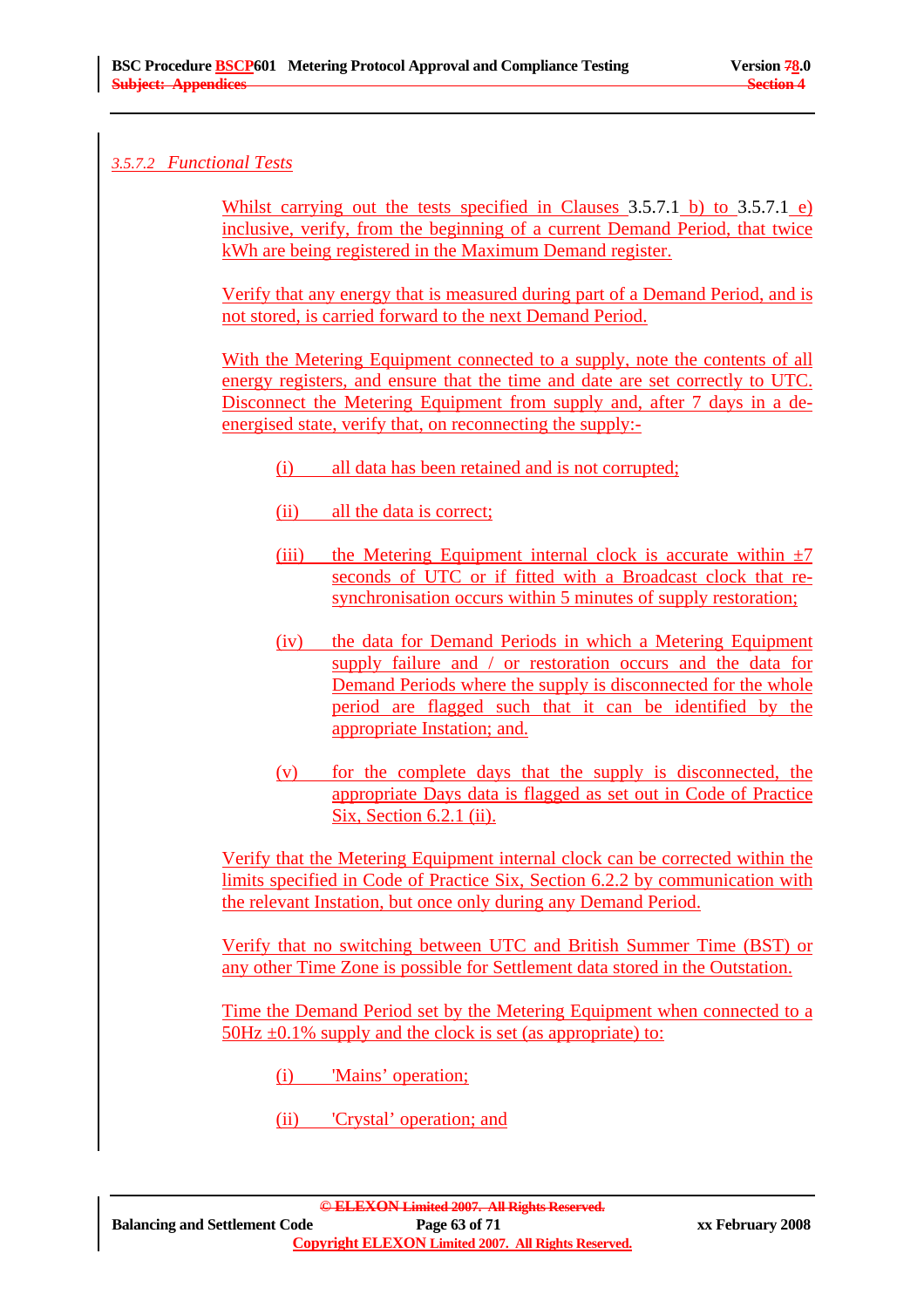(iii) 'Broadcast' operation, with the Metering Equipment shielded from incoming broadcasts;

#### and verify that:-

- (a) the duration is within  $\pm 2.0\%$  of the specified Demand Period of 30 minutes (other than where the time has been corrected or synchronised to UTC in that Demand Period); and
- (b) the completion of each Demand Period is within  $\pm 20$  seconds in 20 days.

For broadcast clocks also verify that the Metering Equipment complies with Code of Practice Six, Section 6.2.3.

#### **3.5.8 Local Interrogation**

Ensure that a local interrogation facility is provided which is an optical port conforming to BS EN 61107 and with a Data Protocol as defined in the Appendices of Code of Practice Six, and verify that data can be read using an Interrogation Unit.

Ensure that repeat collections of stored data are possible throughout the storage period and verify that any "read" operation shall not delete or modify any stored metering data.

Verify that the data transfer rate from the Outstation to the Interrogation Unit or PC achieves no less than 100 days worth of data in 90 seconds, using the Protocol Tester. (Note: ensure that the Protocol Tester is not the limiting factor).

Determine if the Metering Equipment will

- a) provide any portion of data stored in complete days, i.e. all metering data between any specified date and the current date; or
- b) provide metering data from the start of a daily block, for any date or day number, up to, and including, the Demand Period preceding the time of interrogation; or
- c) provide metering data only in daily blocks of 48 Demand Periods from any date(s) or day number(s),

upon request from an Interrogation Unit or PC.

Ensure that the data format and protocol submitted by the Applicant conforms to the requirements of Code of Practice Six, Section 6.4.1 and Appendices.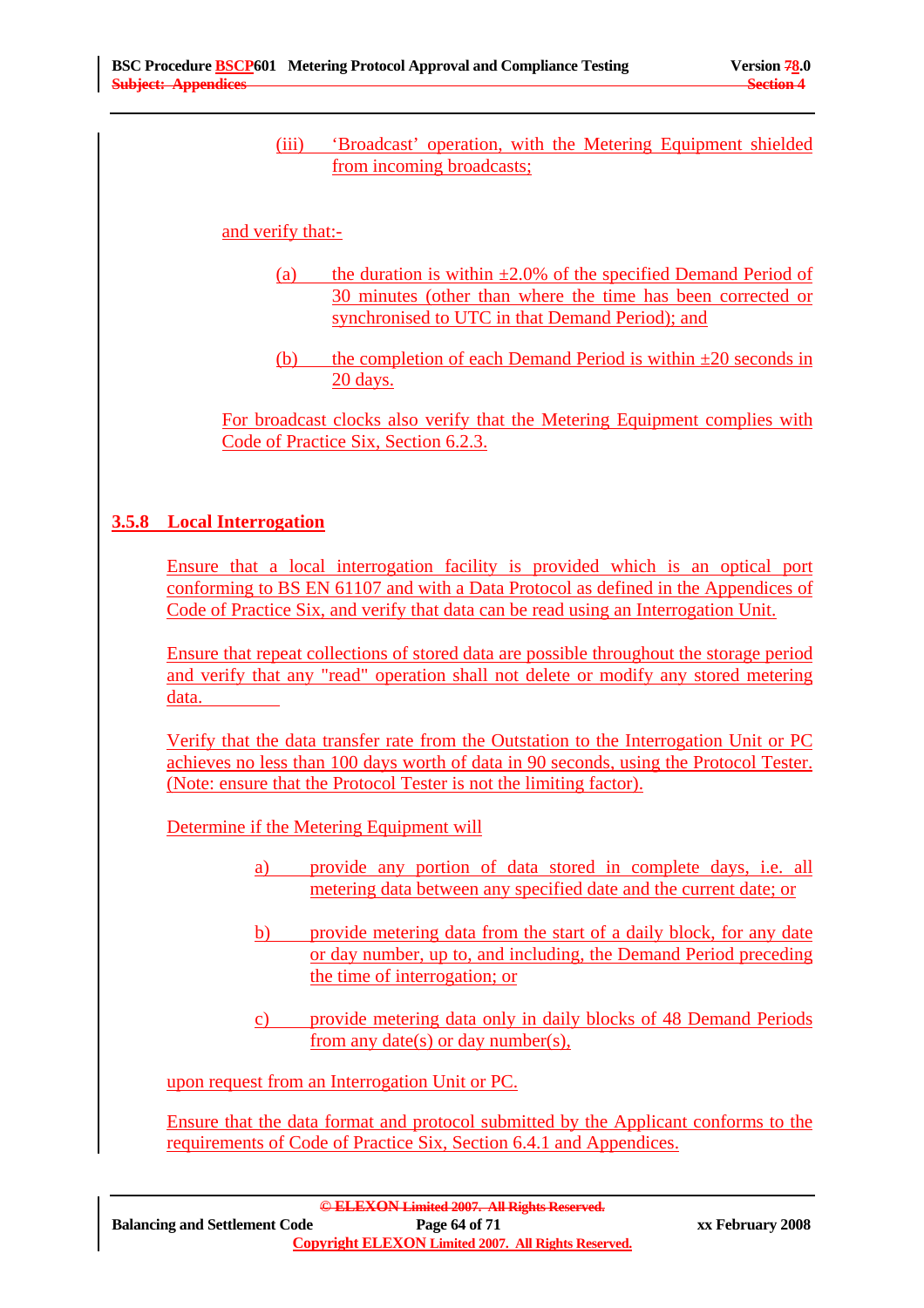Ensure that for the purposes of transferring data to the relevant Instation a unique Outstation identification code is required.

#### **3.5.9 Remote Interrogation**

Where a Remote Interrogation facility is provided, then:-

Ensure that connection to the Outstation remote interrogation facility cannot be disconnected without the breaking of a seal conforming with the Meter Operators Code of Practice Agreement.

Ensure that the data format and protocol submitted by the Applicant conforms to the requirements of Code of Practice Six, Section 6.4.2 and Appendices.

Ensure that repeat collections of stored data are possible throughout the storage period and verify that any "read" operation shall not delete or modify any stored metering data.

Ensure that for the purposes of transferring data to the relevant Instation a unique Outstation identification code is required.

Determine if the Metering Equipment will

- a) provide any portion of data stored in complete days, i.e. all metering data between any specified date and the current date; or
- b) provide metering data from the start of a daily block, for any date or day number, up to, and including, the Demand Period preceding the time of interrogation; or
- c) provide metering data only in daily blocks of 48 Demand Periods from any date(s) or day number(s).

upon request from the relevant Instation.

Ensure that multiple Outstations (where requested on Application) can be cascaded on to one communication link and interrogated correctly.

Ascertain from the manufacturer any interaction when communicating with either interrogation port, and confirm, as appropriate, that:-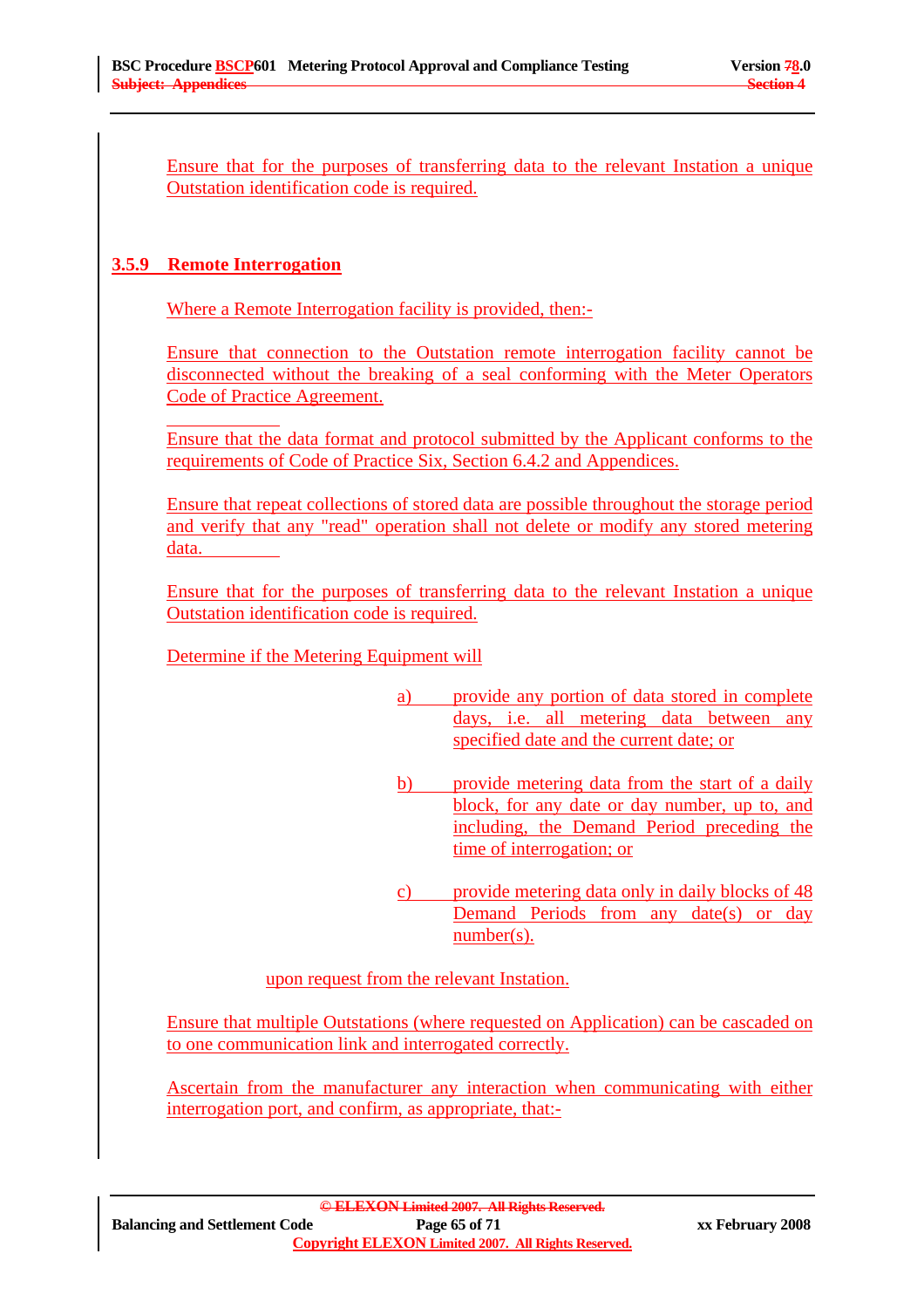- a) where both ports can not be accessed simultaneously, verify that priority is given to the remote port.
- b) where both ports can be accessed simultaneously, verify that there is no interaction, loss of security or corruption of stored data.

# **3.5.10 Data Transfers**

# *3.5.10.1 Level 1 Password*

Level 1 - No Password required to access data on a read only basis.

Verify that the data specified in Code of Practice Six, Section 6.2.1 can be downloaded from the Metering Equipment via the optical port using an Interrogation Unit.

Where a remote interrogation facility is provided, then the Metering Equipment shall be checked for the above using a remote Instation.

*3.5.10.2 Level 2 Password*

Level 2 - Six character alpha-numeric string

In addition to the Level 1 requirements verify that the following changes can be made via the optical port using an Interrogation Unit:-

- (i) programming the Displays and Facilities, including the tariff structures;
- (ii) changes to time and date;
- (iii) changing password for level 2
- (iv) changing the meter Authentication key;
- (v) reading any additional information; and
- (vi) resetting of Maximum Demand (for Polyphase meters only).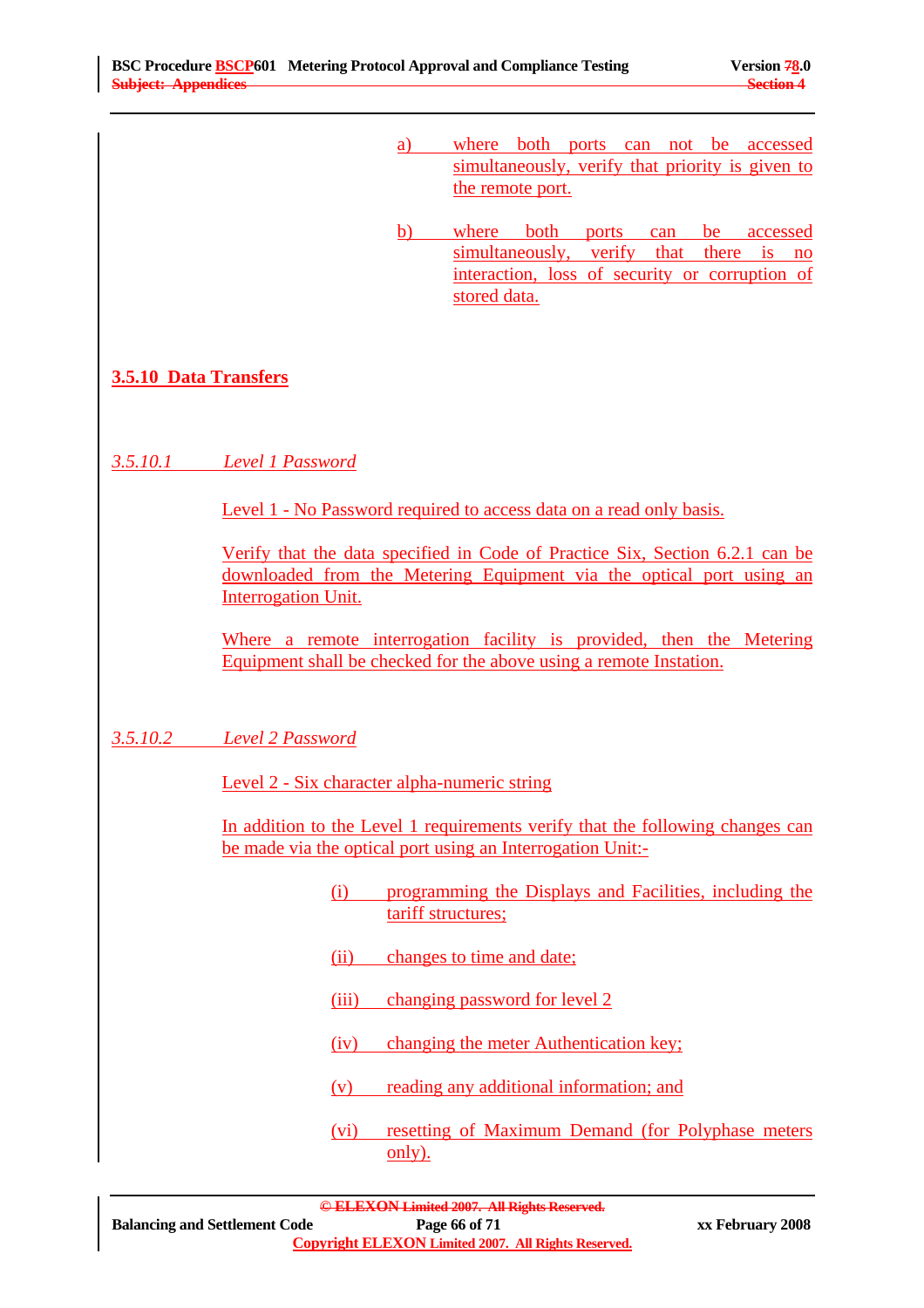| and ensure the appropriate flag is set for each event.                                                                   |  |
|--------------------------------------------------------------------------------------------------------------------------|--|
| 3.5.10.3<br>Level 3 Password                                                                                             |  |
| Level 3 - Only achievable by the removal of Metering Equipment cover(s)<br>necessitating the breaking of a seal:-        |  |
| calibration of the Metering Equipment; and<br>(i)                                                                        |  |
| programming the Level 2 password.<br>(ii)                                                                                |  |
| <b>3.5.11 Monitoring Facilities</b>                                                                                      |  |
| 3.5.11.1 Power Supply Failure.                                                                                           |  |
| 3.5.11.1.1<br><b>Polyphase Metering Equipment.</b>                                                                       |  |
| With the Metering Equipment connected to the supply, ensure the half<br>hourly and daily data is not flagged.            |  |
| Verify that:-                                                                                                            |  |
| in the event of loss of all but one phase the Outstation<br>(i)<br>continues to operate normally and no data is flagged. |  |
| in the event of all phases being lost, the appropriate half<br>(ii)<br>hour data is flagged.                             |  |
| the half hour data is not flagged for the complete periods<br>(iii)<br>after the supply is restored.                     |  |
| 3.5.11.1.2<br><b>Single Phase Metering Equipment.</b>                                                                    |  |
| With the Metering Equipment connected to the supply, ensure the half<br>hourly and daily data is not flagged.            |  |
| Verify that:                                                                                                             |  |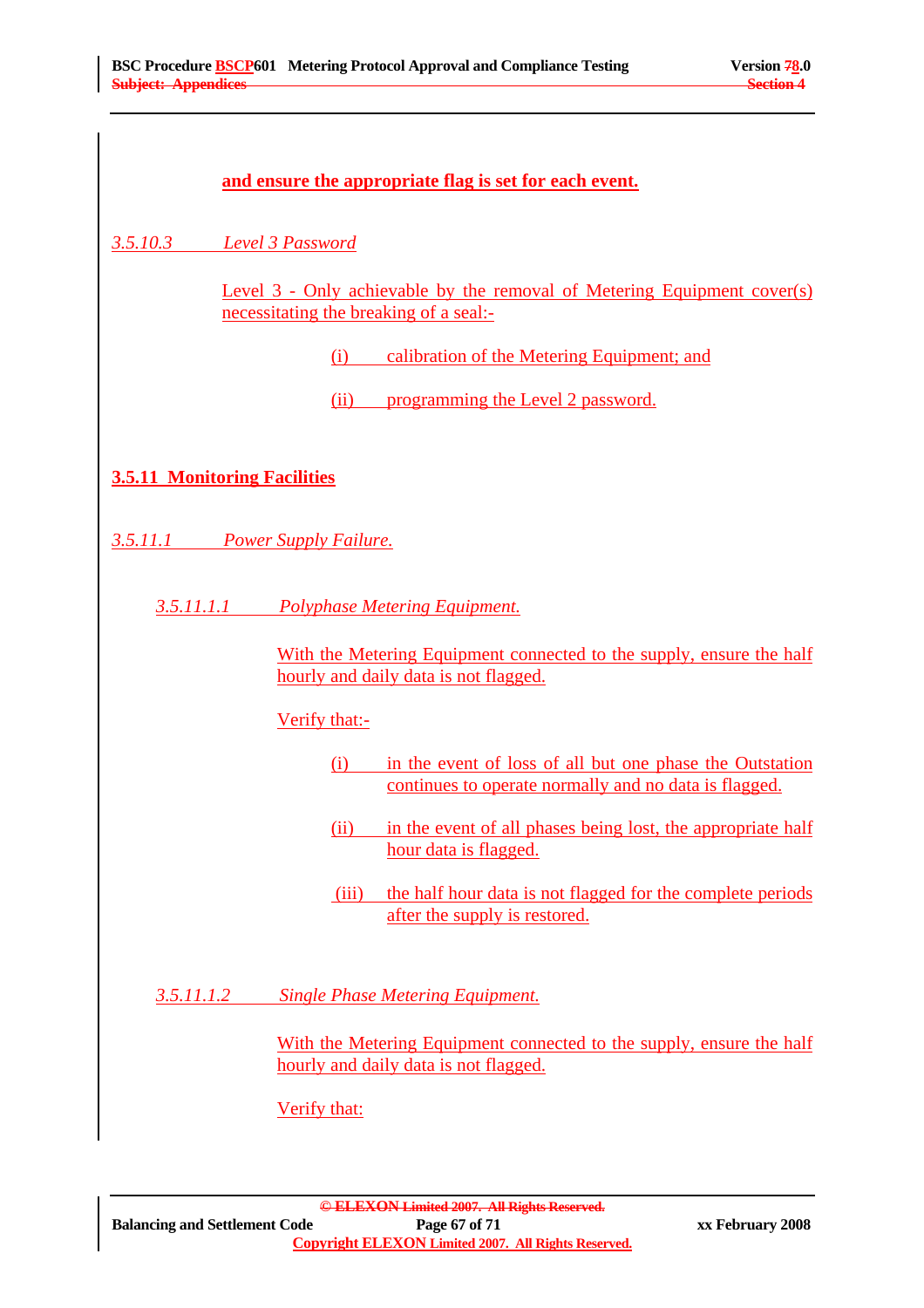|          | in the event of loss of supply to the Outstation, the<br>(i)<br>appropriate half hour data is flagged.                                                                                        |
|----------|-----------------------------------------------------------------------------------------------------------------------------------------------------------------------------------------------|
|          | the half hour data is not flagged for the complete periods<br>(ii)<br>after the supply is restored.                                                                                           |
| 3.5.11.2 | <b>System Clock Failure.</b>                                                                                                                                                                  |
|          | Verify that the daily data is flagged only for those days that a clock failure has<br>occurred.                                                                                               |
| 3.5.11.3 | M.D. Reset.                                                                                                                                                                                   |
|          | Verify that the daily data is flagged only for those days that an MD reset has<br>occurred.                                                                                                   |
| 3.5.11.4 | <b>Level 2 Access.</b>                                                                                                                                                                        |
|          | Verify that:                                                                                                                                                                                  |
|          | the half hour data is flagged only for those periods that a<br>(i)<br>level 2 access has occurred.                                                                                            |
|          | the daily data is flagged with the number of level 2<br>(ii)<br>accesses that have occurred on that day, up to 7. If more<br>than 7 occur, the counter stops at 7.                            |
| 3.5.11.5 | <b>Battery Maintenance.</b>                                                                                                                                                                   |
|          | Where a battery is fitted in an item of Metering Equipment verify that<br>disconnecting the battery causes the appropriate flag within the<br>Metering Equipment to be set.                   |
| NOTE:    | To verify this requirement may, depending on the manufacturer / type of                                                                                                                       |
|          | Metering Equipment under test, require the Metering Equipment to be<br>temporarily de-energised for safety reasons, and the flag may only be<br>detected after a power-down / power-up cycle. |
|          | Where an 'Elapsed Time Counter' is installed for monitoring purposes verify<br>that the counter increments with respect to:-                                                                  |
|          | total time, in hours, that the battery is connected in the Meter;<br>either a)<br>$or$                                                                                                        |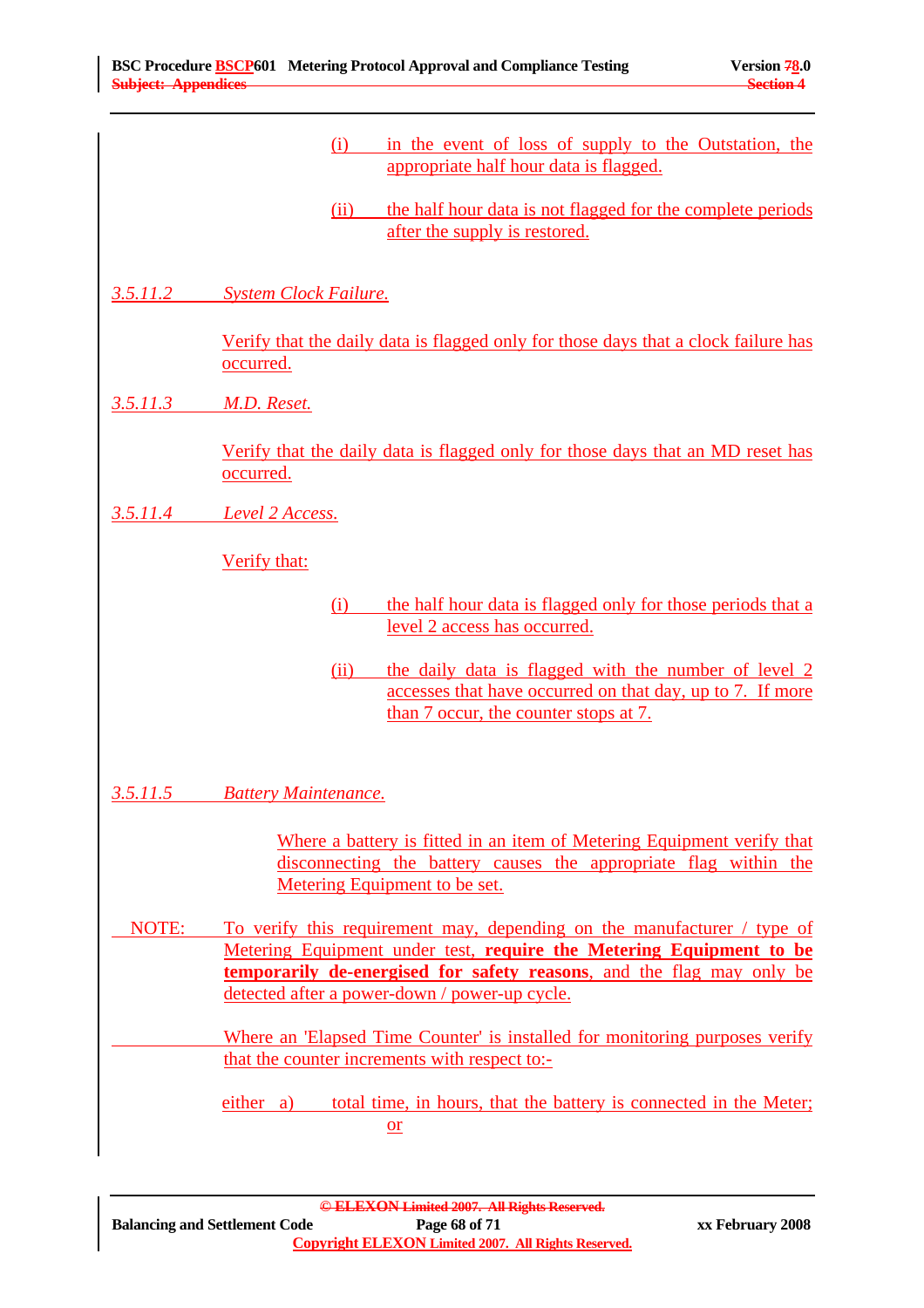b) total time, in hours, that the power supply to the Meter has been disconnected.

*3.5.11.6 Reverse Energy Flow*

- *3.5.11.6.1 Polyphase Metering Equipment.*
	- Ascertain from the manufacturer the methodology of setting the reverse running flag and, logging which of the following conditions apply, verify, with a meter current of  $0.05I<sub>b</sub>$  on all phases (i.e. balanced load conditions), that:-
		- (i) with the connections to any one phase reversed (i.e. supply and load connections to the Metering Equipment reversed), the appropriate half hour data is flagged.
		- (ii) where the reverse running flag is not set in (i) above repeat the tests, under similar load conditions, with any two phases reversed (i.e. supply and load connections reversed).
		- (iii) where the reverse running flag is not set in either (i) or (ii) above repeat the tests, under similar load conditions, with all three phases reversed (i.e. supply and load connections reversed).
		- (iv) the half hour data is not flagged for the complete periods after the direction of the energy flow is restored to normal.
- *3.5.11.6.2 Single phase Metering Equipment.*
	- Ascertain from the manufacturer the methodology of setting the reverse running flag and, logging which of the following conditions apply, verify, with a meter current of  $0.05I<sub>b</sub>$ , that:-
		- (i) with the supply and load connections to the Metering Equipment reversed, the appropriate half hour data is flagged; and
		- (ii) the half hour data is not flagged for the complete periods after the direction of energy flow is restored to normal.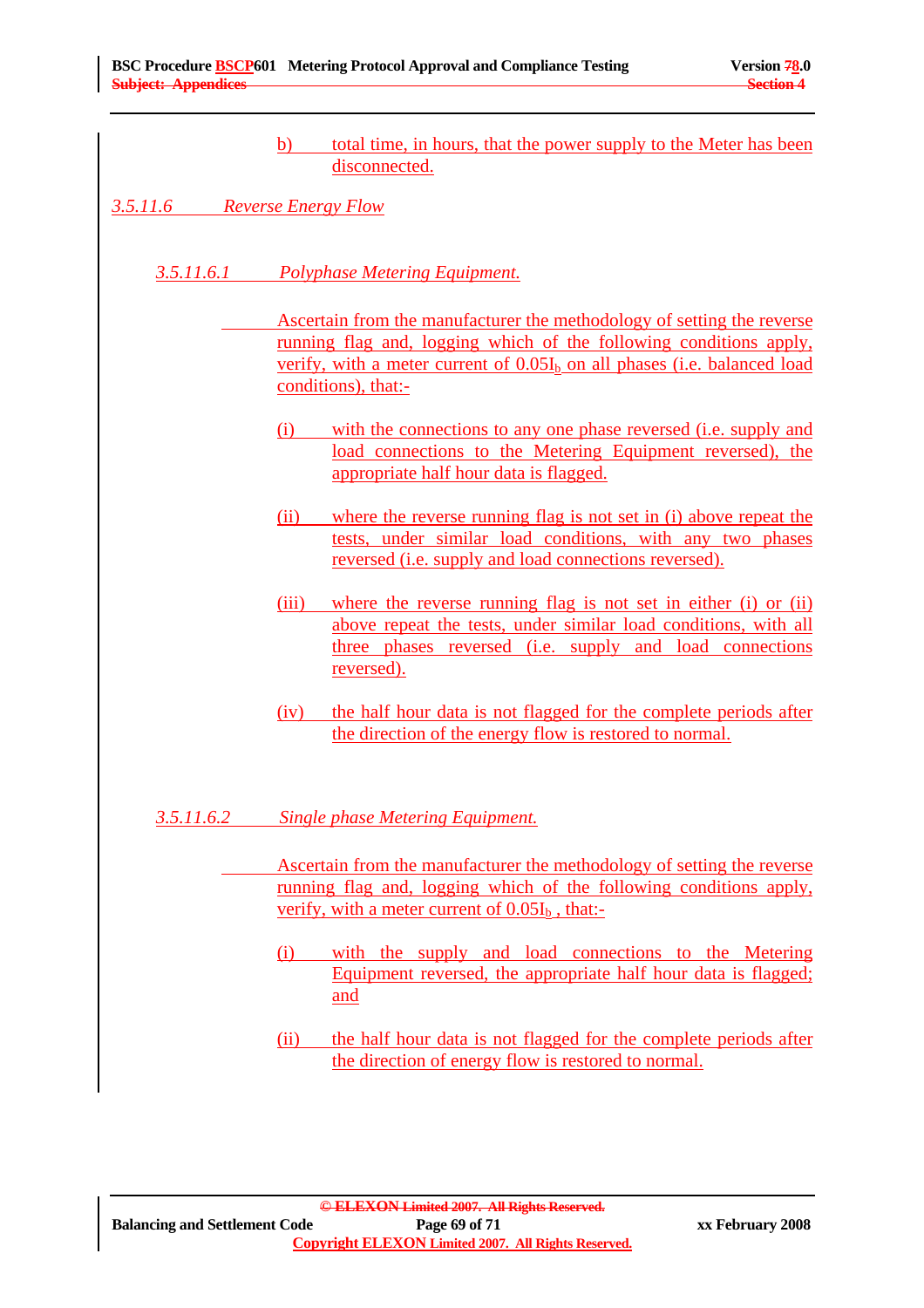# **3.5.12 Electromagnetic Compatibility Tests**

# *3.5.12.1 EMC Tests for Data Integrity*

In addition to the EMC tests carried out by the Electricity Meter Examination Service of the Director of Electricity Supply as part of the process of Type Approval for the Meter in accordance with BS EN 61036, verify, by testing under all the conditions detailed in BS EN 61036, that:-

- (i) any stored data and time/date is not corrupted or has been destroyed; and
- (ii) the metering accuracy remains within the requirements of Clause 4.3 of this .

*3.5.12.2 Immunity to Electromagnetic HF Fields*

The Panel accepts that this additional test in terms of severity of test condition, is in excess of those currently required in accordance with IEC 1036 / Code of Practice Six, but is specified to meet possible site conditions where certain types of digital telephones may be used, and failure during this test alone would not mean non-compliance in accordance with Code of Practice Six.

In addition to the test above:-

# *3.5.12.2.1 Verify, by testing in accordance with IEC 1000-4-3, and under the following conditions:-*

- voltage and auxiliary circuits energised with

- reference voltage;

- frequency band: 26MHz to 1GHz;
- test field strength: 12.5V/m;
- carrier 80% amplitude modulated with a 1KHz sinewave,
- (i) that without any current in the current circuits and the current terminals open circuit the application of the HF fields shall not produce a change in the Meter Register reading of more than 0.01kWh and the test output shall not produce a signal equivalent to more than 0.01kWh.; and